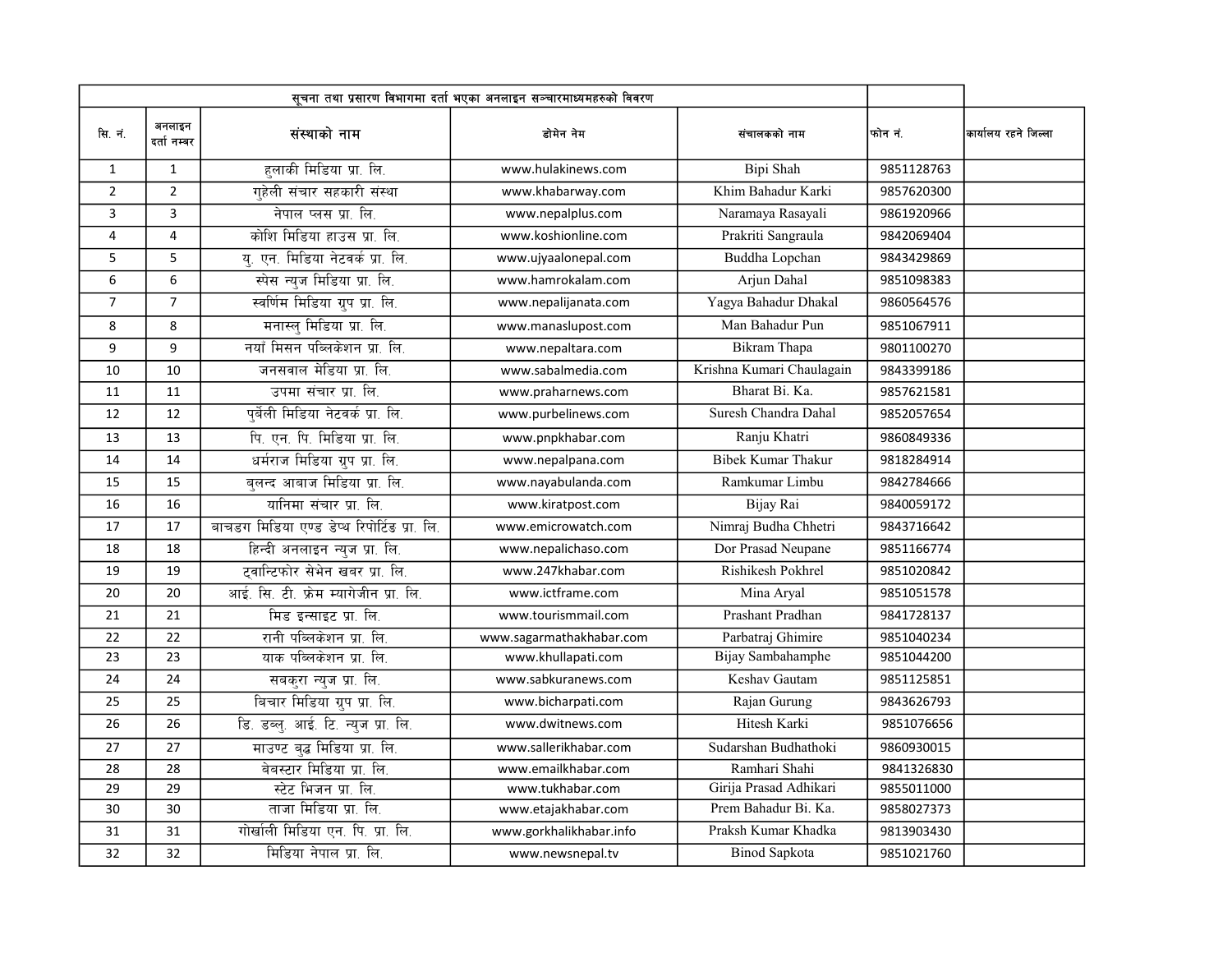| 33 | 33 | महागुरु मिडिया नेटवर्क प्रा. लि.              | www.mahagurukhabar.com    | Nuru Chepal Sherpa           | 9841202870 |
|----|----|-----------------------------------------------|---------------------------|------------------------------|------------|
| 34 | 34 | औक्ष मिडिया प्रा. लि.                         | www.swasthyanews.com      | Naresh Pd. Lekhak            | 9851155232 |
| 35 | 35 | न्यज नेपाल मिडिया प्रा. लि.                   | www.news-nepal.com        | Sanjeev Kalakheti            | 9851029098 |
| 36 | 36 | ओसीन मिडिया नेटवर्क प्रा. लि.                 | www.rojgartv.com          | Rewati Raman Khanal          | 9841459411 |
| 37 | 37 | जोजिरी प्रा. लि.                              | www.edainikpost.com       | Sanjay Khebang               | 9803851647 |
| 38 | 38 | सौजन्य मिडिया प्रा. लि.                       | www.onlinesamaya.com      | Shyam Kandel                 | 9841712200 |
| 39 | 39 | लोकल मिडिया पब्लिकेशन प्रा. लि.               | www.mediasanchar.com      | Kedar Nath Dahal             | 9851000976 |
| 40 | 40 | सम्पन्न संचार प्रा. लि.                       | www.washkhabar.com        | Pase Tamang                  | 9842848849 |
| 41 | 41 | ग्लोबल भ्यु. टि. भि. नेपाल प्रा. लि.          | www.golbalnepal.tv        | Atit Thapa                   | 9849823752 |
| 42 | 42 | फिल्मी पाटी मिडिया प्रा. लि.                  | www.filmypati.com         | Sagar Dhungana               | 9855062765 |
| 43 | 43 | चन्दा प्रोडक्सन                               | www.sahayatratv.com       | Chandrabati Ghimire          | 9851195946 |
| 44 | 44 | बिहानी मल्टिमिडिया प्रा. लि.                  | www.bihanionline.com      | Dipendra Saru                | 9811631529 |
| 45 | 45 | बाग्मती संचार प्रा. लि.                       | www.bagmatinews.com       | Mohan Prasad Gautam          | 9851222324 |
| 46 | 46 | चेन्ज नेपाल ग्रुप अफ कम्पनी प्रा. लि.         | www.onlinepana.com        | Narayan Prasad Adhikati      | 9851152486 |
| 47 | 47 | नेपाल खबरपाटी प्रा. लि.                       | www.nepalkhabarpati.com   | Ikesh Khadka                 | 9841921158 |
| 48 | 48 | मार्केट संसार मिडिया प्रा. लि.                | www.marketsansar.com      | Sanjeev Poudel               | 9856038128 |
| 49 | 49 | असनेपाल मिडिया नेटवर्क प्रा. लि.              | www.ausnepalnews.com      | Netra Bahadur Pandit Cheetri | 9841345200 |
| 50 | 50 | राष्ट्रिय कला प्रतिभा उत्थान संघ              | www.nationalartnews.com   | Upendra Prasad Khadka        | 9851160092 |
| 51 | 51 | आजभोली मिडिया प्रा. लि.                       | www.aajavoli.com          | Lokraj Awasthi               | 9841414549 |
| 52 | 52 | फाईभ डब्लु एच संचार मिडिया प्रा. लि.          | www.sancharpost.com       | Milan Saplota                | 9851021711 |
| 53 | 53 | पोखरा मिडिया क्लब प्रा. लि.                   | www.samacharpati.com      | Prahlad Chandra Ghimire      | 9856032486 |
| 54 | 54 | खबर मञ्च प्रा. लि.                            | www.khabarmanch.com       | Srijana Ghimire              | 9852683318 |
| 55 | 55 | पि. एण्ड. पी. मल्टिमिडिया प्रा. लि.           | www.edukhabar.com         | Shreedhar Poudel             | 9841296764 |
| 56 | 56 | न्य मिडिया पोखरा                              | www.citypokhara.com       | Balkumari Poudel             | 9846080404 |
| 57 | 57 | ड़िम मल्टिमिडिया एण्ड रिसर्च सेन्टर प्रा. लि. | www.deshpardesh.com       | Sunil Neupane                | 9841617741 |
| 58 | 58 | दिप क्रियशन प्रा. लि.                         | www.medianp.com           | Ganesh Prasad Bimali         | 9843769493 |
| 59 | 59 | बिगल मिडिया प्रा. लि.                         | www.bigulnews.com         | Nabin Chandra Kunwar         | 9851154108 |
| 60 | 60 | भारदवाज मल्टिपर्पोज कम्पनी प्रा. लि.          | www.thetimesofnepal.com   | Gyan Prasad Pokhrel          | 9851069017 |
| 61 | 61 | धादिङ संचार प्रा. लि.                         | www.dhadingsanchar.com    | Badri Adhikari               | 9851120850 |
| 62 | 62 | धादिङ संचार प्रा. लि.                         | www.mainbatti.com         | Badri Adhikari               | 9851120850 |
| 63 | 63 | मिडिया एण्ड इन्टरटेनमेन्ट प्रा. लि.           | www.nationalpowernews.com | Jitendra Gajurel             | 9851078850 |
| 64 | 64 | अजम्बरी मिडिया नेटवर्क प्रा. लि.              | www.aamsarokar.com        | Madhav Prasad Ghimire        | 9841573601 |
| 65 | 65 | अनलाइन टि. भि. अन्नपूर्ण प्रा. लि.            | www.tvannapurna.com       | Raju Subedi                  | 9801141200 |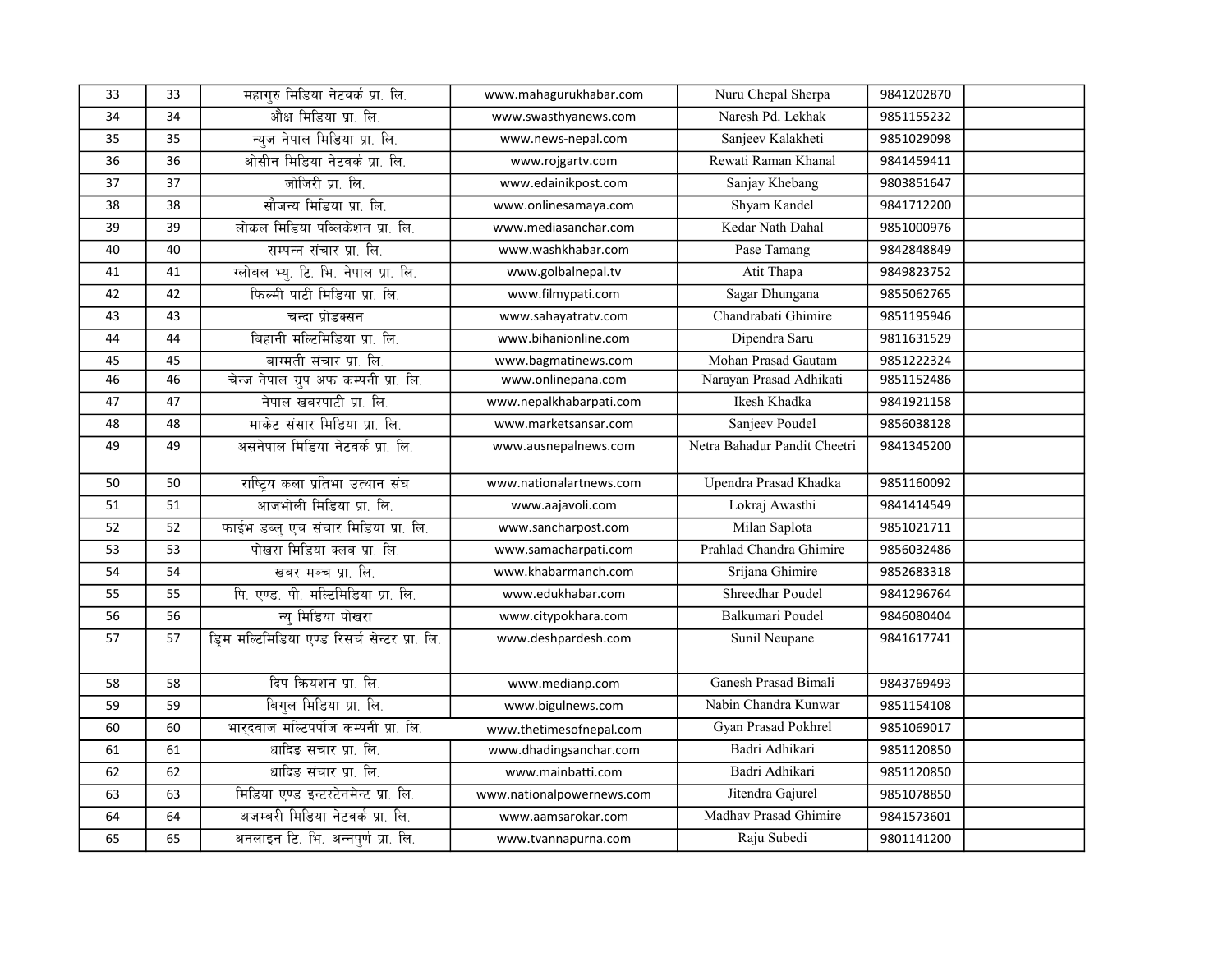| 66 | 66 | जेष्ट मिडिया प्रा. लि.                    | www.zestkhabar.com       | Jayram Sigdel              | 9851046466 |  |
|----|----|-------------------------------------------|--------------------------|----------------------------|------------|--|
| 67 | 67 | नेपाल मिडिया सोलसन्स एण्ड एडभरटाइजि       | www.duniyakhabar.com     | Damodar Paudel             | 9841094946 |  |
| 68 | 68 | जनमत संचार प्रा. लि.                      | www.narikhabar.com       | Gaganshila Khadka          | 9857064841 |  |
| 69 | 69 | जनमत संचार प्रा. लि.                      | www.ekatanews.com        | <b>Bharat Pandey</b>       | 9851105330 |  |
| 70 | 70 | पिस एरा नेपाल प्रा. लि.                   | www.serophero.com        | Tika Bista                 | 9851198210 |  |
| 71 | 71 | उद्बार मासिक                              | www.uddarnews.com        | Dipa Chaulagain            | 9851237717 |  |
| 72 | 72 | सूक्ष्म दृष्टि नेपाल प्रा. लि.            | www.quickkhabar.com      | Harattaraj Regmi           | 9851194226 |  |
| 73 | 73 | जयविर मिडिया प्रा. लि.                    | www.jaljalakhabar.com    | Kulraj Oli                 | 9847845444 |  |
| 74 | 74 | आजको खवर मिडिया प्रा. लि.                 | www.aajakokhabar.com     | Renuka Baral               | 9841716465 |  |
| 75 | 75 | सन्डे मिडिया हाउस प्रा. लि.               | www.sundaykhabar.com     | Durgamani Subedi           | 9841284166 |  |
| 76 | 76 | नेशनल भिजन मिडिया ग्रुप प्रा. लि.         | www.newsoperation.com    | <b>Uddab Tamang</b>        | 9843420215 |  |
| 77 | 77 | नेशनल भिजन मिडिया ग्रुप प्रा. लि.         | www.bankingsamachar.com  | <b>Uddab Tamang</b>        | 9843420215 |  |
| 78 | 78 | नेशनल भिजन मिडिया ग्रुप प्रा. लि.         | www.newsabhiyan.com      | <b>Uddab Tamang</b>        | 9843420215 |  |
| 79 | 79 | कास्की मिडिया प्रा. लि.                   | www.kaskinews.com        | Raju Giri                  | 9856018180 |  |
| 80 | 80 | आम संचार डट कम प्रा. लि.                  | www.aamsanchar.com       | Ekraj Giri                 | 9842634161 |  |
| 81 | 81 | लाइट नेपाल डट कम प्रा. लि.                | www.lightnepal.com       | Kusmakhar Basyal           | 9851057027 |  |
| 82 | 82 | डा. कृष्णचन्द्र मिश्र पब्लिकेशन प्रा. लि. | www.himalini.com         | Sachidananda Mishra        | 9851064468 |  |
| 83 | 83 | न्युज लाइन्स मिडिया प्रा. लि.             | www.newslinesnepal.com   | Raju Vatta                 | 9849438770 |  |
| 84 | 84 | फ्रि खबर नेटवर्क प्रा. लि.                | www.freekhabar.com       | Basanta Bahadur Thapa      | 9851046631 |  |
| 85 | 85 | हटपाटी मिडिया हाउस प्रा. लि.              | www.hotpati.com          | Devendra Kumar Sambahamfe  | 9810192137 |  |
| 86 | 86 | कमन नेपाल प्रा. लि.                       | www.buddhadarpan.com     | Dammar Prasad Sharma       | 9857050760 |  |
| 87 | 87 | चोमोलोडगमा मिडिया प्रोडक्सन होम प्रा. लि. | www.sagarmathaonline.com | Buddhabir Rai              | 9851016197 |  |
| 88 | 88 | नेपाल ट्राभलर डिजिटल पब्लिकेशन प्रा. लि.  | www.nepaltraveller.com   | Bhimraj Rai                | 9802523727 |  |
| 89 | 89 | संगालो खवर मिडिया प्रा. लि.               | www.sangalokhabar.com    | Dandikeshar Kattel         | 9852061148 |  |
| 90 | 90 | भैरबी मिडिया प्रा. लि.                    | www.trishulikhabar.com   | Gokarna Baral              | 9851165011 |  |
| 91 | 91 | सेन्चरी टाइम्स प्रा. लि.                  | www.centurytimes.com.np  | Aashish Jhunjhunwala       | 9816869175 |  |
| 92 | 92 | सिभिल मिडिया प्रा. लि.                    | www.eaarthik.com         | Dhan Bahadur Raut          | 9851023849 |  |
| 93 | 93 | तिन घुम्ती पब्लिकेशन प्रा. लि.            | www.teenghumti.com       | Binod Prasad Chaulagain    | 9841517903 |  |
| 94 | 94 | करेन्ट नेपाल प्रा. लि.                    | www.currentnepalnews.com | Barsha Shah                | 9847870202 |  |
| 95 | 95 | शिखर मिडिया नेटवर्क प्रा. लि.             | www.shikharnews.com      | Ram Bahadur Khatri Cheetri | 9851006040 |  |
| 96 | 96 | सरगम मिडिया प्रा. लि.                     | www.tamakosionline.com   | Purushootam Kadariya       | 9851056873 |  |
| 97 | 97 | फेवा न्यूज नेटवर्क प्रा. लि.              | www.sabaikoaawaj.com     | Taradebi Dube              | 9856033524 |  |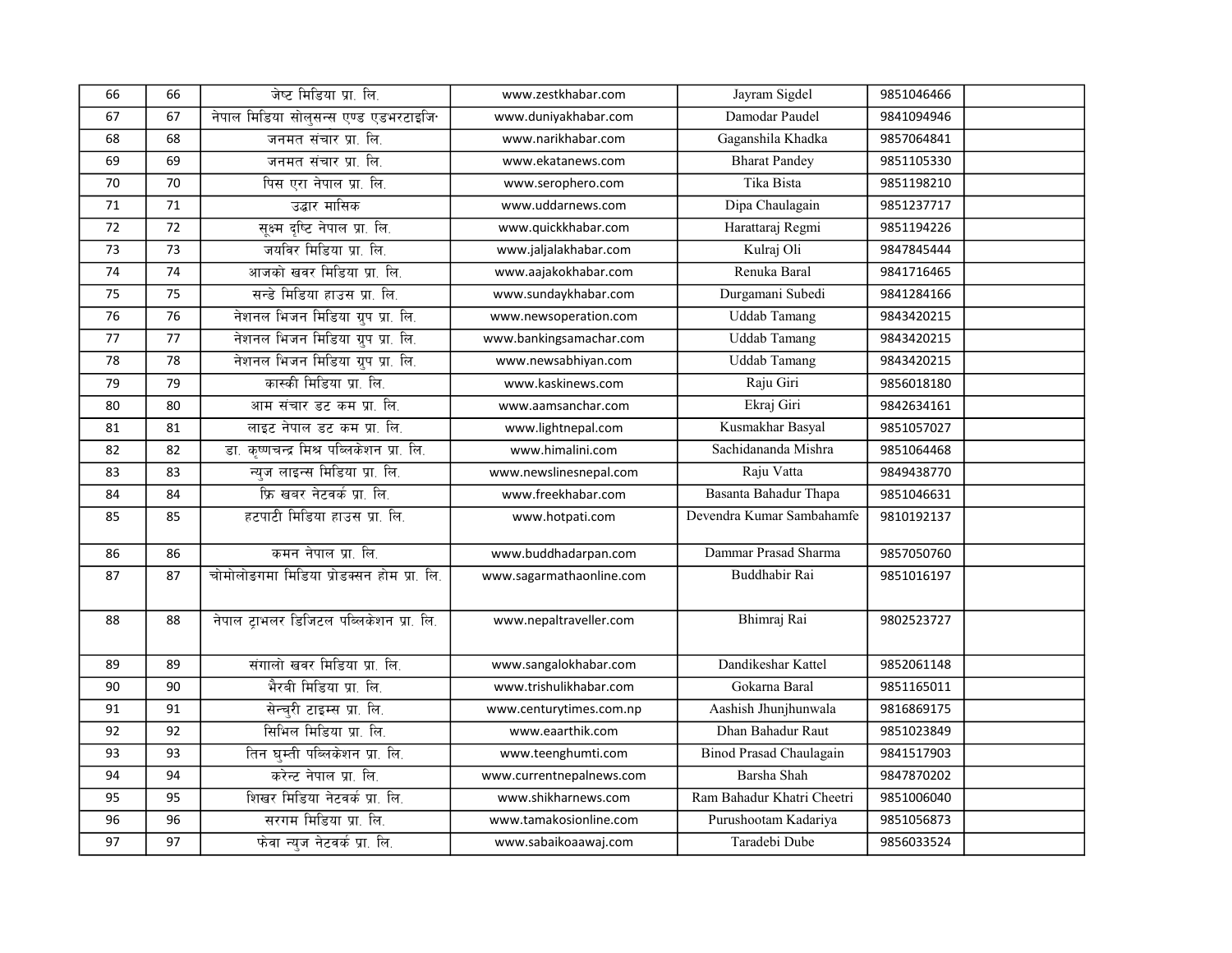| 98  | 98  | समग्र मिडिया प्रा. लि.                 | www.samagranepal.com      | Prem Kumari Gautam     | 9851297790 |  |
|-----|-----|----------------------------------------|---------------------------|------------------------|------------|--|
| 99  | 99  | खवर विशेष मिडिया प्रा. लि.             | www.khabarbishesh.com     | Rajesh Shah            | 9855040385 |  |
| 100 | 100 | आवर मिडिया प्रा. लि.                   | www.khabardabali.com      | Ramprasad Sapkota      | 9851100113 |  |
| 101 | 101 | मगर्स कियशन प्रा. लि.                  | www.nepalbikash.com       | Dal Bahadur Pun        | 9843770350 |  |
| 102 | 102 | प्रशंसा मिडिया प्रा. लि.               | www.khabartokati.com      | Dilliraj Khadka        | 9857831077 |  |
| 103 | 103 | अनलाईन टेक प्रा. लि.                   | www.tulsipuronline.com    | Manuraj Sharma         | 9851087420 |  |
| 104 | 104 | मल्टिपल मिडिया प्रा. लि.               | www.rsamachar.com         | Tej Bahadur Karki      | 9857820125 |  |
| 105 | 105 | भर्सटाइल मिडिया टेक्नोलोजी प्रा. लि.   | www.newsdainik.com        | Kalpana Sharma         | 9841502124 |  |
| 106 | 106 | तल्सीपुर मिडिया प्रा. लि.              | www.suchanapatra.com      | Gopal Sharma Bhattarai | 9847843589 |  |
| 107 | 107 | इन्द्रायणी इन्टरनेशनल मिडिया प्रा. लि. | www.indrenionline.com     | Kesharman B. B.        | 9857831617 |  |
| 108 | 108 | स्वर्गद्धारी मल्टीमिडिया प्रा. लि.     | www.hamroonlinekhabar.com | Dhaniram Bhandari      | 9857023226 |  |
| 109 | 109 | सर्तक मिडिया प्रा. लि.                 | www.aawajnepal.com        | Pratima Sunuwar        | 9803303876 |  |
| 110 | 110 | दादी मिडिया प्रा. लि.                  | www.trishulitimes.com     | Rameshwor Bhandari     | 9841609323 |  |
| 111 | 111 | सिटी एक्सप्रेस मिडिया प्रा. लि.        | www.onnnepal.com          | Amrit Kumar Panthi     | 9851046267 |  |
| 112 | 112 | वेबपेज नेपाल प्रा. लि.                 | www.naulokhabar.com       | Pitam Bahadur Sen      | 9856026267 |  |
| 113 | 113 | मिडिया अर्काइभ प्रा. लि.               | www.gopyakhabar.com       | Shailesh Dangol        | 9851035364 |  |
| 114 | 114 | देउराली इन्टरनेशनल मिडिया प्रा. लि.    | www.deuralee.com          | Suchima Shrestha       | 9851079988 |  |
| 115 | 115 | जन आकाश मिडिया प्रा. लि.               | www.janaakash.com.np      | Mohan Karki            | 9861588456 |  |
| 116 | 116 | फसकपत्र मिडिया प्रा. लि.               | www.farakpatra.com        | Ram Sharan Neupane     | 9849152143 |  |
| 117 | 117 | इमान्दार मिडिया प्रा. लि.              | www.imandarmedia.com      | Kamal Budha            | 9846017000 |  |
| 118 | 118 | मिडिया मास्टर कन्सेप्ट प्रा. लि.       | www.bizpati.com           | Mohammad Ajmat Ali     | 9851110951 |  |
| 119 | 119 | मिराकल इन्फोकम प्रा. लि.               | www.mediasansar.com       | Ramesh Prasad Joshi    | 9851030915 |  |
| 120 | 120 | गोल्डेन पब्लिकेशन नेटवर्क प्रा. लि.    | www.goldenkhabar.com      | Prabin Bista           | 9851030915 |  |
| 121 | 121 | एक्स एल सफ्ट टेक प्रा. लि.             | www.setoparewa.com        | Sunil Pandey           | 9856034518 |  |
| 122 | 122 | कियटिभ इनसाइट प्रा. लि.                | www.cnnenews.com          | Surya Bahadur Pariyar  | 9851043932 |  |
| 123 | 123 | मगर्स कृयसन कम्पनी प्रा. लि.           | www.nicemedianetwork.com  | Dal Bahadur Pul        | 9843770385 |  |
| 124 | 124 | मगर्स कृयसन कम्पनी प्रा. लि.           | www.nicefmnepal.com       | Dal Bahadur Pun        | 9843770385 |  |
| 125 | 125 | मगर्स कृयसन कम्पनी प्रा. लि.           | www.nepalchoutari.com     | Dal Bahadur Pun        | 9843770385 |  |
| 126 | 126 | मगर्स कुयसन कम्पनी प्रा. लि.           | www.magarmedia.com        | Dal Bahadur Pun        | 9843770385 |  |
| 127 | 127 | बिजनेसपाटी मिडिया प्रा. लि.            | www.businesspati.com      | Rishab Prasad Gautam   | 9843262880 |  |
| 128 | 128 | एग्रो मिडिया प्रा. लि.                 | www.newsagro.com          | Rakesh Barma           | 9862935978 |  |
| 129 | 129 | ओखलढ्ङ्गा मिडिया प्रा. लि.             | www.hamrookhaldhunga.com  | Nawaraj Karki          | 9842483035 |  |
| 130 | 130 | सदाबहार मिडिया हाउस प्रा. लि.          | www.nepalbahas.com        | Indra Bahadur Rijal    | 9851055017 |  |
| 131 | 131 | सदाबहार मिडिया हाउस प्रा. लि.          | www.sadawahar.com         | Indra Bahadur Rijal    | 9851055017 |  |
| 132 | 132 | आर. वी. मिडिया प्रा. लि.               | www.suchanakendra.com     | Baikuntha Giri         | 9847700476 |  |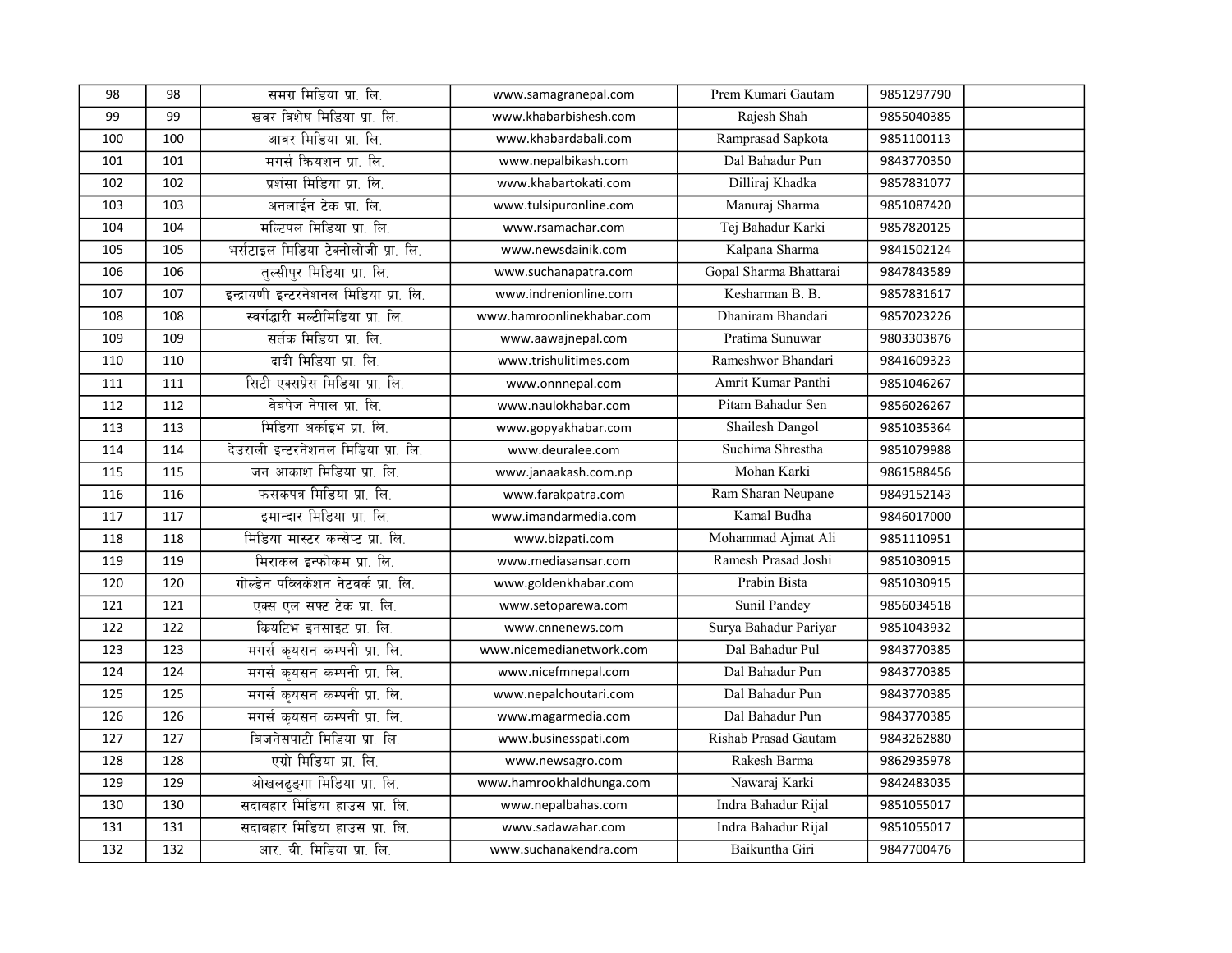| 133 | 133 | शुभम् मिडिया प्रा. लि.            | www.arthasarokar.com     | Suraj Pyakurel          | 9851017914 |  |
|-----|-----|-----------------------------------|--------------------------|-------------------------|------------|--|
| 134 | 134 | शुभम् मिडिया प्रा. लि.            | www.casarokar.com        | Suraj Pyakurel          | 9851017914 |  |
| 135 | 135 | □ये गन प्रा. लि.                  | www.datfashion.com       | Anil Bir Singh Tuladhar | 9841324261 |  |
| 136 | 136 | देशान्तर मिडिया प्रा. लि.         | www.edeshantar.com       | Kabir Rana              | 9851021345 |  |
| 137 | 137 | अदिक मिडिया प्रा. लि.             | www.titepati.com         | Dibyaraj Koirala        | 9851144837 |  |
| 138 | 138 | दृष्टि मिडिया प्रा. लि.           | www.harpalnepal.com      | Lokraj Jaisi            | 9848144523 |  |
| 139 | 139 | कलाकुञ्ज कियशन प्रा. लि.          | www.kalamanjari.com      | <b>Binod Khatiwada</b>  | 9841076597 |  |
| 140 | 140 | पी. आर मिडिया प्रा. लि.           | www.nepalkokhabar.com    | Pratikshya Baral        | 9851033151 |  |
| 141 | 141 | युथभिजन मिडिया प्रा. लि.          | www.abhiyantv.com        | Suman Kumar Luitel      | 9851003385 |  |
| 142 | 142 | मोटिभेट ग्रुप अफ कम्पनी प्रा. लि. | www.motivatenews.com     | Sovraj Baral            | 9851151672 |  |
| 143 | 143 | काइसोर मिडिया प्रा. लि.           | www.nayaonline.com       | Devendra Khapung Limbu  | 9810240330 |  |
| 144 | 144 | युएचएफ सर्टिफिकेशन काउन्सिल लि.   | www.universalvoice.net   | Sarita Karki            | 9851207455 |  |
| 145 | 145 | युएचएफ सर्टिफिकेशन काउन्सिल लि.   | www.royaltimesweekly.com | Prem Bahadur Karki      | 9851066010 |  |
| 146 | 146 | युएचएफ सर्टिफिकेशन काउन्सिल लि.   | www.universalnews7.com   | Sarita Karki            | 9851207455 |  |
| 147 | 147 | खबरटाइम मेडिया ग्रुप प्रा. लि.    | www.tajakura.com         | Sobha Manandhar         | 9851173434 |  |
| 148 | 148 | खबरटाइम मेडिया ग्रुप प्रा. लि.    | www.khabartime.com       | Sobha Manandhar         | 9851173434 |  |
| 149 | 149 | खुशि मिडिया प्रा. लि.             | www.ktmkhabar.com        | Ser Bahadur Karki       | 9851146934 |  |
| 150 | 150 | विराट भिजन मिडिया प्रा. लि.       | www.biratkhabar.com      | Abijal Bista            | 9852032002 |  |
| 151 | 151 | अपटुडेट पब्लिकेशन प्रा. लि.       | www.amsanchar.com        | Nareshwor Gyawali       | 9841478768 |  |
| 152 | 152 | तीब्रखबर मिडिया ग्रुप प्रा. लि.   | www.tibrakhabar.com      | Manoj Khatiwada         | 9851025603 |  |
| 153 | 153 | मिडिया आई प्रा. लि.               | www.aarthiknews.com      | Nirajwal Basnet         | 9851000364 |  |
| 154 | 154 | डबली मिडिया प्रा. लि.             | www.onlinedabali.com     | Dipendra Rawal          | 9851087658 |  |
| 155 | 155 | रिभाइभ मिडिया प्रा. लि.           | www.hamrodesh.com        | Hira Sharma             | 9815529653 |  |
| 156 | 156 | कर्णाली न्यूज प्रा. लि.           | www.karnalikhabar.com    | Purnaraj Tamang         | 9860340331 |  |
| 157 | 157 | नेचर मिडिया नेटवर्क प्रा. लि.     | www.naturekhabar.com     | Kul Prasad Chapagain    | 9851006025 |  |
| 158 | 158 | इमान्दार मिडिया प्रा. लि.         | www.sancharkendra.com    | Kamal Budha             | 9846017000 |  |
| 159 | 159 | हेमन्त मिडिया प्रा. लि.           | www.hemantakhabar.com    |                         | 9844226471 |  |
| 160 | 160 | ठुलोपर्दा मिडिया प्रा. लि.        | www.thuloparda.com       | Jivan Kumar Parajuli    | 9851194755 |  |
| 161 | 161 | फिल्मी खबर मिडिया प्रा. लि.       | www.filmykhabar.com      | Suman Gaire             | 9841647417 |  |
| 162 | 162 | पहिचान मिडिया प्रा. लि.           | www.pahichan.com         | Bhawani Ghimire         |            |  |
| 163 | 163 | रिभाइभ मिडिया प्रा. लि.           | www.hamrodesh.net        | Hira Sharma             | 9815529653 |  |
| 164 | 164 | मेट्रो अभियान प्रा. लि.           | www.metrodainik.com      | Anuja Neupane           | 9851241925 |  |
| 165 | 165 | ननस्टप मिडिया प्रा. लि.           | www.nonstopkhabar.com    | Lalprabhat Chaulaune    | 9851140431 |  |
| 166 | 166 | रेडियो लिङ्क एडभरटाइजी प्रा. लि.  | www.filmykura.com        | Roshan Poudel           | 9851033151 |  |
| 167 | 167 | भेट टाइम्स मिडिया प्रा. लि.       | www.vettimesonline.com   | Sunita Pokhrel          | 9851054868 |  |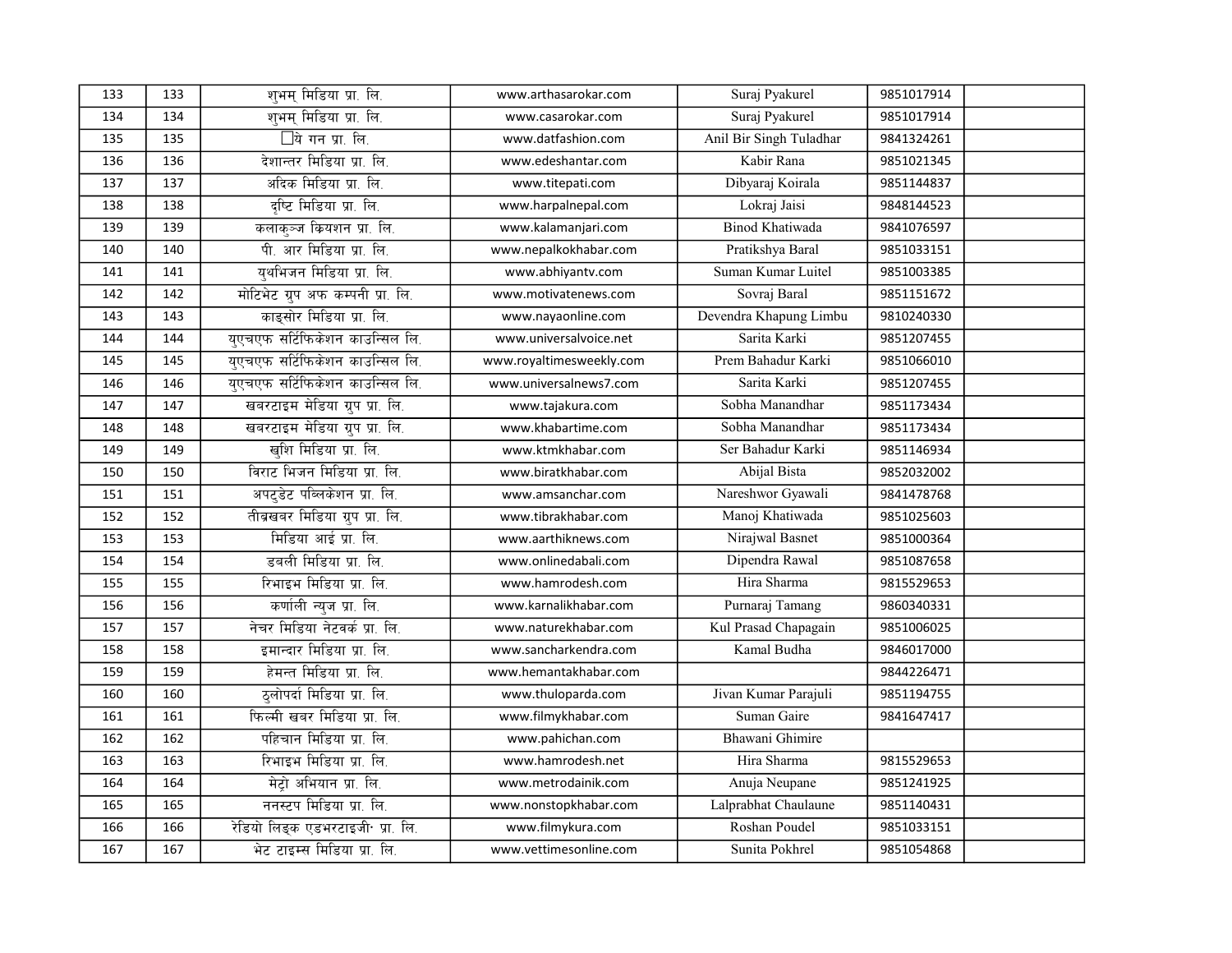| 168 | 168 | ई. अल नेपाल प्रा. लि.                                    | www.eallnepal.com          | Kehav Singh Dhami          | 9852681251 |
|-----|-----|----------------------------------------------------------|----------------------------|----------------------------|------------|
| 169 | 169 | सुदुर खबर अनलाईन मिडिया प्रा. लि.                        | www.sudurkhabar.com        | Keshav Singh Dhami         | 9852681251 |
| 170 | 170 | ग्लोबल भ्वाईस प्रा. लि.                                  | www.sailungonline.com      | Shyamlal Lama              | 9841427063 |
| 171 | 171 | शुभदिन मिडिया प्रा. लि.                                  | www.suvadin.com            | <b>Sanat Neupane</b>       | 9851029514 |
| 172 | 172 | लजिक मिडिया प्रा.लि.                                     | www.himalayapost.com       | Lomas Chapagain            | 9851008122 |
| 173 | 173 | नेपाली पैसा मिडिया प्रा. लि.                             | www.nepalipaisa.com        | Ajay Kuar Shrestha         | 9851020904 |
| 174 | 174 | लीला भिर प्रा. लि.                                       | www.lilaveer.com           | Kumar Bhattarai            | 9851021345 |
| 175 | 175 | प्रवासी नेपाली मिडिया हाउस प्रा. लि.                     | www.fonijkorea.com         | Debendra Kumar Sambahamfe  | 9810192137 |
| 176 | 176 | नमस्ते डिजिटल मिडिया प्रा. लि.                           | www.namastenepalkorea.com  | Ramesh Khabaju             | 9851148897 |
| 177 | 177 | चाणक्य मिडिया प्रा. लि.                                  | www.clickmandu.com         | Ramkrishna Gajurel         | 9851036452 |
| 178 | 178 | प्रसिद्ध मिडिया मार्केटिङ एण्ड कन्सल्टेन्सी प्रा.<br>लि. | www.nirmireonline.com      | Srijana Timsina            | 9841808849 |
| 179 | 179 | नमस्ते डिजिटल मिडिया प्रा. लि.                           | www.sharejankari.com       | Ramesh Khabaju             | 9851148897 |
| 180 | 180 | तलसी मिडिया प्रा. लि.                                    | www.fewatimes.com          | Nabaraj Bhandari           | 9851247817 |
| 181 | 181 | डबली नेटवर्कस प्रा. लि.                                  | www.mediadabali.com        | Krishna Prasad Pahari      | 9851223371 |
| 182 | 182 | बर्गदृष्टी मिडिया प्रा. लि.                              | www.moolbato.com           | Ramsingh Budhathoki        | 9841354267 |
| 183 | 183 | हाइलाइट्स मिडिया प्रा. लि.                               | www.asiansamachar.com      | Pusparaj Neupane           | 9851120562 |
| 184 | 184 | समाजको आकाज मल्टिमिडिया प्रा. लि.                        | www.samajkoawaj.com        | Raju Basnet                | 9851070325 |
| 185 | 185 | मिर्मिरे संचार प्रा. लि.                                 | www.mirmiresanchar.com     | Pashupati Bhusal           | 9849042315 |
| 186 | 186 | पिंक रोज एडभरटाइजिड सर्भिस प्रा. लि.                     | www.mediaalliance.com.np   | Rajesh Maharjan            | 9841444345 |
| 187 | 187 | मिडिया मोर प्रा. लि.                                     | www.itaharifm.com.np       | Cham Prasad Dhamala        | 9852048394 |
| 188 | 188 | नेपाल न्यूज नेटवर्क इन्टरनेशनल प्रा. लि.                 | www.annapurnapost.com      | Rameshwor Thapa            | 9849195979 |
| 189 | 189 | कम्पन मिडिया प्रा. लि.                                   | www.samarpratik.com        | Narayan Prasad Nepal       | 9849210341 |
| 190 | 190 | आशाका किरण मिडिया प्रा. लि.                              | www.ashakakiran.com        | Sudarshan Bajagain         | 9851129938 |
| 191 | 191 | आशाका किरण मिडिया प्रा. लि.                              | www.gokarneshworonline.com | Sudarshan Bajagain         | 9851129938 |
| 192 | 192 | तरहरा मिडिया प्रा. लि.                                   | www.taharafm.com           | Nirmal Niraula             | 9842368317 |
| 193 | 193 | लालीगँरास फाउण्डेसन प्रा. लि.                            | www.laligurash.com         | Kamal Chaulagain           | 9843184555 |
| 194 | 194 | साफापेज मिडिया प्रा. लि.                                 | www.sajhapage.com          | Jiwan Rai                  | 9860030303 |
| 195 | 195 | साफापेज मिडिया प्रा. लि.                                 | www.npnews.net             | Jiwan Rai                  | 9860030303 |
| 196 | 196 | लोकान्तर संचार प्रा. लि.                                 | www.lokaantar.com          | <b>Bimal Prasad Gautam</b> | 9851073626 |
| 197 | 197 | डिस्कभरी न्यूज नेटवर्क प्रा. लि.                         | www.ratopati.com           | Bijaya Sharma              | 9843493474 |
| 198 | 198 | बि. एण्ड बि. न्युज मिडिया प्रा. लि.                      | www.a2zonlinekhabar.com    | Sharad Adhikari            | 9801032883 |
| 199 | 199 | समयबोध मिडिया प्रा. लि.                                  | www.samayapost.com         | Lekhnath Neupane           | 9851128470 |
| 200 | 200 | ज्वाला सन्देश प्रा. लि.                                  | www.jwalasandesh.com       | Sahil Kumar Thapa          | 9858051089 |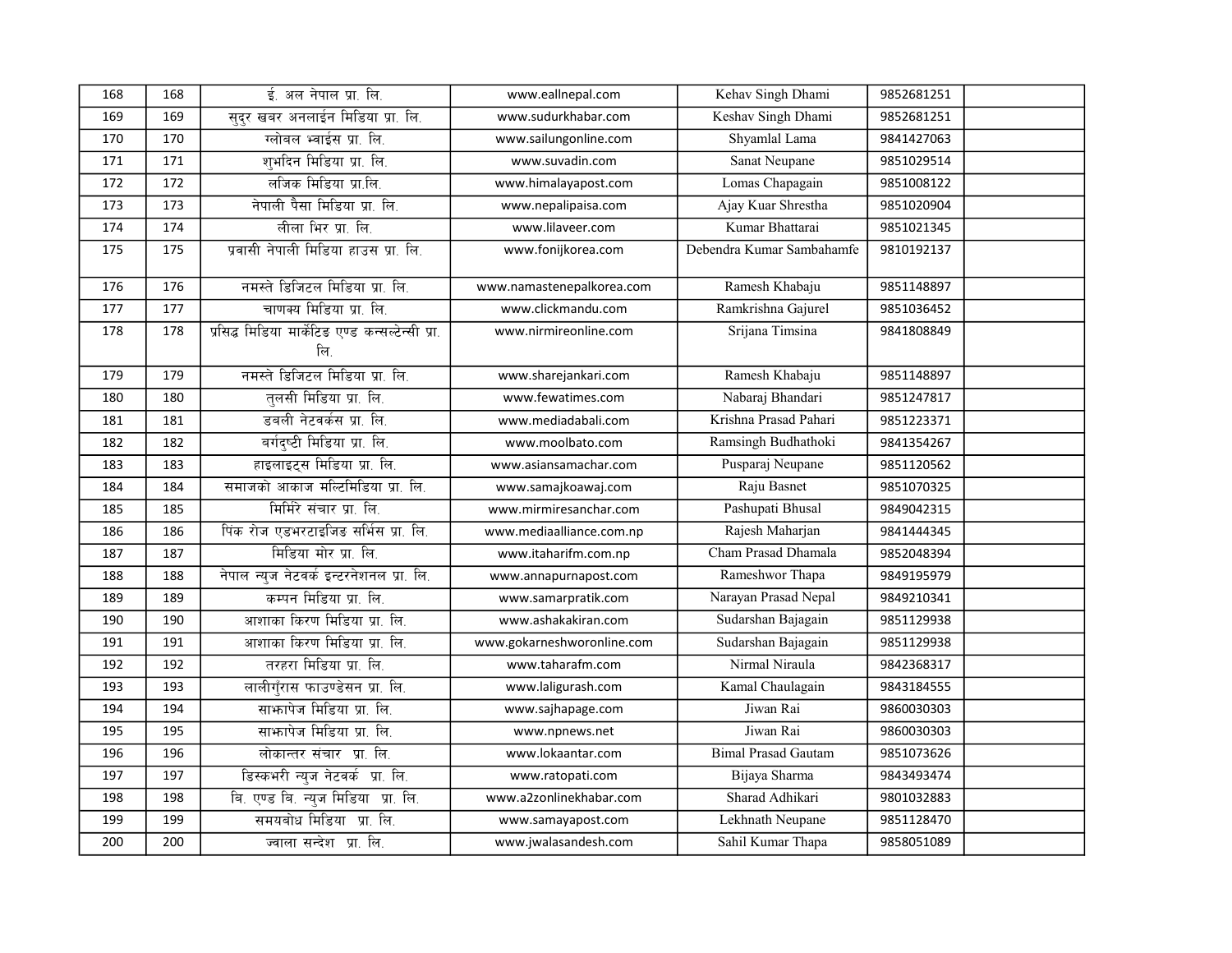| 201 | 201 | कोसेली मिडिया सपोर्ट प्रा.लि.                        | www.newskoseli.com          | Kedarnath Gautam          | 9841387176  |  |
|-----|-----|------------------------------------------------------|-----------------------------|---------------------------|-------------|--|
| 202 | 202 | नेपाल क्यापिटल खबर प्रा. लि.                         | www.capitalkhabar.com       | Rajan Gotame              | 9851093445  |  |
| 203 | 203 | पयचर हब मिडिया मल्टिपर्पोज प्रा. लि.                 | www.akhabardainik.com       | Krishna Prasad Ghimire    | 9851088966  |  |
| 204 | 204 | भैरबी मिडिया प्रा. लि.                               | www.mulprabaha.com          | Gokarna Baral             | 9851165011  |  |
| 205 | 205 | इन्टर एण्ड कम्युनिकेशन टेक्नोलोजी नेपाल<br>प्रा. लि. | www.hamrakura.com           | Madhav Prasad Chamlagain  | 9808141697  |  |
| 206 | 206 | हेडलाइन खबर प्रा. लि.                                | www.headlinekhabar.com      | Sharad Chandra Bhattarai  | 9855029502  |  |
| 207 | 207 | लुम्बिनी सरोकार प्रा. लि.                            | www.redeemnepal.com         | Dr. Muktiram Rijal        | 9851063734  |  |
| 208 | 208 | सैघाली मिडिया ग्रुप प्रा. लि.                        | www.saighalikhabar.com      | Yadab Prasad Sunar        | 9857832030  |  |
| 209 | 209 | समुन्नत नेपाल पब्लिकेशन प्रा. लि.                    | www.suryakhabar.com         | Baburam Acharya           | 9851027283  |  |
| 210 | 210 | हेलो मिडिया प्रा. लि.                                | www.hellokhabar.com         | Tek Bahadur Rokaya        | 9851248330  |  |
| 211 | 211 | हेलो मिडिया प्रा. लि.                                | www.hamrokhotang.com        | Tek Bahadur Rokaya        | 9851248330  |  |
| 212 | 212 | शिखरपोष्ट मिडिया प्रा. लि.                           | www.shikharpost.com         | Prakash Rai               | 9851142205  |  |
| 213 | 213 | सिस्न् मिडिया प्रा. लि.                              | www.bijulikhabar.com        | Dilliraj Pokhrel          | 9851050076  |  |
| 214 | 214 | अनलाईन खबर नेपाल प्रा. लि.                           | www.onlinekhabar.com        | Dharmaraj Bhusal          | 9851044322  |  |
| 215 | 215 | शिवजी प्रोडक्सन प्रा. लि.                            | www.onlineraftar.com        | Nirmal Dahal              | 9841804080  |  |
| 216 | 216 | अनिमा इन्टरटेनमेन्ट प्रा. लि.                        | www.musicdarpan.com         | Purushottam Basnet        | 9851097551  |  |
| 217 | 217 | क्लासिक नेटवर्क प्रा. लि.                            | www.classickhabar.com       | Anju Karki Lamichhane     | 01-15555139 |  |
| 218 | 218 | अन एयर नेपाल प्रा. लि.                               | www.onairnepal.com          | Dipak Hamal               | 9841150025  |  |
| 219 | 219 | इमेज च्यानल प्रा. लि.                                | www.imagekhabar.com         | Raj Manandhar             | 9851021976  |  |
| 220 | 220 | इकोनोमिक रिफर्म मिडिया प्रा. लि.                     | www.khabarera.com           | Motilal Poudel            | 9858050010  |  |
| 221 | 221 | सेतोघर मिडिया नेटवर्क प्रा. लि.                      | www.setoghar.com            | Kamal Panthi              | 9851190875  |  |
| 222 | 222 | टि. एम. एन. मिडिया. प्रा. लि.                        | www.ourtourismnews.com      | Tanka Prasad Regmi        | 6851203730  |  |
| 223 | 223 | समयबद्ध प्रकाशन प्रा. लि.                            | www.jhilko.com              | Sita Adhikari             | 9841510245  |  |
| 224 | 224 | गन्तब्य नेपाल ग्रुप प्रा. लि.                        | www.gantabyanepalnews.com   | Shiva Adhikari            | 9851093504  |  |
| 225 | 225 | नेपलिज न्यूज नेटवर्क प्रा. लि.                       | www.nepalese.org            | Dipendra Pradhan          | 9851118805  |  |
| 226 | 226 | सुयोग मिडिया हाउस प्रा. लि.                          | www.janatatimes.com         | Ganesh Bahadur Basnet     | 9841250029  |  |
| 227 | 227 | प्रज्ञान कियसन प्रा. लि.                             | www.halokhabar.com          | Manoj Shrestha            | 9851030300  |  |
| 228 | 228 | भेरी खबर मिडिया प्रा. लि.                            | www.bherikhabar.com         | Nanda Shahi K.C.          | 9748026345  |  |
| 229 | 229 | संचार मिडिया ग्रुप प्रा. लि.                         | www.newsmissile.com         | Narayan Rai               | 9860007071  |  |
| 230 | 230 | यशस्वी मिडिया प्रा. लि.                              | www.manaslukhabar.com       | Laknath Abasti            | 9851061443  |  |
| 231 | 231 | तेजेन्द्र बहादुर भण्डारी                             | www.ratotara.com            | Tejendra Bahadur Bhandari | 9862008196  |  |
| 232 | 232 | पोजेटिभ डेभलेपमेन्ट मिडिया प्रा. लि.                 | www.nepalekhabar.com        | Pratibedan Baidhya        | 9851132626  |  |
| 233 | 233 | आई. फुलबारी मिडिया नेटवर्क प्रा. लि.                 | www.iphoolbari.co           | Barkat Ali Miya           | 9851200073  |  |
| 234 | 234 | हिमालय अनलाइन मिडिया प्रा. लि.                       | www.himalayonlinemedia.comm | Damodar Dahal             | 9813552976  |  |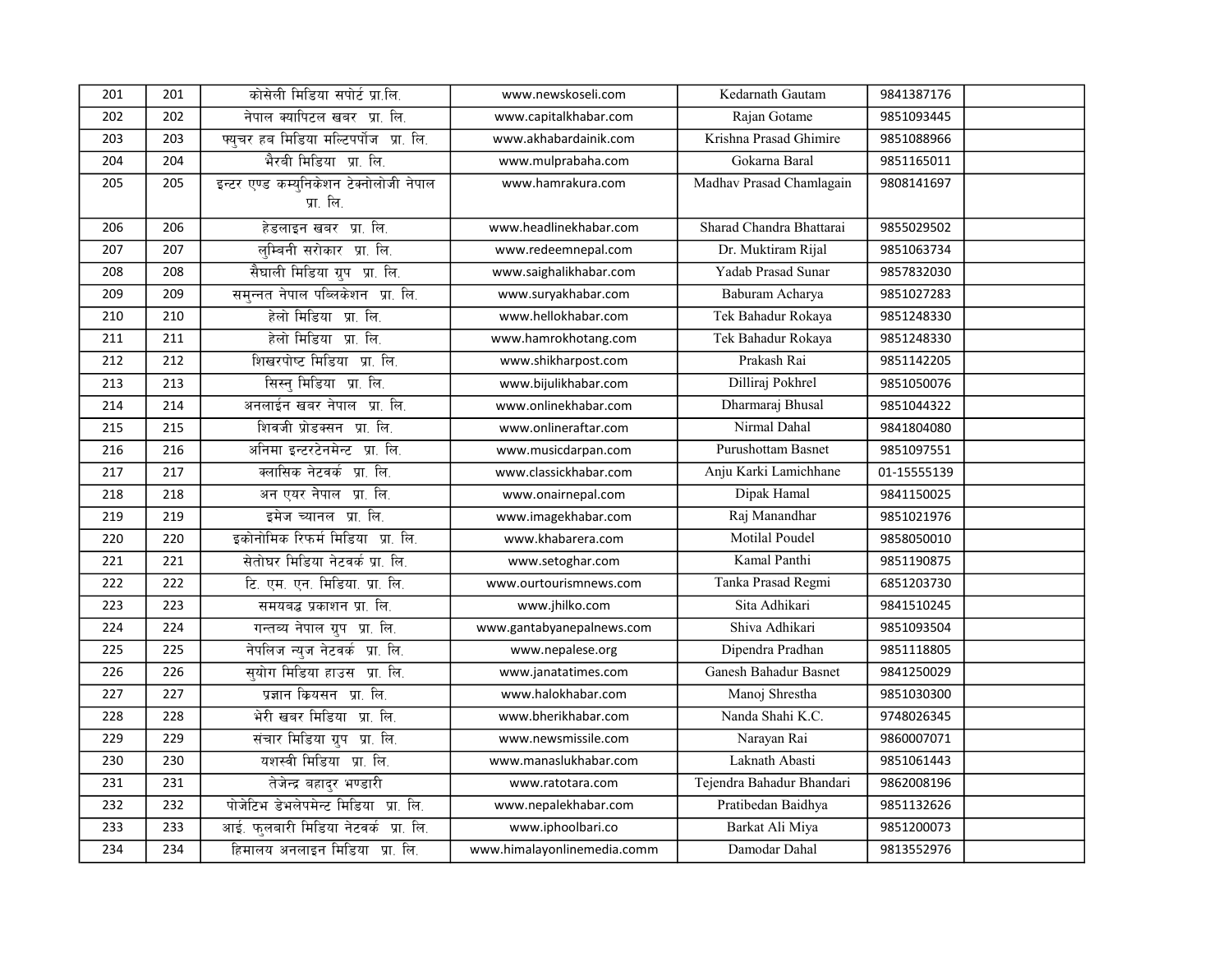| 235 | 235 | साईन्टिफिक अर्गनाइजेसन प्रा. लि.           | www.websitenewspapre.com     | Tul Bahadur Rai        | 9851057623 |  |
|-----|-----|--------------------------------------------|------------------------------|------------------------|------------|--|
| 236 | 236 | साईन्टिफिक अर्गनाइजेसन प्रा. लि.           | www.scientificnewspaper.com  | Tul Bahadur Rai        | 9851057623 |  |
| 237 | 237 | साईन्टिफिक अर्गनाइजेसन प्रा. लि.           | www.scientifictelevision.com | Tul Bahadur Rai        | 9851057623 |  |
| 238 | 238 | एक्सिस मिडिया एण्ड मार्केटिड प्रा. लि.     | www.sanchardabali.com        | Anjan Shrestha         | 9851143643 |  |
| 239 | 239 | साफा सबाल मिडिया प्रा. लि.                 | www.sajhasabal.com           | Anil Adhikari          | 9843198209 |  |
| 240 | 240 | इ. डि. सी. नेपाल प्रा. लि.                 | www.dcnepal.com              | Dipa Poudyal           | 9803922950 |  |
| 241 | 241 | आशिष मिडिया नेटवर्क प्रा. लि.              | www.nagarikpati.com          | Ram Bahadur Thakuri    | 9851223481 |  |
| 242 | 242 | लम्बिनी रिसर्च एण्ड मिडिया प्रा. लि.       | www.nepaliasmita.com         | Manju Thapa            | 9841254979 |  |
| 243 | 243 | सोबिज ट्रेण्ड मिडिया एण्ड आइ. टि.          | www.netpatrika.com           | Bikash Bhattarai       | 9841808133 |  |
|     |     | कन्सल्टीडग प्रा. लि.                       |                              |                        |            |  |
| 244 | 244 | ग्रीनविच मिडिया रिसर्च प्रा. लि.           | www.nepalbhaskar.com         | Pradip Basnet          | 9851084438 |  |
| 245 | 245 | मनाल मिडिया प्रा. लि.                      | www.wnepal.com               | Nirmal Dhital          | 9841653314 |  |
| 246 | 246 | समृद्ध न्यूज नेटवर्क प्रा. लि.             | www.janatapati.com           | Laxmi Bista            | 9841718497 |  |
| 247 | 247 | न्य मिडिया एकेडेमी प्रा. लि.               | www.sidhakhabar.com          | Maniraj Gautam         | 9855067150 |  |
| 248 | 248 | पि्पल नेपाल प्रा. लि.                      | www.peoplenepal.com          | Taranidhi Panta        | 9851104096 |  |
| 249 | 249 | टिपिकल मिडिया प्रा. लि.                    | www.sajhapost.com            | Sudarshan Khatiwada    | 9851141016 |  |
| 250 | 250 | ई. न्यूज पार्क प्रा. लि.                   | www.theyouthtimes.com        | Madan Rai              | 9851141016 |  |
| 251 | 251 | आस्था मिडिया एण्ड डिजीटल कन्सर्न प्रा. लि. | www.asthanews.com            | Paras Kumar Pokhrel    | 9851007071 |  |
|     |     |                                            |                              |                        |            |  |
| 252 | 252 | काव्या मिडिया प्रा. लि.                    | www.hotlinepost.com          | Bijaya Luitel          | 9851010005 |  |
| 253 | 253 | जलजला मिडिया प्रा. लि.                     | www.janadeshdaily.com        | Himali Giri            | 9847829729 |  |
| 254 | 254 | इनर्जी इन्फर्मेशन सेन्टर प्रा. लि.         | www.urjakhabar.com           | Rajendra Timalsina     | 9851072514 |  |
| 255 | 255 | कान्तिपुर हटलाइन पब्लिकेशन प्रा. लि.       | www.kantipurhotline.com      | Shrijan Kumar Jha      | 9851006606 |  |
| 256 | 256 | पाभ मिडिया नेपाल प्रा. लि.                 | www.suchanaexpress.com       | Raju Rimal             | 9808673149 |  |
| 257 | 257 | अलवेज नेपाल मिडिया प्रा. लि.               | www.alwaystourism.com        | Bhumraj Tiwari         | 9851153708 |  |
| 258 | 28  | इन्फर्मेशन सेन्टर प्रा. लि.                | www.jankarikendra.com        | Dipak Gautam           | 9851008609 |  |
| 259 | 259 | ऐक्यबद्धता सेवा केन्द्र प्रा. लि.          | www.sansarnews.com           | Mina Sharma Tiwari     | 9841538477 |  |
| 260 | 260 | क्युबेक्स प्रा. लि.                        | www.reelnepal.com            | Manoj Bhusal           | 9843588051 |  |
| 261 | 261 | लाईभ अफ नेपाल नेटवर्क्स प्रा. लि.          | www.liveofnepal.com          | Dinesh Shilpakar       | 9851174737 |  |
| 262 | 262 | बोप्टर मिडिया प्रा. लि.                    | www.rastriyakhabar.com       | Mukunda Kumar Dhungana | 9851018923 |  |
| 263 | 263 | उज्जवल भविष्य मिडिया ग्रुप प्रा. लि.       | www.nabinnepal.com           | Nirmal Prasad Ghimire  | 9841306509 |  |
| 264 | 264 | उज्जवल भविष्य मिडिया ग्रुप प्रा. लि.       | www.nabinvideo.com           | Nirmal Prasad Ghimire  | 9841306509 |  |
| 265 | 265 | रेस्पोन्सिभ मिडिया प्रा. लि.               | www.rangeensansar.com        | Manoj Thapa            | 9851194239 |  |
| 266 | 266 | रेस्पोन्सिभ मिडिया प्रा. लि.               | www.arthanepal.com           | Manoj Thapa            | 9851194239 |  |
| 267 | 267 | शलभ मिडिया प्रा. लि.                       | www.makalukhabar.com         | Keshav Sapkota         | 9851200746 |  |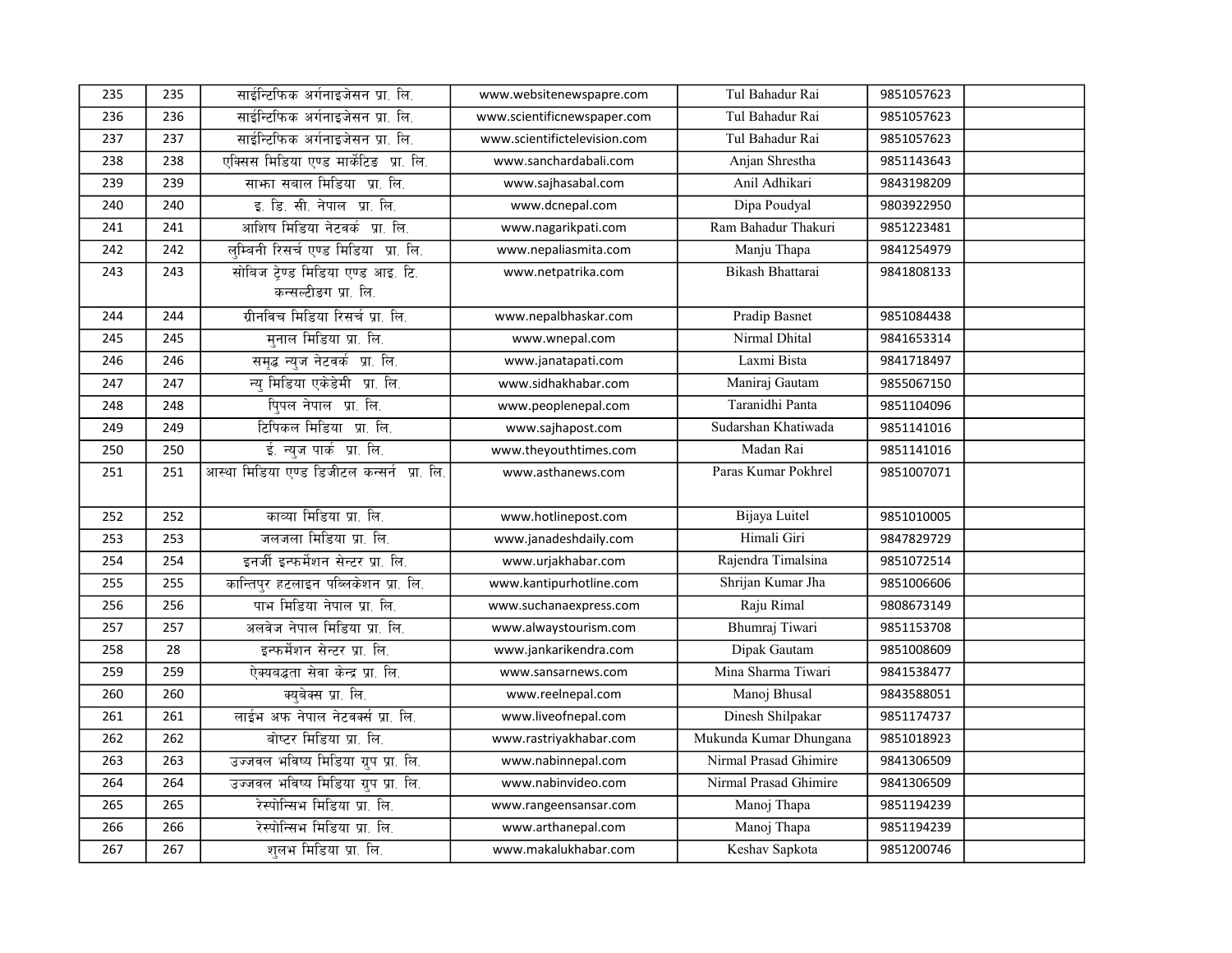| 268 | 268 | पिस पोखरा मिडिया प्रा. लि.             | www.peacepokhara.com         | Gokul Baniya            | 9841535091 |  |
|-----|-----|----------------------------------------|------------------------------|-------------------------|------------|--|
| 269 | 269 | हब ब्रोडकास्टिङ प्रा. लि.              | www.krishionline.com         | Hima Poudel             | 9851059455 |  |
| 270 | 270 | शे फोक्सण्डो मिडिया प्रा. लि.          | www.yeskathmandu.com         | Jiban BC                | 9851137762 |  |
| 271 | 271 | राष्टवाणी साप्ताहिक                    | www.rastravani.com           | Hari Lamsal             | 9841319826 |  |
| 272 | 272 | मनास्ल् मिडिया नेटवर्क प्रा. लि.       | www.lamjungdaily.com         | Chabilal Bagale         | 9856943496 |  |
| 273 | 273 | स्थानिय सरोकार मिडिया प्रा. लि.        | www.sthaniyasarokar.com      | Shruti Nepal            | 9841321354 |  |
| 274 | 274 | क्यरद्धट जक्स्टन मिडिया प्रा. लि.      | www.nepalaaja.com            | Madhab Prasad Guragain  | 9851223397 |  |
| 275 | 275 | ग्लामर्श आइकन प्रा. लि.                | www.glamorousicon.com        | Rupkrishna Karmacharaya | 9841379353 |  |
| 276 | 276 | ग्लामर्श आइकन प्रा. लि.                | www.astittwo.com             | Rupkrishna Karmacharaya | 9841379353 |  |
| 277 | 277 | क्युवेक्स प्रा. लि.                    | www.cricketingnepal.com      | Avinandan Aryal         | 9843588041 |  |
| 278 | 278 | माछापुच्छे मिडिया नेटवर्क प्रा. लि.    | www.nayapusta.com            | <b>Amrit Poudel</b>     | 9851000431 |  |
| 279 | 279 | फेशन संसार डट कम प्रा. लि.             | www.fashionsansar.com        | Om Nath Dhungel         | 9851225505 |  |
| 280 | 280 | विजनेस मिडिया नेटवर्क प्रा. लि.        | www.businesskhabar.com       | Purna Karki             | 9851090209 |  |
| 281 | 281 | आईवर्ड एकडेमिक ईन्स्टिच्युट प्रा. लि.  | www.pashupatitimes.com       | Santosh Bhandari        | 9841434369 |  |
| 282 | 282 | हिमशिला मिडिया कम्पनी प्रा. लि.        | www.arthabazar.com           | Dilli Prasad Sapkota    | 9849150541 |  |
| 283 | 283 | अनलाइन टि. भि अन्नपूर्ण प्रा. लि.      | www.onlinetvannapurna.com.np | Shree Prasad Subedi     | 9801141200 |  |
| 284 | 284 | एन. एन. एस. मिडिया प्रा. लि.           | www.nigarani.com             | Narayan Prasad Aryal    | 9851186619 |  |
| 285 | 285 | कुमुदिनी मिडिया होम प्रा. लि.          | www.nepalpati.com            | Gobinda Bahadur Thapa   | 9851147405 |  |
| 286 | 286 | पन्चकन्या मिडिया ग्रुप प्रा. लि.       | www.aparadhkhabar.com        | Roshan Raj Pandey       | 9851038415 |  |
| 287 | 287 | मिडिया वर्क प्रा. लि.                  | www.bikashnirman.com         | Prabin Pokhrel          | 9851056181 |  |
| 288 | 288 | एड जोन प्रा. लि.                       | www.newaonlinenews.com       | Sujib Surya Bajracharya | 9851081750 |  |
| 289 | 289 | टेक्सास मिडिया प्रा. लि.               | www.sabaikhabar.com          | Rojan Shrestha          | 9841006019 |  |
| 290 | 290 | हाकाहाकी प्रकाशन प्रा. लि.             | www.hakahaki.com             | Keshari Pun             | 9851016323 |  |
| 291 | 29  | विजनेस न्युज कर्नर प्रा. लि.           | www.bankingkhabar.com        | Madhav Nepal            | 9851018466 |  |
| 292 | 292 | पाथीभरा मिडिया ग्रुप प्रवास प्रा. लि.  | www.pathivaranews.com        | Saroj Chamlagain        | 9849725753 |  |
| 293 | 293 | विजकेयर नेपाल प्रा. लि.                | www.corporatenepal.com       | Sitaram Bilasi Gaire    | 9841320880 |  |
| 294 | 294 | फिल्म शाला प्रा. लि.                   | www.filmshalatv.com          | Shree Hari Shrestha     | 9851077643 |  |
| 295 | 295 | टि. बि. आई पब्लिकेशन प्रा. लि.         | www.karobardaily.com         | Shishir Kumar Bhatta    | 9851103250 |  |
| 296 | 296 | पत्रिका मिडिया हाउस प्रा. लि.          | www.patrikakhabar.com        | Raj Kumar Chemjong      | 9841313837 |  |
| 297 | 297 | पत्रिका मिडिया हाउस प्रा. लि.          | www.rasatal.com              | Raj Kumar Chemjong      | 9841313837 |  |
| 298 | 298 | सेकिड मिडिया प्रा. लि.                 | www.aawajonline.com          | Rajan Bahadur Siwakoti  | 9854045666 |  |
| 299 | 299 | नेशनल इमेज मिडिया प्रा. लि.            | www.nationalimagenews.com    | Ramesh Thapa            | 9851172514 |  |
| 300 | 300 | स्मार्ट केयर प्रा. लि.                 | www.suvham.com               | Raghunath Lamichhane    | 9851127762 |  |
| 301 | 301 | बस्नेत ग्रुप प्रिन्टिङ मिडिया प्रा.लि. | www.todaysnepalnews.com      | Tej Bahadur Basnet      | 9841283317 |  |
| 302 | 302 | बेस्ट नजर मिडिया प्रा. लि.             | www.bestnajar.com            | Bikram Ratna            | 9844252561 |  |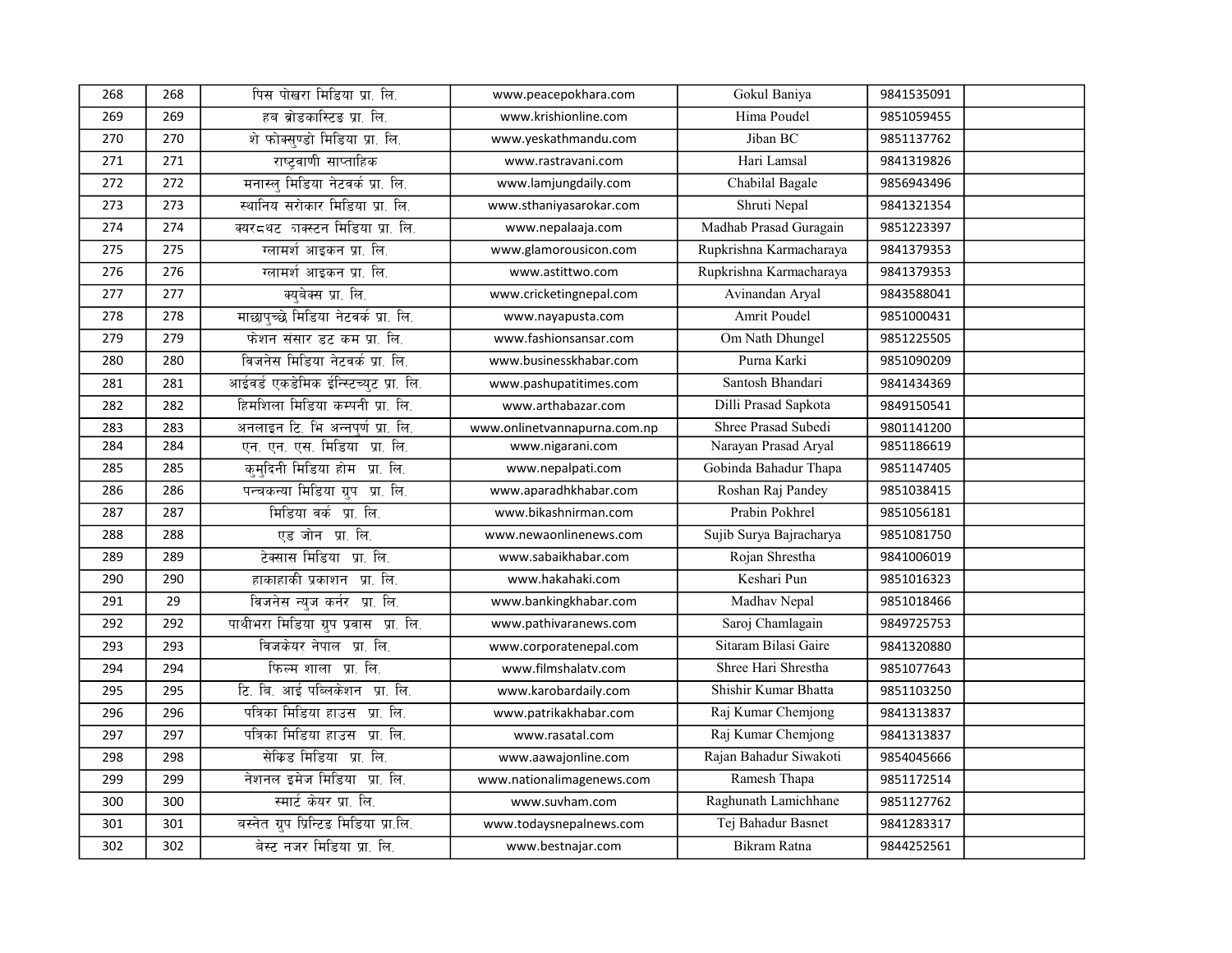| 303 | 303 | ह्वाइट स्टार मिडिया प्रा. लि.                              | www.sushasannews.com         | <b>Uttam Aryal</b>       | 9845076150 |  |
|-----|-----|------------------------------------------------------------|------------------------------|--------------------------|------------|--|
| 304 | 304 | नेपाल ट्रिव्युन मिडिया प्रा. लि.                           | www.kathmandutribune.com     | Arun Budhathoki          | 9860809651 |  |
| 305 | 305 | थ्री स्टार मेघा मिडिया प्रा. लि.                           | www.sajhapana.com            | Radheshyam Timalsina     | 9851056906 |  |
| 306 | 306 | प्रोप एभिएसन प्रा. लि.                                     | www.aviationnepal.com        | Surendra Maharjan        | 01-4485108 |  |
| 307 | 307 | आकाश टेक प्रा. लि.                                         | www.inheadline.com           | Ankur Agrawal            | 9813488228 |  |
| 308 | 308 | ह्वाइट स्टार मािडिया प्रा. लि.                             | www.setotara.com             | Uttam Aryal              | 01-5104705 |  |
| 309 | 309 | हिमालयन न्युज एक्सप्रेस प्रा. लि.                          | www.himalayannewsexpress.com | Ram Ekbal Chaudhary      | 9808463843 |  |
| 310 | 310 | हिमालयन न्यूज एक्सप्रेस प्रा. लि.                          | www.ehimalayan.com           | Ram Ekbal Chaudhary      | 9808463843 |  |
| 311 | 311 | सांग्रिला प्रकाशन प्रा. लि.                                | www.nepalspeed.com           | Surendra Rijal           | 9851153405 |  |
| 312 | 312 | इन्की क्वील इन्टरनेशनल प्रा.लि.                            | www.uplinenews.com           | Ramesh Jamakattel        | 9851042769 |  |
| 313 | 313 | एस. पि. पब्लिकेशन एण्ड कम्युनिकेशन<br>टेक्नोलोजी प्रा. लि. | www.radiobrindaonline.com.np | Sujan Subedi             | 9849853385 |  |
| 314 | 314 | इन्की क्वील इन्टरनेशनल प्रा. लि.                           | www.uplinenews.com           | Ramesh Jamkattel         | 9851161881 |  |
| 315 | 315 | तात्तातो खबर मिडिया ग्रुप प्रा. लि.                        | www.tattatokhabar.com        | Hamenath Nyaupane        | 9824977523 |  |
| 316 | 316 | नयाँ खोज मिडिया प्रा. लि.                                  | www.nayakhoj24.com           | Indra Bahadur Khatri     | 9857057741 |  |
| 317 | 317 | लम्बिनी कीयशन प्रा. लि.                                    | www.lumbinisamachar.com      | Manorath Aryal           | 9857039296 |  |
| 318 | 318 | ब्रिट्स नेपाल मिडिया हाउस प्रा. लि.                        | www.ktmnepal.com             | Rajen Kaji Shrestha      | 9843079819 |  |
| 319 | 319 | आउटलाइन मिडिया हाउस प्रा. लि.                              | www.onsnews.com              | Saroj Prasad Dahal       | 9843552020 |  |
| 320 | 320 | ए.बि.फिल्मी प्रा.लि.                                       | www.abfilmy.com              | Arun Kumar Adhikari      | 9823465684 |  |
| 321 | 321 | व्यास मिडिया प्रा. लि.                                     | www.khabarbatika.com         | Samundra Poudel          | 9856045830 |  |
| 322 | 322 | पि. एन. पी. मिडिया प्रा. लि                                | www.newsdabali.com           | Gita Kumari Sharma       | 9849632794 |  |
| 323 | 323 | निश्चल मिडिया एण्ड प्रेस प्रा. लि.                         | www.nepalayati.com           | Dipak Parajuli           | 9849084598 |  |
| 324 | 324 | कामना न्युज प्रा. लि.                                      | www.kamananews.com           | Tukaraj Kafle            | 9851124549 |  |
| 325 | 325 | लोकल कम्युनीकेशन प्रा. लि.                                 | www.sthaniyakhabar.com       | Ranjit Tamang            | 9851243010 |  |
| 326 | 326 | नेपाल अनलाइन मिडिया प्रा. लि.                              | www.khabarservice.com        | Ram Kumar Shrestha       | 9851009297 |  |
| 327 | 327 | आराध्य मिडिया प्रा. लि.                                    | www.khabarcorner.com         | Bijay Shrestha           | 9849893921 |  |
| 328 | 328 | अनलाइन मजदुर सामाजिक केन्द्र                               | www.online,majdur.com        | Surendra Raj Gosai       | 9851131591 |  |
| 329 | 329 | क्षेप्यास्त्र प्रकाशन केन्द्र प्रा. लि.                    | www.janakhabar.com           | Rajendra Prasad Chimoria | 9841403851 |  |
| 330 | 330 | दस्तावेज डट न्युज प्रा. लि.                                | www.dastawej.com             | Kalpana Ghimire          | 9861446373 |  |
| 331 | 331 | एक्सक्लुसिभ प्रडक्सन मिडिया प्रा. लि.                      | www.prasashan.com            | Siddharaj Upadhyaye      | 9851135894 |  |
| 332 | 332 | रेडियो छहरा प्रा. लि.                                      | www.radiochhahari.com        | Ramesh Basnet            | 9851123188 |  |
| 333 | 333 | ट्रान्सपरेन्सी मिडिया प्रोडक्सन प्रा. लि.                  | www.ourkhabar.com            | Subash Nepal             | 9851185036 |  |
| 334 | 334 | बस्नेत ग्रुप प्रिन्टिङ मिडिया प्रा. लि.                    | www.tnn.com.np               | Tej Bahadur Basnet       | 9841283317 |  |
| 335 | 335 | विरगन्ज सिटी प्रा. लि.                                     | www.bigunjcity.com           | Nikhil Barnwal           | 9845260124 |  |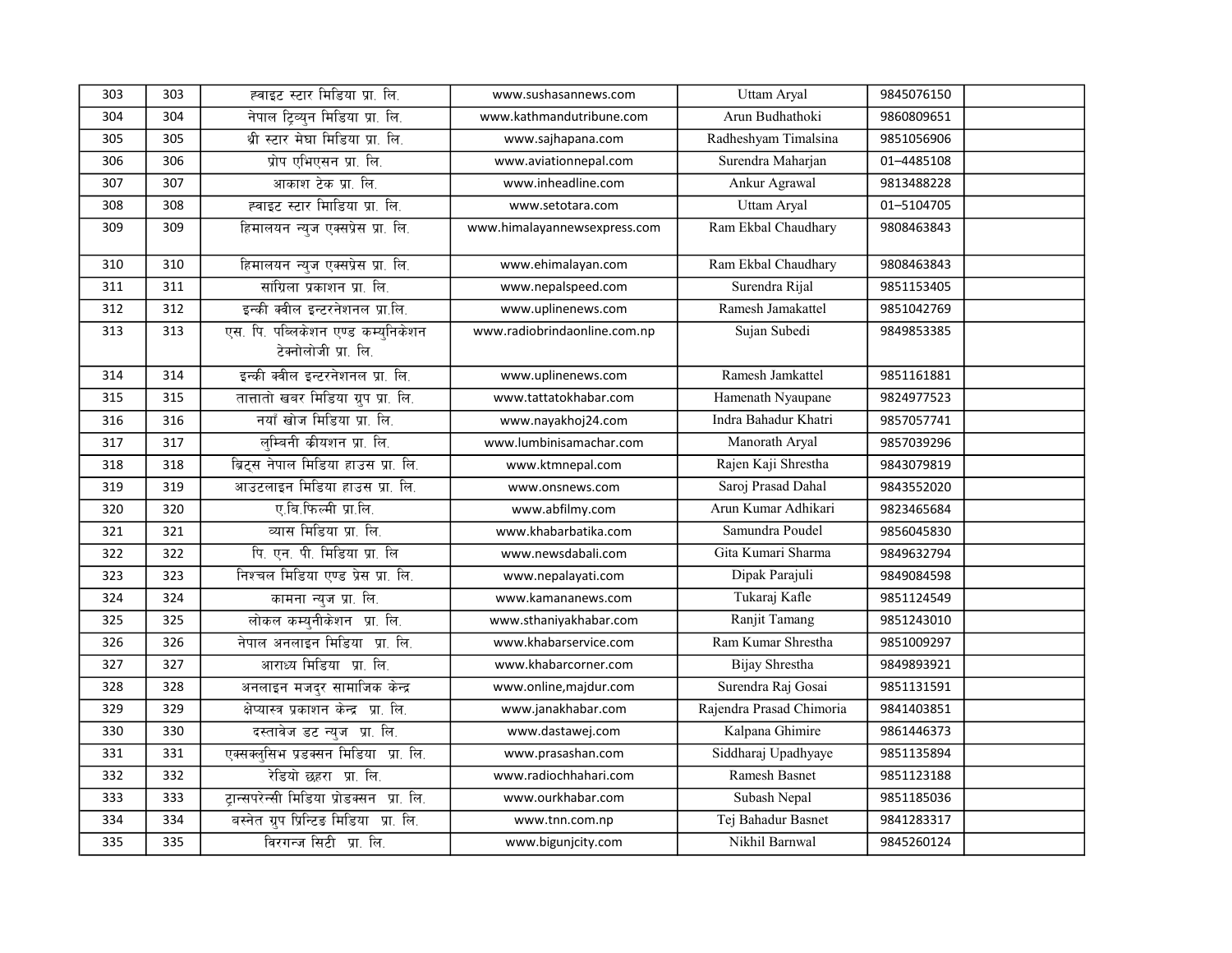| 336 | 336 | हिलटोन म्युजिक सेन्टर प्रा. लि.            | www.suchanakhabar.com       | Rup Kumar Rai             | 9851081125 |  |
|-----|-----|--------------------------------------------|-----------------------------|---------------------------|------------|--|
| 337 | 337 | दपर्ण संसार प्रा. लि.                      | www.darpansansar.com        | Sanjaya Bhatta Kandel     | 9841168040 |  |
| 338 | 338 | सेवाकेन्द्र मिडिया प्रा. लि.               | www.sewasandesh.com         | chhabilal Dahal           | 9841046794 |  |
| 339 | 339 | भेरियसन मिडिया क्रियशन प्रा. लि.           | www.arthatoday.com          | Sarmila Thakuri           | 9841601820 |  |
| 340 | 340 | परीक्षित मिडिया प्रा. लि.                  | www.hamrodamak.com          | Roshan Kattel             | 9807971294 |  |
| 341 | 341 | न्युजसेवा मिडिया प्रा. लि.                 | www.newssewa.com            | <b>Bishnu Pokhrel</b>     | 9851194800 |  |
| 342 | 342 | खरीबोट मिडिया प्रा. लि.                    | www.kharibot.com            | Humnath Poudel            | 985194476  |  |
| 343 | 343 | भिजन ट्रेड लिंक प्रा. लि.                  | www.newsenepal.com          | Dipak Gaire               | 9851118908 |  |
| 344 | 344 | लुम्बीनी सामाजिक विकास केन्द्र             | www.hindukhabar.com         | Indramani Poudel          | 9857061441 |  |
| 345 | 345 | हनमान तन्त्र शिवशक्ति साधना तथा रिसर्च     | www.gyanshalanews.com       | Milan Kumar Thapa         | 9851242808 |  |
| 346 | 346 | घुमफिर नेपाल प्रा. लि.                     | www.ghumphir.com            | Bharat Bandhu Thapa       | 9851121290 |  |
| 347 | 347 | घमफिर नेपाल प्रा. लि.                      | www.bhaktapurnews.com       | Bharat Bandhu Thapa       | 9851121290 |  |
| 348 | 348 | नेपाल न्यूज नेटवर्क इन्टरनेशनल प्रा. लि.   | www.today.annapurnapost.com | Rameshwor Thapa           | 9849195979 |  |
| 349 | 349 | नेपाल न्युज नेटवर्क इन्टरनेशनल प्रा. लि.   | www.annanote.com            | Rameshwor Thapa           | 9849195979 |  |
| 350 | 350 | चाहाना मिडिया प्रा. लि.                    | www.tapaikokhbar.com        | Sahadev Koirala           | 9851086561 |  |
| 351 | 351 | पब्लिसिटि मिडिया प्रा. लि.                 | www.publicitynepal.com      | Manbir Rai                | 9818209080 |  |
| 352 | 352 | फाइभ ट् फाइभ स्ट्डियो प्रा. लि.            | www.nuwakotonline.com       | Dipendra Shrestha         | 9841565626 |  |
| 353 | 353 | फाइभ ट् फाइभ स्ट्डियो प्रा. लि.            | www.nuwakotnews.com         | Dipendra Shrestha         | 9841565626 |  |
| 354 | 354 | नमस्ते नेपाल मिडिया प्रा. लि.              | www.kantipath.com           | Ichhyanarayan Khadka      | 9865099987 |  |
| 355 | 355 | कैलाश मल्टिमिडिया प्रा. लि.                | www.arthadabali.com         | Kamala Nepal              | 9849199156 |  |
| 356 | 356 | परिवर्तन संचार समुह                        | www.pariwartankhabar.com    | Dhurba Prasad Ghimire     | 9851059709 |  |
| 357 | 357 | बगैचा संचार प्रा. लि.                      | www.bagaicha.com            | Raj Kumar Sunuwar         | 9841220535 |  |
| 358 | 358 | नेपालपत्र साप्ताहिक                        | www.nepalpatranews.com      | Loknarayan Subedi         | 9841554544 |  |
| 359 | 359 | हिमाल दैनिक संचार प्रा. लि.                | www.himaldainik.com         | Bishnu Bahadur Budhatokhi | 9841338823 |  |
| 360 | 360 | पहिलो न्युज नेटवर्क प्रा. लि.              | www.pahilonews.com          | Bishnu Rijal              | 9851055301 |  |
| 361 | 361 | म्यानेजमेन्ट इन्फोमेटिक्स सिस्टम प्रा. लि. | www.aarogyanews.com         | Binod Joshi               | 9851049454 |  |
| 362 | 362 | रिसेन्ट नेपाल प्रा. लि.                    | www.recentnepal.com         | Som Prasad Dhital         | 9851277335 |  |
| 363 | 363 | दिगो दृष्टि प्रकाशन प्रा. लि.              | www.digosanchar.com         | Ganesh Bahadur Acharya    | 9851217527 |  |
| 364 | 364 | एम एस मिडिया धादिङ प्रा. लि.               | www.dhadingpost.com         | Narayan Bahadur Silwal    | 9851191181 |  |
| 365 | 365 | माउन्ट एभरेष्ट हिमालय पब्लिकेशन प्रा.लि.   | www.scienceinfotech.com     | Gopal Bhandari            | 9851012180 |  |
| 366 | 366 | मिल्टन सोलुसन्स प्रा. लि.                  | www.mynewsnepal.com         | Sundar Bista              | 9851040441 |  |
| 367 | 367 | सचना चौतारी संचार सहकारी                   | www.harekpal.com            | Bipin Sharma              | 9851157501 |  |
| 368 | 368 | सचना चौतारी संचार सहकारी                   | www.sahakarinepal.com       | Bipin Sharma              | 9851157501 |  |
| 369 | 369 | प्रशाशनिक मिडिया प्रा. लि.                 | www.prashasanik.com         | Lokharai Poudel           | 9851098106 |  |
| 370 | 370 | आनन्द अमृत मिडिया प्रा. लि.                | www.anandamritnews.com      | Dipak Bhandari            | 9841149294 |  |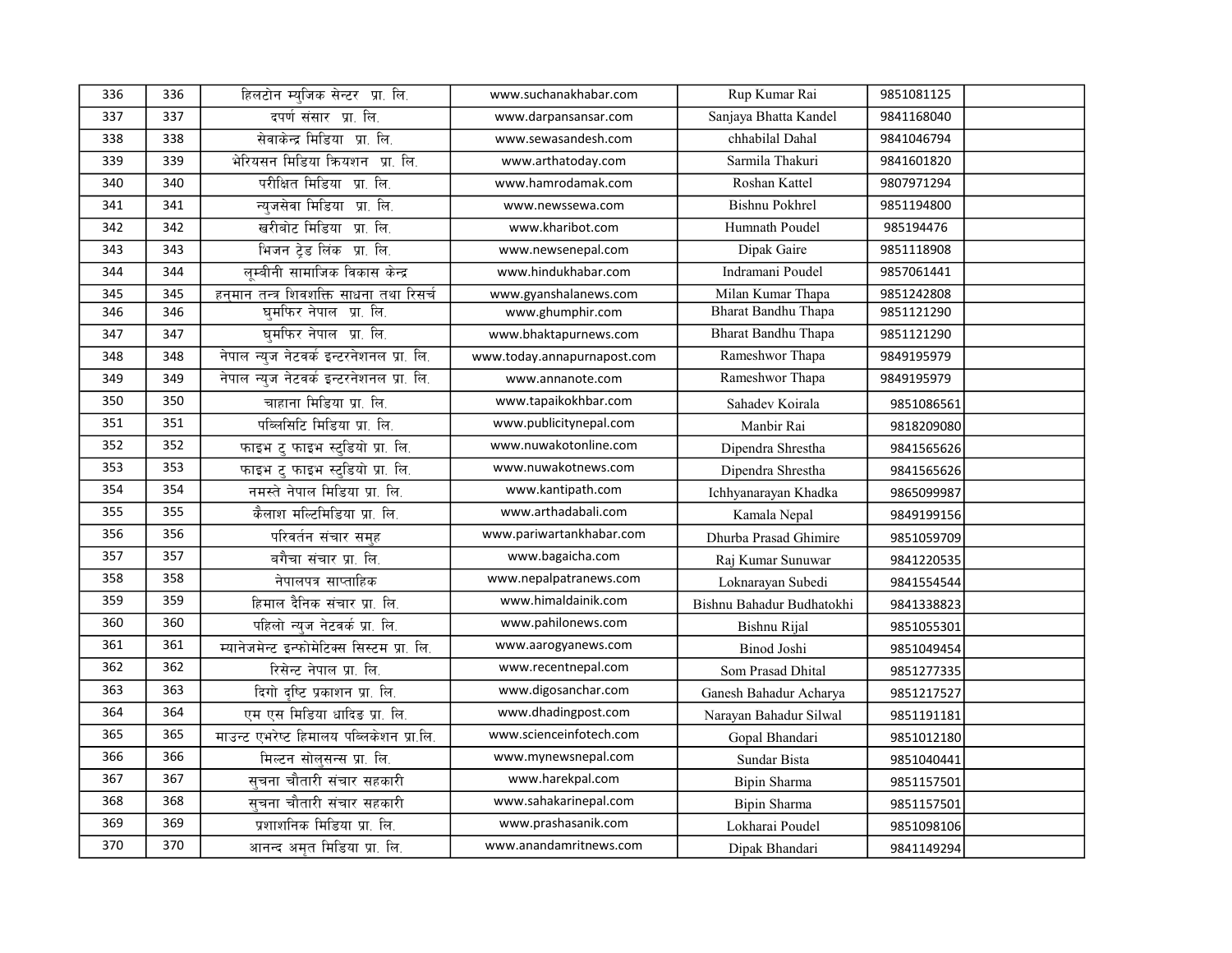| 371 | 371 | एग्रिल्यान्ड प्रा. लि.                     | www.reporternepal.com      | Hemkumar Rai                | 9843682992 |  |
|-----|-----|--------------------------------------------|----------------------------|-----------------------------|------------|--|
| 372 | 372 | चन्द्रपुर मिडिया प्रा. लि.                 | www.ehighwaynews.com       | Manoj Kumar Shah            | 9855041111 |  |
| 373 | 373 | न्य भिजन पोइन्ट प्रा. लि.                  | www.akhabarnepal.com       | Subas Kumar Sunuwar         | 9851046886 |  |
| 374 | 374 | स्वाभिमान प्रकाशन प्रा. लि.                | www.swaviman.com           | Rajya Laxmi Maharjan Shakya | 9851118266 |  |
| 375 | 375 | कर्मकालिका प्रा. लि.                       | www.chhaharinetwork.com    | Sarala Ahikari              | 9849979142 |  |
| 376 | 376 | बेलटेक प्रा. लि.                           | www.newadaboo.com          | Suresh Prasad Shrestha      | 9851117200 |  |
| 377 | 377 | खुल्ला संचार प्रा. लि.                     | www.khullasanchar.com      | Mohan Shrestha              | 9849718682 |  |
| 378 | 378 | नेपाल देश प्रा. लि.                        | www.nepaldesh.com          | Crandan Chapagain           | 9851142867 |  |
| 379 | 379 | कम्यनिकेशन नेपाल प्रा. लि.                 | www.travelbiznews.com      | Ramesh Tiwari               | 9841235184 |  |
| 380 | 380 | कम्यनिकेशन नेपाल प्रा. लि.                 | www.nepaltournews.com      | Ramesh Tiwari               | 9841235184 |  |
| 381 | 381 | पलपलको मिडिया प्रा. लि.                    | www.palpalko.com           | Phaniraj Adhikari           | 9841285276 |  |
| 382 | 382 | बिजमान्ड् प्रा. लि.                        | www.pahilopost.com         | Junu Rijal                  | 9851082853 |  |
| 383 | 383 | बिजमान्डु प्रा. लि.                        | www.bizmandu.com           | Junu Rijal                  | 9851082853 |  |
| 384 | 384 | पर्फेक्ट मिडिया प्रा. लि.                  | www.bishowkhabar.com       | Shree Ram Tiwari            | 9851001230 |  |
| 385 | 385 | हेल्थ टुडे मिडिया प्रा. लि.                | www.healthtodaynepal.com   | Padam Raj Joshi             | 9841449315 |  |
| 386 | 386 | देशको मिडिया प्रा. लि.                     | www.deshkonews.com         | Dhurba Subedi               | 9852052200 |  |
| 387 | 387 | वेब नेपाल नेटवर्क प्रा. लि.                | www.nepaldainik.com        | Arjun Bhattarai             | 9857055065 |  |
| 388 | 388 | सिंहदरबार सेरोफेरो प्रा. लि.               | www.esinghadurbar.com      | Nawaraj Poudel              | 9852832722 |  |
| 389 | 389 | ए टि एन मिडिया प्रा. लि.                   | www.purbikhbar.com         | Trilochan Poudval           | 9852049351 |  |
| 390 | 390 | फलबारी मिडिया एण्ड इन्टरटेनमेन्ट प्रा. लि. | www.koribati.com           | Santosh Kumar Thapa         | 9851070983 |  |
| 391 | 391 | नमस्ते काठमाण्डौ मिडिया प्रा. लि.          | www.chautarikhabar.com     | Rajeev Lamichhane           | 9851087131 |  |
| 392 | 392 | पिपुल्स टाइम्स मिडिया प्रा. लि.            | www.chomalungama.com       | Prabin Kumar Rai            | 9842686823 |  |
| 393 | 393 | पिपल्स टाइम्स मिडिया प्रा. लि.             | www.pahelopati.com         | Prabin Kumar Rai            | 9842686823 |  |
| 394 | 394 | वाई टेक प्रा. लि.                          | www.merosahakari.com       | Kedar Babu Poudel           | 9861247784 |  |
| 395 | 395 | वाई टेक प्रा. लि.                          | www.sawalnepal.com         | Kedar Babu Poudel           | 9861247784 |  |
| 396 | 396 | मल्टिभर्स फाउन्डेसन नेपाल प्रा. लि.        | www.nepalpatra.com         | Gopal Bhandari              | 9851012180 |  |
| 397 | 397 | सप्तधारा मल्टिमिडिया प्रा. लि.             | www.saptadhara.com         | Sandesh Poudel              | 9856045651 |  |
| 398 | 398 | म्यजिक संसार नेपाल प्रा. लि.               | www.musicsansar.com        | Lokraj Adhikari             | 9849361677 |  |
| 399 | 399 | स्मार्ट आइडियाज प्रा. लि.                  | www.hamropatro.com         | Santosh Kumar Devkota       | 9851077792 |  |
| 400 | 400 | इन्भाइरोमेन्ट मिडिया पब्लिकेशन प्रा. लि.   | www.advertisementnepal.com | Kalpana Kumari Panta        | 9841719991 |  |
| 401 | 401 | हल्कारो प्रा. लि.                          | www.halkaro.com            | Debaki Panta                | 9841603324 |  |
| 402 | 402 | समर्पण मिडिया प्रा. लि.                    | www.citypostdaily.com      | Netra Prasad Neupane        | 9851022153 |  |
| 403 | 403 | वाई टेक प्रा. लि.                          | www.onlineyuba.com         | Kedar Babu Poudel           | 9861247784 |  |
| 404 | 404 | मलधार न्यूज प्रा. लि.                      | www.muldharnews.com        | Rabi Singh Dhami            | 9851118979 |  |
| 405 | 405 | जनसंचार प्रा. लि.                          | www.janasanchar.com        | Om Bahadur Hamal            | 9856052338 |  |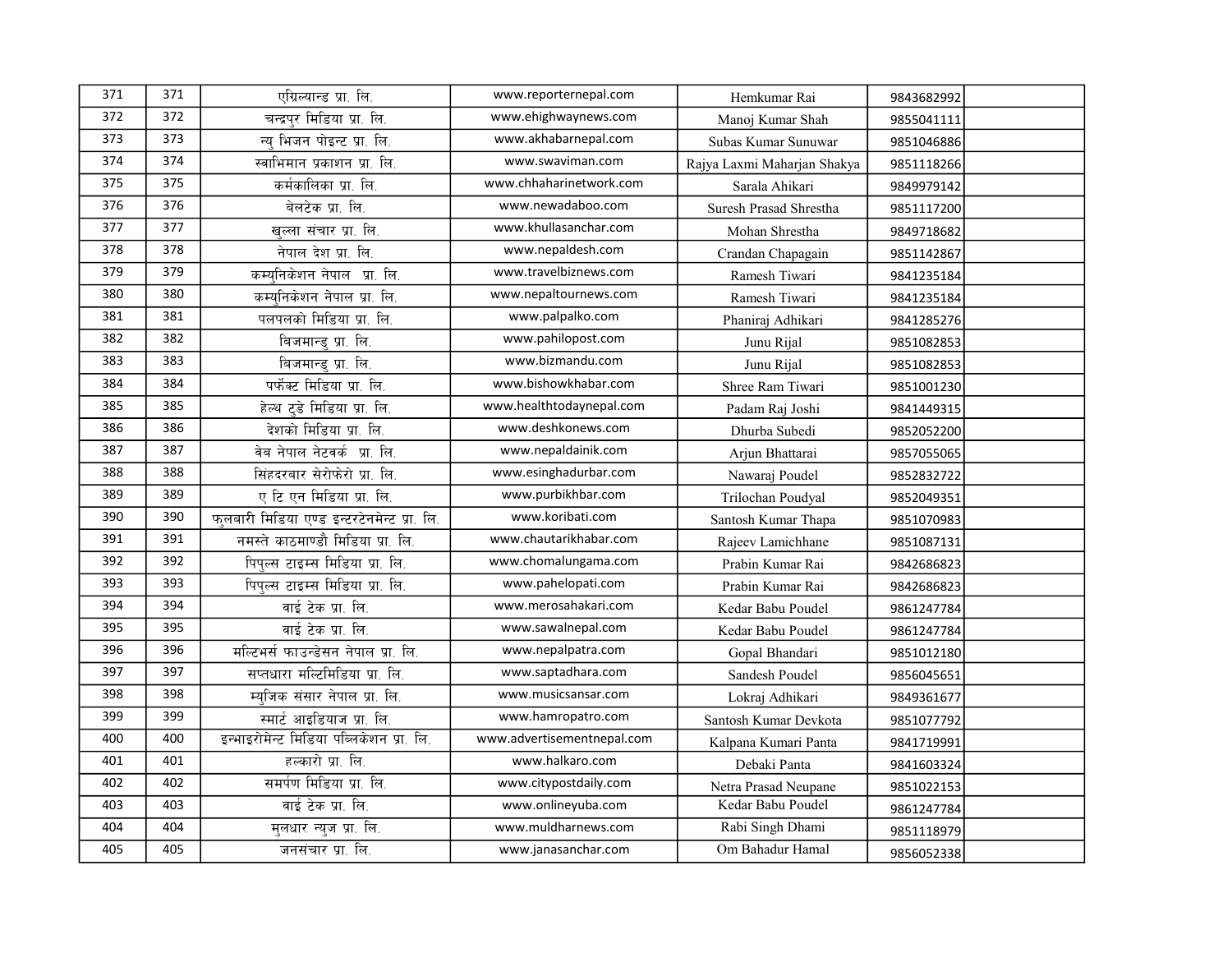| 406 | 406 | रेड साईन ईन्टरटेनमेन्ट मिडिया प्रा. लि.         | www.arjundhara.com      | Sagar Kharel                 | 9860496624 |  |
|-----|-----|-------------------------------------------------|-------------------------|------------------------------|------------|--|
| 407 | 407 | सोलसन संचार प्रा. लि.                           | www.nepalhotline.com    | <b>Bishnu Prasad Sapkota</b> | 9851018851 |  |
| 408 | 408 | सफल मिडिया प्रा. लि.                            | www.rastriyaonline.com  | Bhairabi Dhungani            |            |  |
| 409 | 409 | दाङ मिडिया प्रा. लि.                            | www.dangkhabar.com      | Tika Bahadur Basnet          |            |  |
| 410 | 410 | आर. बी मिडिया प्रा. लि.                         | www.kathmandupati.com   | Roshan Bahadur Khadka        |            |  |
| 411 | 411 | सप्रिम संचार प्रा. लि.                          | www.kalampati.com       | Phanideb Mahat               |            |  |
| 412 | 412 | कन्सेप्ट प्रिन्टस् प्रा. लि.                    | www.sudurpost.com       | Lokman Khadka                |            |  |
| 413 | 413 | ग्लोबल मिडिया ग्रुप प्रा. लि.                   | www.sancharkhabar.com   | Prakash Chandra Dahal        |            |  |
| 414 | 414 | सञ्चारकान्ती प्रा. लि.                          | www.nepalbajar.com      | Mohan Prasad Lohani          |            |  |
| 415 | 415 | जनभेट साप्ताहीक                                 | www.janabhet.com        | Mohan Prasad Lohani          |            |  |
| 416 | 416 | के. एल. मिडिया प्रा. लि.                        | www.bijaypurnews.com    | Saroj Shrestha               |            |  |
| 417 | 417 | इन्भाइरोमेन्ट मिडिया पब्लिकेशन प्रा. लि.        | www.batawarandip.com    | Kalpana Kumari Panta         |            |  |
| 418 | 418 | .<br>न. आर. मिडिया एण्ड मल्टिपल बिजनेश प्रा. लि | www.hamroyatra.com      | Gita Dhakal                  |            |  |
| 419 | 419 | प्रोफाइल मिडिया प्रा. लि.                       | www.eprofile.asia       | Narayan Tiwari               |            |  |
| 420 | 420 | लाङटाङ्ग मिडिया प्रा. लि.                       | www.hellopatrika.com    | Rabiraj Rimal                |            |  |
| 421 | 421 | इन्फोइन मिडिया प्रा. लि.                        | www.newsviews.com       | Sushil Chandra Pandey        |            |  |
| 422 | 422 | सोसाइटी मिडिया प्रा. लि.                        | www.samajkhabar.com     | Nakun Aryal                  |            |  |
| 423 | 423 | प्रारब्ध मिडिया प्रा. लि.                       | www.satyakhabar.com     | Bikas Lakai Khadka           |            |  |
| 424 | 424 | पूर्व नेपाल मिडिया प्रा. लि.                    | www.purbakhabar.com     | Bhumiraj Parajuli            |            |  |
| 425 | 425 | ई. बद्ध खबर मिडिया प्रा. लि.                    | www.ebuddhakhabar.com   | Samjhana Kumal               |            |  |
| 426 | 426 | टी मिडिया प्रा. लि.                             | www.tmednews.com        | Dipak Nepali                 |            |  |
| 427 | 427 | सिटिजन्स मिडिया हाउस प्रा. लि.                  | www.rajdhanikhabar.com  | Dhurba Prasad Adhikari       |            |  |
| 428 | 428 | ग्रेटर नेपाल पब्लिकेशन प्रा. लि.                | www.bishalnepal.com     | Ramsharan Pandey             |            |  |
| 429 | 429 | आर्टिस्ट नेपाल नेटवर्क प्रा. लि.                | www.artistsansar.com    | Nawaraj Dhungel              |            |  |
| 430 | 430 | आर्टिस्ट नेपाल नेटवर्क प्रा. लि.                | www.artistnepal.com     | Nawaraj Dhungel              |            |  |
| 431 | 431 | आर्टिस्ट नेपाल नेटवर्क प्रा. लि.                | www.rangapage.com       | Nabaraj Dhungel              |            |  |
| 432 | 432 | आर्टिस्ट नेपाल नेटवर्क प्रा. लि.                | www.rastrakhabar.com    | Nawaraj Dhungel              |            |  |
| 433 | 433 | एक्सप्रेस खबर प्रा. लि.                         | www.xpresskhabar.com    | Chandramani Sapkota          |            |  |
| 434 | 434 | ऋद्धि सिद्धि मिडिया प्रा. लि.                   | www.reportersnepal.com  | Rishiraj Dhamala             |            |  |
| 435 | 435 | नेपाली रेडियो नेटवर्क प्रा. लि.                 | www.radionrn.com        | Amrit Adhikari               |            |  |
| 436 | 436 | ग्रेटर पोखरा प्रा. लि.                          | www.pokharanews.com     | Dhaka Mohan Baral            |            |  |
| 437 | 437 | थर्ड आई मल्टीमिडिया प्रा. लि.                   | www.khabarkendra.com    | Raju Thapa                   |            |  |
| 438 | 438 | ग्रेटर पोखरा प्रा. लि.                          | www.nepalsnews.com      | Dhaka Mohan Baral            |            |  |
| 439 | 439 | विकल्प मिडिया प्रा. लि.                         | www.kollywoodkhabar.com | Raj Shrestha                 |            |  |
| 440 | 440 | एस्ट्रिक टेक्नोलोजी प्रा. लि.                   | www.merolagani.com      | Atitlal Shrestha             |            |  |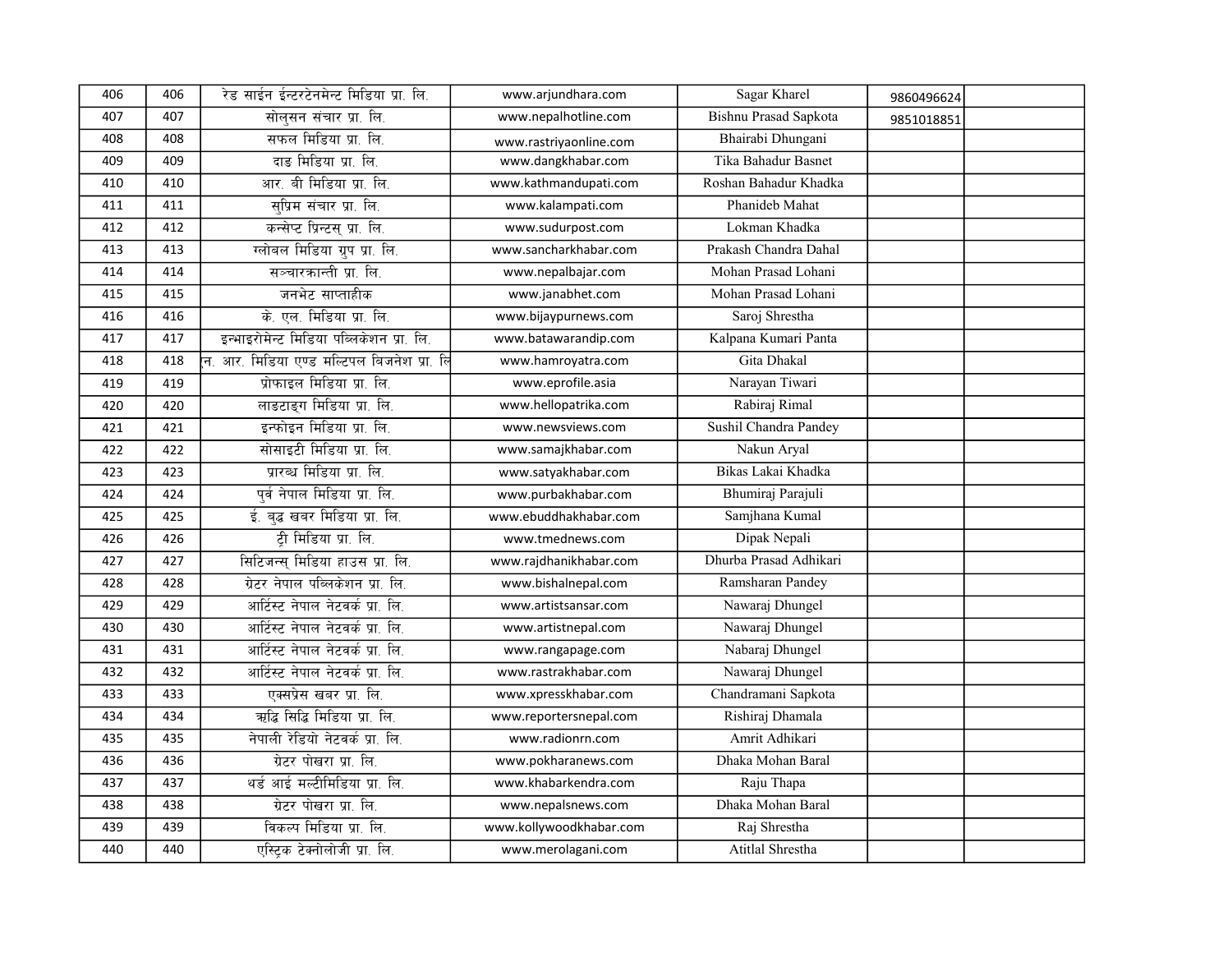| 441 | 441 | एस्ट्रिक टेक्नोलोजी प्रा. लि.                            | www.nepaljournal.com       | Atitlal Shrestha        |            |  |
|-----|-----|----------------------------------------------------------|----------------------------|-------------------------|------------|--|
| 442 | 442 | प्रकती मिडिया प्रा. लि.                                  | www.leftreviewonline.com   | Nahendra Khadka         |            |  |
| 443 | 443 | पिसफल मिडिया प्राा. लि.                                  | www.tourbiznepal.com       | Manisha Kumari Awasthi  |            |  |
| 444 | 444 | नमस्ते मिडिया हब प्रा. लि.                               | www.nemasteenews.com       | Sudhir Kumar Gupta      |            |  |
| 445 | 445 | ओ.इ.डि.एम.एल प्रा.लि.                                    | www.oedml.com              | Rajendra Kumar Shrestha |            |  |
| 446 | 446 | टडे पोखरा प्रा.लि.                                       | www.todaypokhara.com       | Manoj Ghale Magar       |            |  |
| 447 | 447 | माउन्ट एभरेष्ट हिमालय पब्लिकेशन प्रा.लि.                 | www.scienceinfotech.com.np | Gopal Bhandari          |            |  |
| 448 | 448 | वमन मिडिया फोरम प्रा.लि.                                 | www.mahilanews.com         | Laxmi Basnet            |            |  |
| 449 | 449 | दिया मिडिया प्रा.लि.                                     | www.diyochannel.com        | Dipak Rai               |            |  |
| 450 | 450 | इभरग्रिन मिडिया प्रा. लि.                                | www.krishipatrika.com      | Gopal Ale Magar         |            |  |
| 451 | 451 | शिवपुरी मिडिया नेटवर्क प्रा. लि.                         | www.sagarmathapost.com     | Rabin Prasad Thapaliya  |            |  |
| 452 | 452 | द राइज सागर संगीत प्रा.लि.                               | www.ournepalnews.com       | Amrit Bahadur Mijar     |            |  |
| 453 | 453 | प्रोफाइल मिडिया प्रा. लि.                                | www.malpotkhabar.com       | Narayan Tiwari          |            |  |
| 454 | 454 | बोधी ग्राम प्रा. लि.                                     | www.bodhitv.com            | Sanjeev Tuladhar        |            |  |
| 455 | 455 | मेची खबर प्रकाशन प्रा. लि.                               | www.mechikhabar.com        | Prem Kumar Acharya      |            |  |
| 456 | 456 | ए त.ट् जेड पत्रिका प्रा.लि.                              | www.atozpatrika.com        | Dhaka Mohan Baral       |            |  |
| 457 | 457 | ग्रेटर पोखरा प्रा. लि.                                   | www.nepalfortourism.com    | Dhaka Mohan Baral       |            |  |
| 458 | 458 | सभाय पोखरा प्रा. लि.                                     | www.subhaypost.com         | Ratna Kaji Maharjan     |            |  |
| 459 | 459 | टि. भि. अन्नपूर्ण प्रा. लि.                              | www.aarthiksamachar.com    | Shree Prasad Subedi     |            |  |
| 460 | 460 | देउराली मिडिया प्रा. लि.                                 | www.kathmandutoday.com     | Saluja Bhandari         | 9851159681 |  |
| 461 | 461 | म्याग्लोनिया ग्रुप प्रा. लि.                             | www.sankalpapost.com       | Suryakanta Koirala      |            |  |
| 462 | 462 | .<br>बि. एण्ड बि. पब्लिसर एण्ड डिस्ट्रिव्यूटर्स प्रा. लि | www.edernews.com           | Chandrama Adhikari      |            |  |
| 463 | 463 | एक्सप्रेस पब्लिकेशन एण्ड मिडिया प्रा. लि.                | www.ehimalayakhabar.com    | Aasha Mishra            |            |  |
| 464 | 464 | बाह्रखरी मिडिया प्रा. लि.                                | www.baahrakhari.com        | Pratik Pradhan          |            |  |
| 465 | 465 | रेडियो जनसंचार                                           | www.jfm.com.np             | Suresh Prasad Saiyaju   |            |  |
| 466 | 466 | लोकप्रिय समाचार पत्रिका                                  | www.lokpriyasamachar.com   | Netra Bahadur Basnet    |            |  |
| 467 | 467 | बिज मिडिया प्रा. लि.                                     | www.bizkhabar.com          | Madan Raj Panta         |            |  |
| 468 | 468 | मलखबर मिडिया प्रा. लि.                                   | www.mulkhabar.com          | Santosh Poudel          |            |  |
| 469 | 469 | शब्द शक्ति मिडिया प्रा. लि.                              | www.sabdashakti.com        | Dibya Raj Gurung        |            |  |
| 470 | 470 | जागरण सञ्चार नेपाल प्रा. लि.                             | www.jagarnsanibar.com      | Keshar Kumar Kalikote   |            |  |
| 471 | 471 | भिजल पिक्चर्स प्रोडक्सन प्रा. लि.                        | www.nagariksandesh.com     | Shyam Aryal             |            |  |
| 472 | 472 | विकास मिडिया प्रा. लि.                                   | www.bikashnews.com         | Ramkrishna Poudel       |            |  |
| 473 | 473 | लाइफ भिजन सर्भिसोज प्रा.लि.                              | www.hellosamachar.com      | Shiva Kumar Shrestha    |            |  |
| 474 | 474 | जय सवाल मिडिया हाउस प्रा. लि.                            | www.hitkhabar.com          | Punam Kumar Jayasawal   |            |  |
| 475 | 475 | नयाँ पेज प्रा. लि.                                       | www.nayapage.com           | Rajesh Rai              |            |  |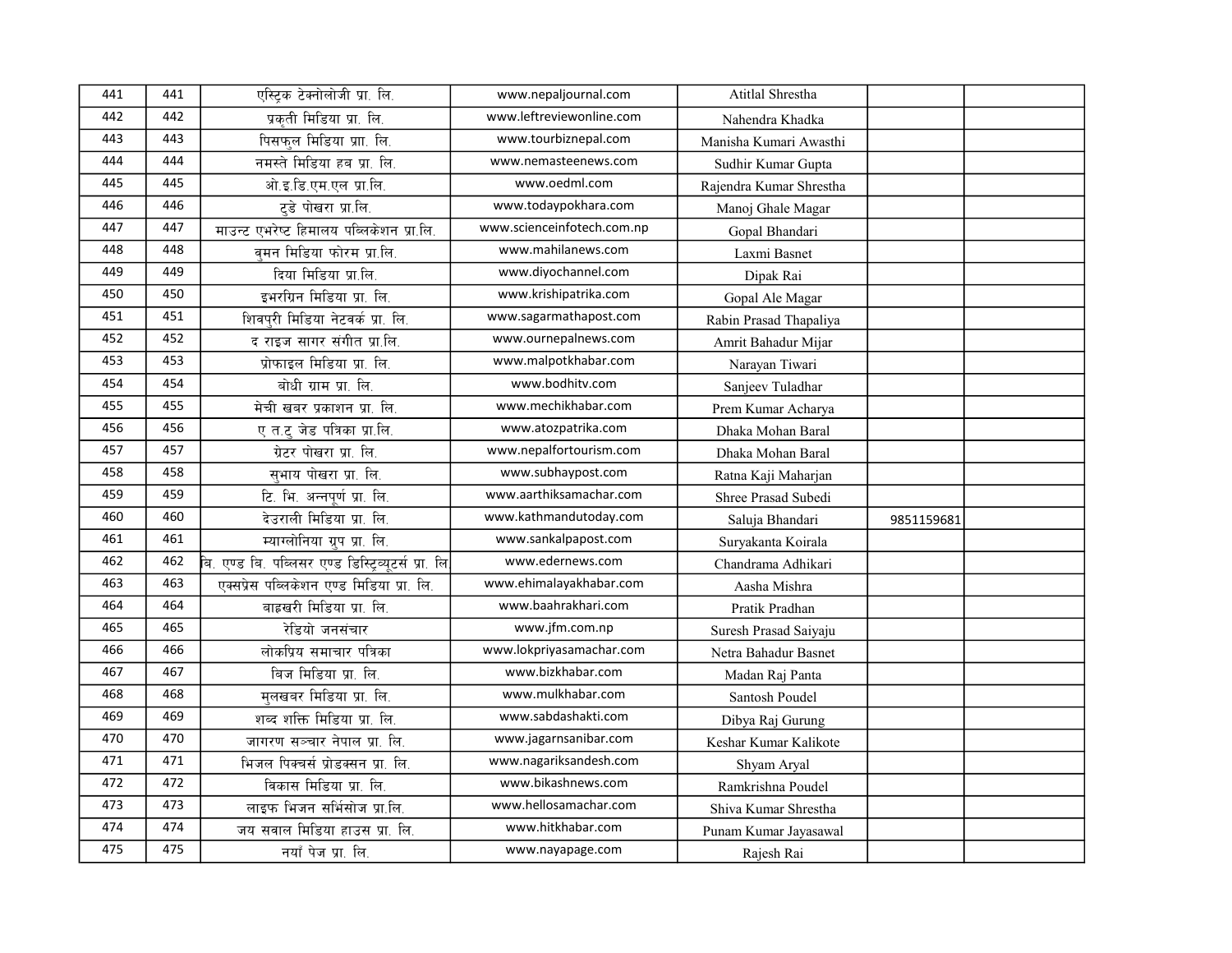| 476 | 476 | वसन्धरा सञ्चार प्रा. लि.               | www.rastrapukar.com           | Ramesh Bista                                   |  |
|-----|-----|----------------------------------------|-------------------------------|------------------------------------------------|--|
| 477 | 477 | सनौलो प्रेस क्लब एण्ड मिडिया प्रा. लि. | www.tveverest.com             | Jiwan Dhungana                                 |  |
| 478 | 478 | गोकर्ण न्युज डटकम प्रा. लि.            | www.gokarnews.com             | Hiralal Tamang                                 |  |
| 479 | 479 | पहिलो पेज मिडिया प्रा. लि.             | www.pahilopage.com            | Udaye Prasad Gharti Magar                      |  |
| 480 | 480 | किसल एडभर्टाइजिड एण्ड किएसन प्रा. लि.  | www.localsandesh.com          | <b>Basudev Timilsina</b>                       |  |
| 481 | 481 | गड लिक मिडिया प्रा. लि.                | www.kusenenews.com            | Tapta Bahadur Malla                            |  |
| 482 | 482 | ए. दु. जेड मिडिया ग्रुप प्रा. लि.      | www.atozkhabar.com            | Bishnu Kumar Giri                              |  |
| 483 | 483 | दिगो दृष्टि प्रकाशन प्रा. लि.          | www.dainikenews.com           | Ganesh Bahadur Acharya                         |  |
| 484 | 484 | शभ सञ्चार प्रा. लि.                    | www.ghatnarabichar.com        | Dev Prakash Tripathi                           |  |
| 485 | 485 | अभि मिडिया प्रोडक्सन प्रा. लि.         | www.bidhutsansar.com          | <b>Bhimlal Shrestha</b>                        |  |
| 486 | 486 | नेपाल ट्वान्टीफोर हावर्स प्रा. लि.     | www.nepaltwentyfourshours.com |                                                |  |
| 487 | 487 | कम्यनिकेशन सेन्टर प्रा. लि.            | www.palkhabar.com             | Shisirikxya Dhakal<br><b>Bed Prasad Bhatta</b> |  |
| 488 | 488 | हरपल मिडिया प्रा. लि.                  | www.onelineharpal.com         |                                                |  |
| 489 | 489 | ब्ल् ह्वेल्स क्रियशन प्रा. लि.         | www.greaternepalnews.com      | Gopi Krishna Chanbang Limbu                    |  |
| 490 | 490 |                                        | www.nepallook.com             | Saugat Mishra                                  |  |
| 491 | 491 | मिडिया हेल्पलाइन                       | www.newsclubofnepal.com       | Dinesh Kharel                                  |  |
| 492 | 492 | न्युज क्लब अफ नेपाल                    | www.htvkhabar.com             | Dhurba Kumar Mainali                           |  |
| 493 | 493 | ओमसाइ मल्टिमिडिया क्रियशन प्रा. लि.    | www.kanekhushi.com            | Sabin Kumar Pant                               |  |
| 494 | 494 | आइडियल म्यानेजमेन्ट प्रा. लि.          |                               | Hari Prasad Mainali                            |  |
|     |     | एक्सेस मिडिया प्रा. लि.                | www.janamatpost.com           | Om Narayan Mahato                              |  |
| 495 | 495 | सगंगा संचार प्रा. लि.                  | www.ebaglung.com              | <b>Bidur Khadka</b>                            |  |
| 496 | 496 | विचार विमर्श प्रा. लि.                 | www.vimarsashnews.com         | Rajendra Kumar Baidya                          |  |
| 497 | 497 | सारा मल्टिमिडिया प्रा. लि.             | www.sarakhabar.com            | Milan Kumar Lama                               |  |
| 498 | 498 | सनाखरी न्यज प्रा. लि.                  | www.sunakharinews.com         | Nilu Sharma Adhikari                           |  |
| 499 | 499 | अनुसन्धानात्मक प्रकाशन समुह            | www.nayasadak.com             | Gyan Prasad Poudel                             |  |
| 500 | 500 | इन्की क्वील इन्टरनेशनल प्रा. लि.       | www.lokpath.com               | Ramesh Jamakattel                              |  |
| 501 | 501 | समृद्ध मिडिया हाउस प्रा. लि.           | www.khabarsamriddhi.com       | Babita Khanal                                  |  |
| 502 | 502 | रुज् पब्लिकेशन प्रा. लि.               | www.raranews.com              | Naresh Bhandari                                |  |
| 503 | 503 | रेन्बोरेज प्रा. लि.                    | www.namastetimes.com          | Biwi Limbu                                     |  |
| 504 | 504 | रेन्बोरेज प्रा. लि.                    | www.namastetimes.net          | Biwi Limbu                                     |  |
| 505 | 505 | अनुसन्धानात्मक प्रकाशन समुह            | www.rajashwa.com              | Gyan Prasad Poudel                             |  |
| 506 | 506 | मिस मिडिया प्रा. लि.                   | www.capitalheadline.com       | Min Bahadur Chalaune                           |  |
| 507 | 507 | लम्बीनी टेक्नोलोजी प्रा. लि.           | www.lumbinionlinepatrika.com  | Arjun Ghimire                                  |  |
| 508 | 508 | डिजिटल आइ सि टी मिडिया प्रा. लि.       | www.ictkhabar.com             | Sabitri Basnet                                 |  |
| 509 | 509 | डिजिटल आइ सि टी मिडिया प्रा. लि.       | www.nagarikpost.com           | Sabitri Basnet                                 |  |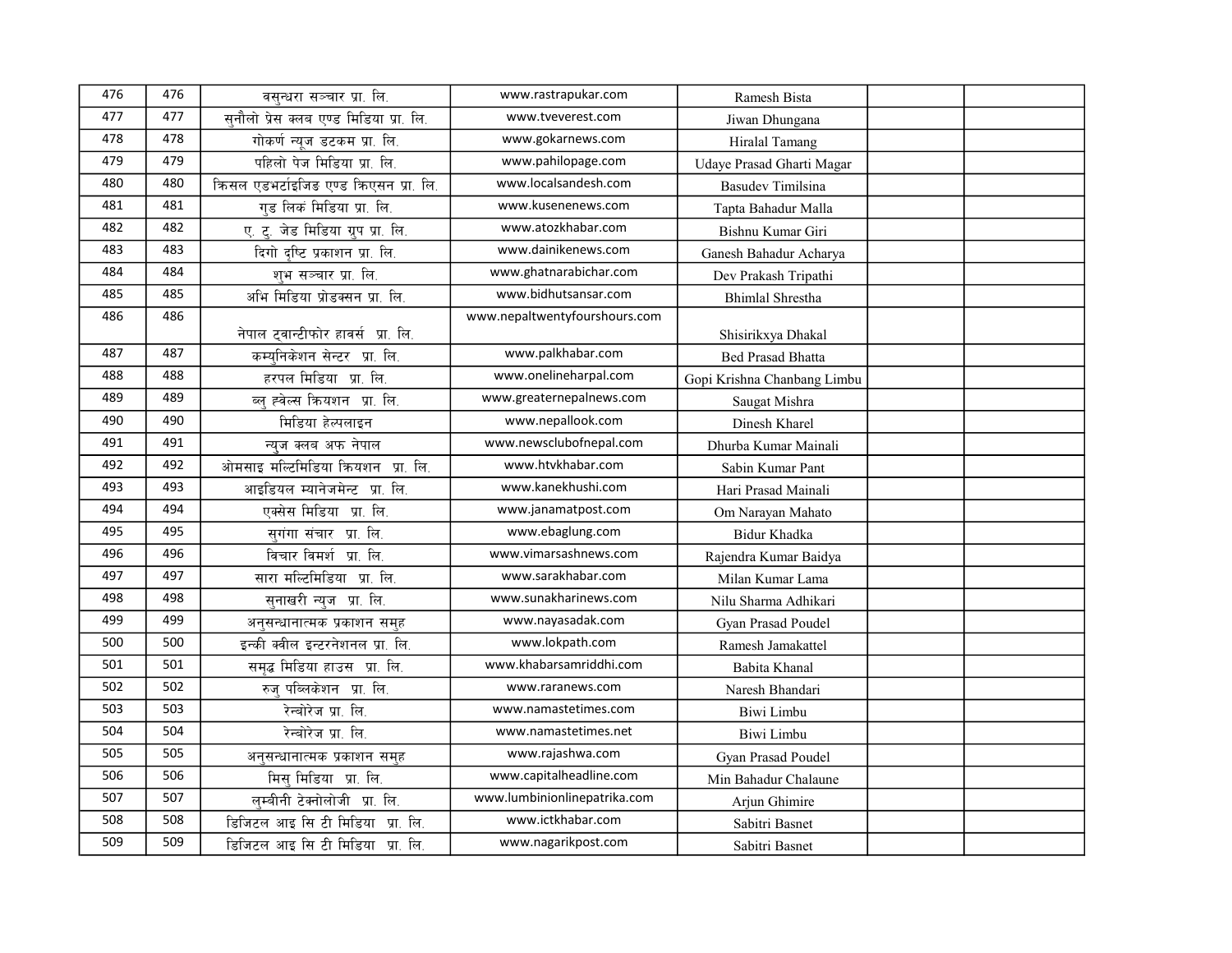| 510 | 510 | रेडपाण्डा न्यज नेटवर्क प्रा. लि.         | www.tudikhel.com         | Sandeep Rai                |  |
|-----|-----|------------------------------------------|--------------------------|----------------------------|--|
| 511 | 511 | हिमानी अलराउन्डर क्रियशन प्रा. लि.       | www.eparda.com           | Yasodha Sigdel             |  |
| 512 | 512 | दिप मिडिया प्रा. लि.                     | www.dailystatenews.com   | Dilip Rai                  |  |
| 513 | 513 | वेब नेपाल नेटवर्क प्रा. लि.              | www.bankingsanchar.com   | Arjun Bhattarai            |  |
| 514 | 514 | टच मिडिया प्रा. लि.                      | www.aajakonews.com       | Mahendra Prasad Bhattrai   |  |
| 515 | 515 | संकेत मिडिया प्रा. लि.                   | www.bikastimes.com       | Shanti Tiwari              |  |
| 516 | 516 | ऐश्वर्य मिडिया प्रा. लि.                 | www.choicekhabar.com     | Raj Kumar Shahi            |  |
| 517 | 517 | थर्कोट मिडिया प्रा. लि.                  | www.tulsipurkhabar.com   | Opendra Basnet             |  |
| 518 | 518 | काफ्ले मिडिया प्रा. लि.                  | www.ehalkhabar.com       | Tara Devi Adhikari         |  |
| 519 | 519 | अप्सन मिडिया एण्ड इन्टरटेनमेन्ट प्रा.लि. | www.kkchha.com           | Prakash Dhital             |  |
| 520 | 520 | काष्ठमण्डप मिडिया नेटवर्क प्रा. लि.      | www.gokyonews.com        | Shambhu Karki              |  |
| 521 | 521 | दियो मिडिया प्रा. लि.                    | www.diyopost.com         | Sudeep BK                  |  |
| 522 | 522 | गर्जन मिडिया प्रा. लि.                   | www.onlinesandesh.com    | Tilak Raj Oli              |  |
| 523 | 523 | यनिभर्सल स्मार्ट क्रियशन प्रा. लि.       | www.onlinetvnepal.com    | Nabin Giri                 |  |
| 524 | 524 | केटाकेटी न्युज डटकम प्रा. लि.            | www.ketaketi.com         | Krishna Prasad Ghimire     |  |
| 525 | 525 | स्वर्णिम मल्टिपर्पोज प्रा. लि.           | www.rarakhabar.com       | Prakash Bahadur Pant       |  |
| 526 | 526 | हट न्युज एक्सप्रेस प्रा. लि.             | www.thepowernews.com     | Deepak Neupane             |  |
| 527 | 527 | एक्सप्लोरर नेपाल प्रा. लि.               | www.xplorernepal.com     | Saroj Basnet               |  |
| 528 | 528 | एडग सफ्टटेक प्रा. लि.                    | www.chandragirinews.com  | Akhabar Shrestha           |  |
| 529 | 529 | जब डेक्स प्रा. लि.                       | www.yubapost.com         | Lila Nath Ghimire          |  |
| 530 | 530 | एस एण्ड डि मिडिया प्रा. लि.              | www.commanderdainik.com  | Dol Bahadur Thapa          |  |
| 531 | 531 | मिरर नेपाल न्युज प्रा. लि.               | www.mirrornepal.com      | Dev Kumar Giri             |  |
| 532 | 532 | जक्सन ग्रुप प्रा. लि.                    | www.jukson.com           | <b>Bhupal Kumar Gurung</b> |  |
| 533 | 533 | टिभि नेपाली मिडिया प्रा. लि.             | www.tvnepali.com         | Ek Raj Karki               |  |
| 534 | 534 | कोसीस मिडिया होम                         | www.janaprashasan.com    | Bashu Raj Dahal            |  |
| 535 | 535 | डि एन मिडिया हाउस                        | www.nponlinetv.com       | Nabin Rai                  |  |
| 536 | 536 | भगपा टाइम्स मिडिया नेटवर्क प्रा. लि.     | www.jhapatimes.com       | Gyanendra Niraula          |  |
| 537 | 537 | सेलिब्रेटी नेपाल प्रा. लि.               | www.celebritynepal.com   | Kalpana Sapkota            |  |
| 538 | 538 | कन्काइ अनलाइन न्युज प्रा. लि.            | www.kankainews.com       | Saroj Khanal               |  |
| 539 | 539 | हेलिक्स टेक प्रा. लि.                    | www.tamangvoice.com      | Raj Kumar Dingdung         |  |
| 540 | 540 | डि बि आइ टि सोल्सन                       | www.cinesanjal.com       | Deepsagar Regmi            |  |
| 541 | 541 | डेभलपमेन्ट मिडिया प्रोमोशन प्रा. लि.     | www.arthatantra.com      | Rameshwor Karki            |  |
| 542 | 542 | परिवर्तन मिडिया प्रा. लि.                | www.nepalkhabardaily.com | Janardan Poudel            |  |
| 543 | 543 | सुनौलो नेपाल अनलाइन प्रा. लि.            | www.sunaulonepal.com     | Moha Raj Poudel            |  |
| 544 | 544 | देश संचार प्रा. लि.                      | www.deshsanchar.com      | Yub Raj Ghimire            |  |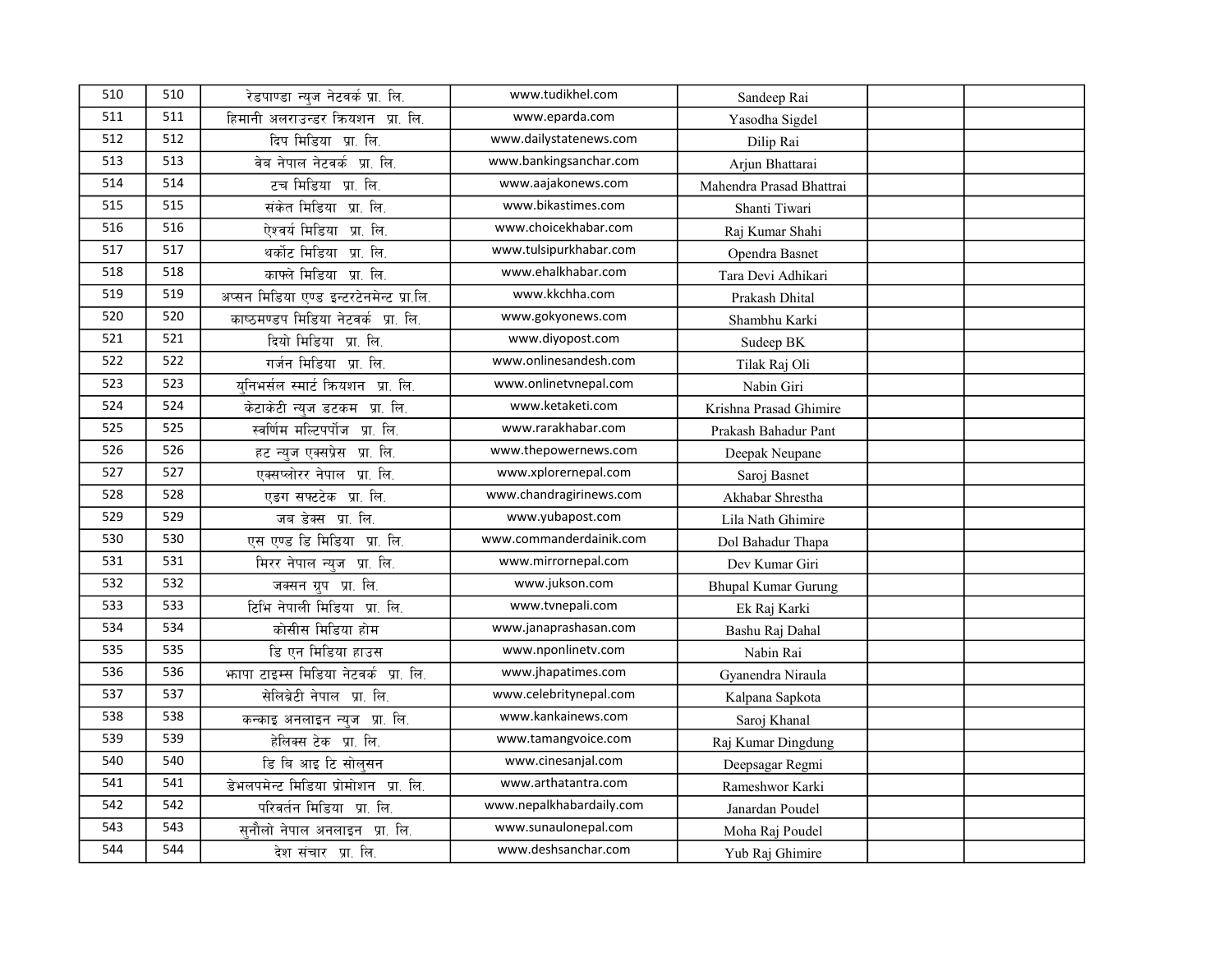| 545 | 545 | पाथिभरा संचार ग्रुप प्रा. लि.          | www.pathibharanews.com    | Kamal Shrestha          |  |
|-----|-----|----------------------------------------|---------------------------|-------------------------|--|
| 546 | 546 | धनकटा खबर नेटवर्क सर्भिस प्रा. लि.     | www.dhankutakhbar.com     | Bishnu Bikram Niraula   |  |
| 547 | 547 | प्रधानता प्रकाशन प्रा. लि.             | www.pradhanata.com        | Kriti Bahadur Bhattarai |  |
| 548 | 548 | कसम मिडिया क्रियशन प्रा. लि.           | www.arthasansar.com       | Milan Khadka            |  |
| 549 | 549 | डाँफे मिडिया प्रा. लि.                 | www.nepalkhabar.com       | Purna Bahadur Basnet    |  |
| 550 | 550 | एप्पल मिडिया एण्ड एडभरटाइजिङ प्रा.लि.  | www.aayokhabar.com        | Shree Dhar Khanal       |  |
| 551 | 551 | मक्तिक डगर प्रा.लि.                    | www.muktidagar.com        | Indu Chaudhary          |  |
| 552 | 552 | मर्निङ मिडिया नेटवर्क प्रा.लि.         | www.emorningpost.com      | Naresh Thapa            |  |
| 553 | 553 | नमोबद्ध मिडिया प्रा.लि.                | www.sabaikosamachar.com   | Rabi Dhital             |  |
| 554 | 554 | इन्द्रेणी संचार प्रा.लि.               | www.indrenikhabar.com     | Mrigendra KC            |  |
| 555 | 555 | प्रमोशन वेब सोलुसन                     | www.chalkhel.com          | Saroj Khanal            |  |
| 556 | 556 | सन्देश क्रियशन प्रा.लि.                | www.sandeshnepal.com      | Kamal Prasad Bhusal     |  |
| 557 | 557 | वेब नेपाल नेटवर्क प्रा. लि.            | www.edunepal.com          | Arjun Bhattarai         |  |
| 558 | 558 | हेमा पब्लिकेशन प्रा. लि.               | www.hastachhepkhabar.com  | Ajit Kumar Karna        |  |
| 559 | 559 | समित्रा मिडिया प्रा. लि.               | www.sangamkhabar.com      | Dinesh Yadav            |  |
| 560 | 560 | समित्रा मिडिया प्रा. लि.               | www.bajjikavani.com       | Dinesh Yadav            |  |
| 561 | 561 | सेतोपाटि संचार प्रा. लि.               | www.setopati.com          | Amit Sharma Dhakal      |  |
| 562 | 562 | साफ़ा मिडिया प्रा. लि.                 | www.setokhabar.com        | Atmaram Khadka          |  |
| 563 | 563 | हरियाली मिडिया ग्रुप प्रा. लि.         | www.sunkoshionline.com    | Dirga Bahadur Khatri    |  |
| 564 | 564 | बालमैत्रि नेपाल प्रा. लि.              | www.childpati.com         | Rabiraj Basaula         |  |
| 565 | 565 | इमर्जिङ मिडिया प्रा. लि.               | www.peoplesdailynepal.com | Bishow Darshan Parajuki |  |
| 566 | 566 | सिभिल मिडिया सर्भिस प्रा. लि.          | www.nagariktimes.com      | Birendra Kumar Mehata   |  |
| 567 | 567 | बजार पब्लिकेशन प्रा. लि.               | www.abpnepal.com          | Yugnath Sharma Poudel   |  |
| 568 | 568 | दिब्य जागरण दैनिक                      | www.divyajagaran.com      | Ram Ekbal Shah          |  |
| 569 | 569 | जस्ट रिङ प्रा. लि.                     | www.butwalpost.com        | Maniraj Bhandari        |  |
| 570 | 570 | हेल्प पब्लिकेशन प्रा. लि.              | www.swasthyakhabar.com    | Narmada Neupane         |  |
| 571 | 571 | हेल्प पब्लिकेशन प्रा. लि.              | www.nepallive.com         | Narmada Neupane         |  |
| 572 | 572 | सन्दकपुर दैनिक                         | www.sandakpuronline.com   | Rohit Chandra Bhattarai |  |
| 573 | 573 | एल जि एकिकृत सेवा                      | www.sabaikoonline.com     | Ganesh Bahadur Chhetri  |  |
| 574 | 574 | नेपाल जागरण मिडिया प्रा. लि.           | www.jagarannews.com       | Ranjit Dhamala          |  |
| 575 | 575 | रेन्बो मिडिया प्रा. लि.                | www.gatishilkhabar.com    | Homindar Gurung         |  |
| 576 | 576 | निर्माण मिडिया क्याम्प                 | www.nirmansanchar.com     | Ganga Chaulagain        |  |
| 577 | 577 | एम एस मिडिया एण्ड एडभरटाइजिड प्रा. लि. | www.nepalikoaawaj.com     | Mahesh Pandey           |  |
| 578 | 578 | न्यज इभेन्टस सर्भिस क्रियशन प्रा. लि.  | www.enepalikhabar.com     | Ramesh Dulal            |  |
| 579 | 579 | रातो खबर प्रकाशन प्रा. लि.             | www.eratokhabar.com       | Shova Dulal             |  |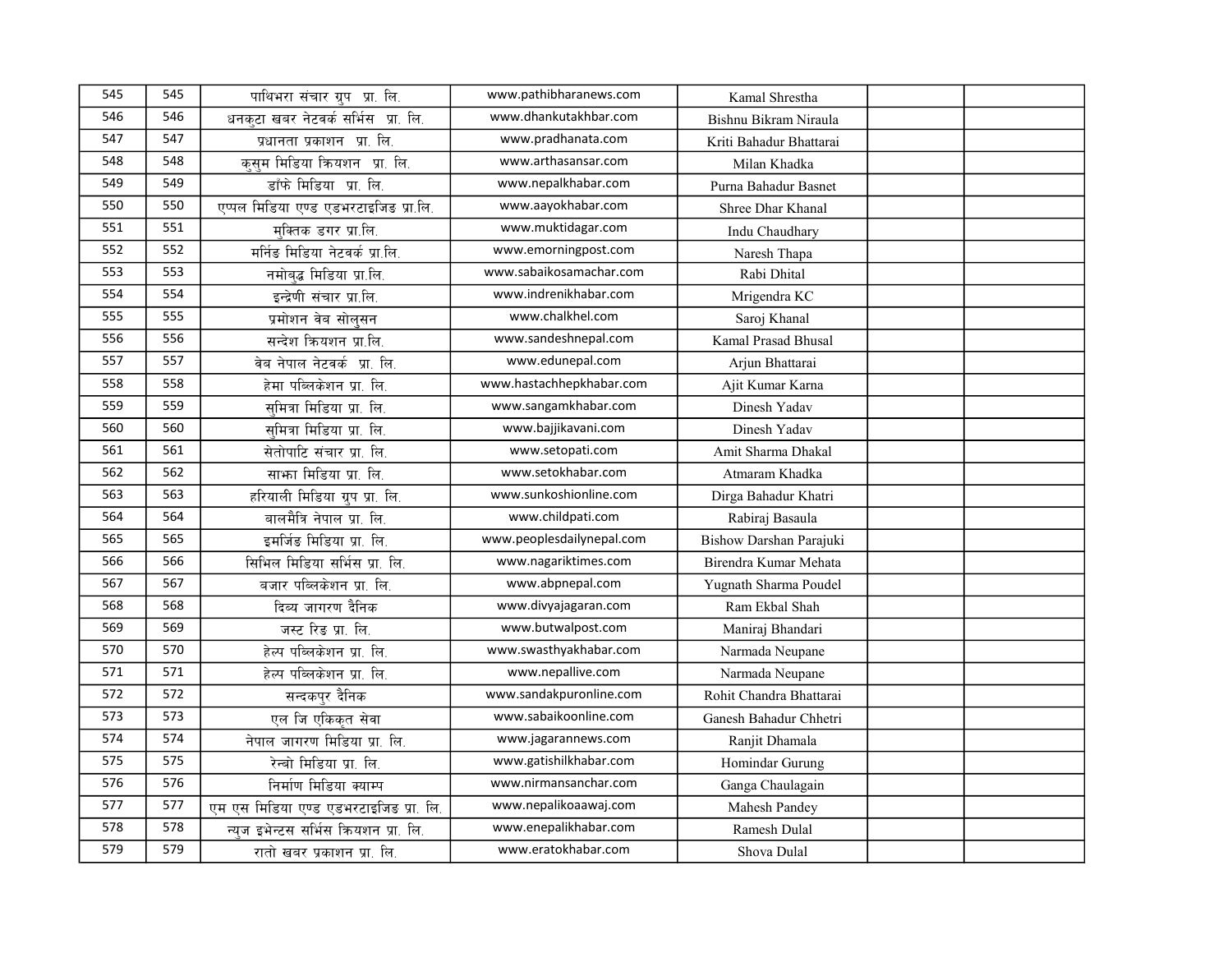| 580 | 580 | चेतना मिडिया प्रा. लि.                      | www.chetananews.com       | Ram Kumar Chhetri          |  |
|-----|-----|---------------------------------------------|---------------------------|----------------------------|--|
| 581 | 581 |                                             | www.ichchhakamananews.com |                            |  |
|     | 582 | इच्छामामना ब्रोडकास्टिङ मिडिया प्रा. लि.    |                           | Lalumaya Gurung            |  |
| 582 |     | स्वतन्त्र मिडिया प्रा. लि.                  | www.tatopati.com          | Sundar Prasad Gautam       |  |
| 583 | 583 | बिदर मिडिया प्रा. लि.                       | www.trishulinews.com      | Raju Mitra Dhakal          |  |
| 584 | 584 | केशव प्रसाद पौडेल                           | www.spotlightnepal.com    | Keshav Prasad Poudel       |  |
| 585 | 585 | पाथिभरा संचार ग्रुप प्रा. लि.               | www.newsgorkha.com        | Kamal Shrestha             |  |
| 586 | 586 | प्याक मिडिया नेटवर्क प्रा. लि.              | www.digitalsamachar.com   | Dip Bahadur Gharti         |  |
| 587 | 587 | कमाख मिडिया ग्रुप प्रा. लि.                 | www.onlinetahalka.com     | Dilliraj Rawat             |  |
| 588 | 588 | उज्यालो नेपाल प्रा. लि.                     | www.nepalgatha.com        | Tribhuwan BC               |  |
| 589 | 589 | गाउँले मल्टिमिडिया प्रा. लि.                | www.educationpati.com     | Surya Kumari Subedi        |  |
| 590 | 590 | गोइड नेपाल प्रा. लि.                        | www.nepaltourism.news     | Liladhar Bhandari          |  |
| 591 | 591 | रामग्राम मल्टीपल प्रा. लि.                  | www.newsatnepal.com       | Purushottam Subedi         |  |
| 592 | 592 | हाम्रो नेशनल मिडिया सर्भिस प्रा. लि.        | www.ekhabarpatrika.com    | Raju Magar                 |  |
| 593 | 593 | धादिङ मिडिया नेटवर्क प्रा. लि.              | www.pabilnews.com         | Nawaraj Chatkuli           |  |
| 594 | 594 | परा समाचार प्रा. लि.                        | www.purasamachar.com      | Dhiraj Dahal               |  |
| 595 | 595 | सजनशिल मिडिया प्रा. लि.                     | www.lumbinionline.com     | Ramraj Pokhrel             |  |
| 596 | 596 | इनर्जी मिडिया नेपाल प्रा. लि.               | www.topnewsnepal.com      | Rupesh Kumar Subedi        |  |
| 597 | 597 | मा कंकालनी साकोस प्रा. लि.                  | www.news1nepal.com        | Aakash Kumar Raj Bhandari  |  |
| 598 | 598 | नौलो सन्देश मल्टिमिडिया प्रा. लि.           | www.naulosandesh.com      | Haris Chandra Prasad Chipi |  |
| 599 | 599 | काठमाडौं मल्टिपर्पोज इन्भेस्मेन्ट प्रा. लि. | www.hamropati.com         | Devendra Luitel Khatri     |  |
| 600 | 600 | पहिलो किताब मिडिया प्रा. लि.                | www.pahilokitaab.com      | Chandramani Kattel         |  |
| 601 | 601 | सूचनाको घर प्रा. लि.                        | www.postkhabar.com        | Pradip Bhattarai           |  |
| 602 | 602 | एभरेष्ट मिसन भ्य मल्टिपर्पोज प्रा. लि.      | www.everestmission.com    | Birendra Chamlagain        |  |
| 603 | 603 | जनता न्यूज प्रा. लि.                        | www.ejanatanews.com       | Ramesh Shrestha            |  |
| 604 | 604 | अग्रगमन मिडिया प्रा. लि.                    | www.globalpatrika.com     | Padam Sundar Sambahamphe   |  |
|     | 605 |                                             | www.nepalihealth.com      |                            |  |
| 605 |     | सञ्जीवनी हेल्थ मिडिया प्रा. लि.             |                           | Ram Prasad Neupane         |  |
| 606 | 606 | फ्लाई मिडिया हाउस प्रा. लि.                 | www.sajhasamachar.com     | Eklabya Kumar Gupta        |  |
| 607 | 607 | आइटिनेररिज मिडिया प्रा. लि.                 | www.nepalitineraries.com  | Surakshya Parajuli         |  |
| 608 | 608 | रेड एप्पल मिडिया प्रा. लि.                  | www.redapplenews.com      | Yubraj Khanal              |  |
| 609 | 609 | खबर अभियान मिडिया नेटवर्क सर्भिस प्रा. लि.  | www.khabarabhiyan.com     | Bil Bahadur Adhikari       |  |
| 610 | 610 | समता मिडिया सेन्टर प्रा. लि.                | www.samataonline.com      | Rukmani Pariyar            |  |
| 611 | 611 | टूथ मिडिया प्रा. लि.                        | www.arthadainik.com       | Nabaraj Joshi              |  |
| 612 | 612 | नेपाल रिपब्लिक मिडिया प्रा. लि.             | www.nagariknews.com       | Binod Raj Gyanwali         |  |
| 613 | 613 | यमिन मिडिया प्रा. लि.                       | www.hamroonline.com       | Surya Bahadur Rokaya       |  |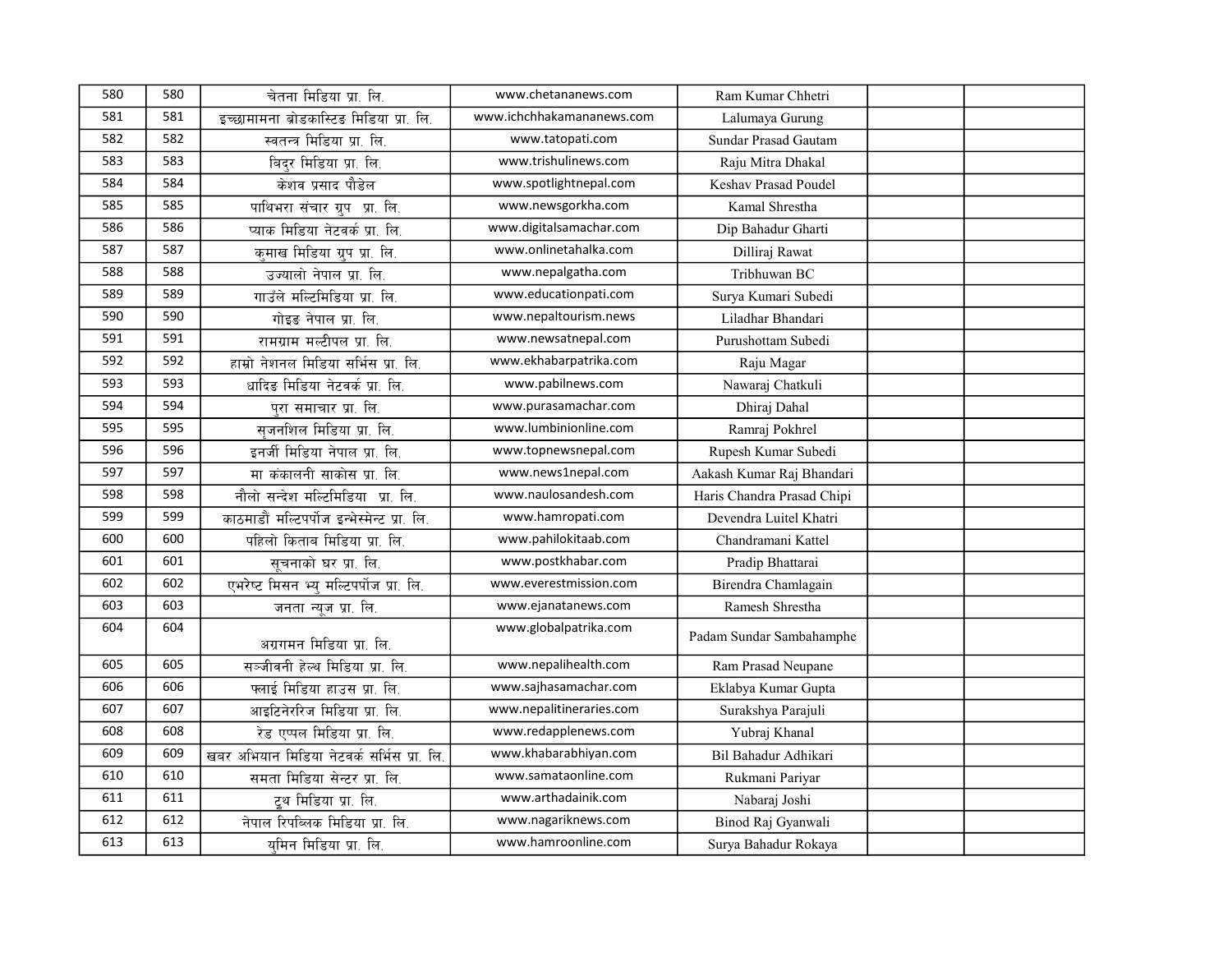| 614 | 614 | खबर अभियान मिडिया नेटवर्क सर्भिस प्रा. लि.              | www.krishiabhiyan.com      | Bil Bahadur Adhikari         |  |
|-----|-----|---------------------------------------------------------|----------------------------|------------------------------|--|
| 615 | 615 | विज टेन्ड मिडिया एण्ड आई टि कन्स्ट्रक्टीड प्रा.         | www.hitnewspost.com        | <b>Binod Bhattarai</b>       |  |
| 616 | 616 | मिडिया गंगा प्रा.लि.                                    | www.ebhaktapur.com         | Sanjeep Ghimire              |  |
| 617 | 617 | <u>।</u><br>नेपाल अनलाइन मल्टिमिडिया पब्लिकेशन प्रा. लि | www.hamrosamrachana.com    | Gopindra Budha Magar         |  |
| 618 | 618 | नेपाल नीति मिडिया प्रा. लि.                             | www.nepalniti.com          | <b>Basudev Khanal</b>        |  |
| 619 | 619 | मक्ति मिडिया सेन्टर प्रा. लि.                           | www.muktikhabar.com        | Shyam Bahadur Mijar          |  |
| 620 | 620 | मोइन मिडिया प्रा. लि.                                   | www.nepalakhabar.com       | Jenab Khatun                 |  |
| 621 | 621 | यनिक सञ्चार सहकारी संस्था लि.                           | www.janamanch.com          | Ranjila Sharma               |  |
| 622 | 622 | एन. डि. मिडिया प्रा. लि.                                | www.namsadhis.com          | Hiraman Tamang               |  |
| 623 | 623 | गेटवे पब्लिकेशन प्रा. लि.                               | www.saralpatrika.com       | <b>Bishnu Prasad Ghimire</b> |  |
| 624 | 624 | पर्सेप्ट मिडिया प्रोडक्सन प्रा. लि.                     | www.gorkhawani.com         | Sushma Suwal                 |  |
| 625 | 625 | टिलेस मिडिया प्रा. लि.                                  | www.tukikhabar.com         | Devi Prasad Dhungana         |  |
| 626 | 626 | कामना न्युज पब्लिकेशन प्रा. लि.                         | www.newsofnepal.com        | Anuplal Shrestha             |  |
| 627 | 627 | ई-भन्भनल्को मिडिया प्रा. लि.                            | www.ejhajhalko.com         | Gopal Budha                  |  |
| 628 | 628 | राइजिड कियटिभ मिडिया प्रा. लि.                          | www.bignewsnepal.com       | <b>Bibek Karki</b>           |  |
| 629 | 629 | दधकण्ड मिडिया प्रा. लि.                                 | www.solukhumbusamachar.com | Manoj Kumar Shrestha         |  |
| 630 | 630 | हेभन मिडिया प्रा. लि.                                   | www.khabarpauwa.com        | Pawan Prasad Phuyal          |  |
| 631 | 631 | पोलिसी नेपाल प्रा. लि.                                  | www.beemakhabar.com        | Pashupati Neupane            |  |
| 632 | 632 | शुभ बिहानी डिजिटल मिडिया प्रा. लि.                      | www.pravidhiasia.com       | Ambika Prasad Luitel         |  |
| 633 | 633 | शुभ बिहानी डिजिटल मिडिया प्रा. लि.                      | www.suvabihani.com         | Ambika Prasad Luitel         |  |
| 634 | 634 | डर्वी ईन्टरनेशनल प्रा. लि.                              | www.derbykhabar.com        | Dinesh Khanal                |  |
| 635 | 635 | एस वाई एन मिडिया प्रा. लि.                              | www.arthikpage.com         | Nawaraj Adhikari             |  |
| 636 | 636 | अल नेपाल मिडिया प्रा. लि.                               | www.bartamansamaya.com     | Kumar Prasad Ojha            |  |
| 637 | 637 | ानल स्किल डेभलपमेण्ट एण्ड रिसर्च सेन्टर प्रा.           | www.inaruwa.com            | Bhuwaneshwori Kumari Sah     |  |
| 638 | 638 | पलपल नेपाल प्रा. लि.                                    | www.palpalpost.com         | Ramesh Kumar Raut            |  |
| 639 | 639 | ग्लोबल मिडिया एण्ड रिसर्च सेन्टर प्रा. लि.              | www.globalsanchar.com      | Hari Bahadur Mahal Thakuri   |  |
| 640 | 640 | गौमखी मिडिया प्रा. लि.                                  | www.gaumukhionline.com     | Mahabir Rana Magar           |  |
| 641 | 641 | नागरिक संचार प्रा. लि.                                  | www.nayabishwo.com         | Nirmal Bahadur Shrestha      |  |
| 642 | 642 | सम्पूर्ण संगित प्रा. लि.                                | www.khabarsampurna.com     | Som Bahadur Tamang           |  |
| 643 | 643 | रौतहट मिडिया प्रा. लि.                                  | www.rautahatonline.com     | Prabin Kumar Sharma          |  |
| 644 | 644 | उज्यालो मल्टिमिडिया प्रा. लि.                           | www.ujyaaloonline.com      | Gopal Guragain               |  |
| 645 | 645 | बेस्ट नजर मिडिया प्रा. लि.                              | www.merosindhuli.com       | Bikram Ratna                 |  |
| 646 | 646 | अन्तर जिल्ला राष्ट्रिय साप्ताहिक पत्रिका                | www.antarjillatv.com       | Gobinda Baskota              |  |
| 647 | 647 | आइटिनेररिज मिडिया प्रा. लि.                             | www.travelnepalnews.com    | Ashish Regmi                 |  |
| 648 | 648 | टिम मिडिया नेटवर्क प्रा. लि.                            | www.pashupationline.com    | Ashok Kumar Tandan           |  |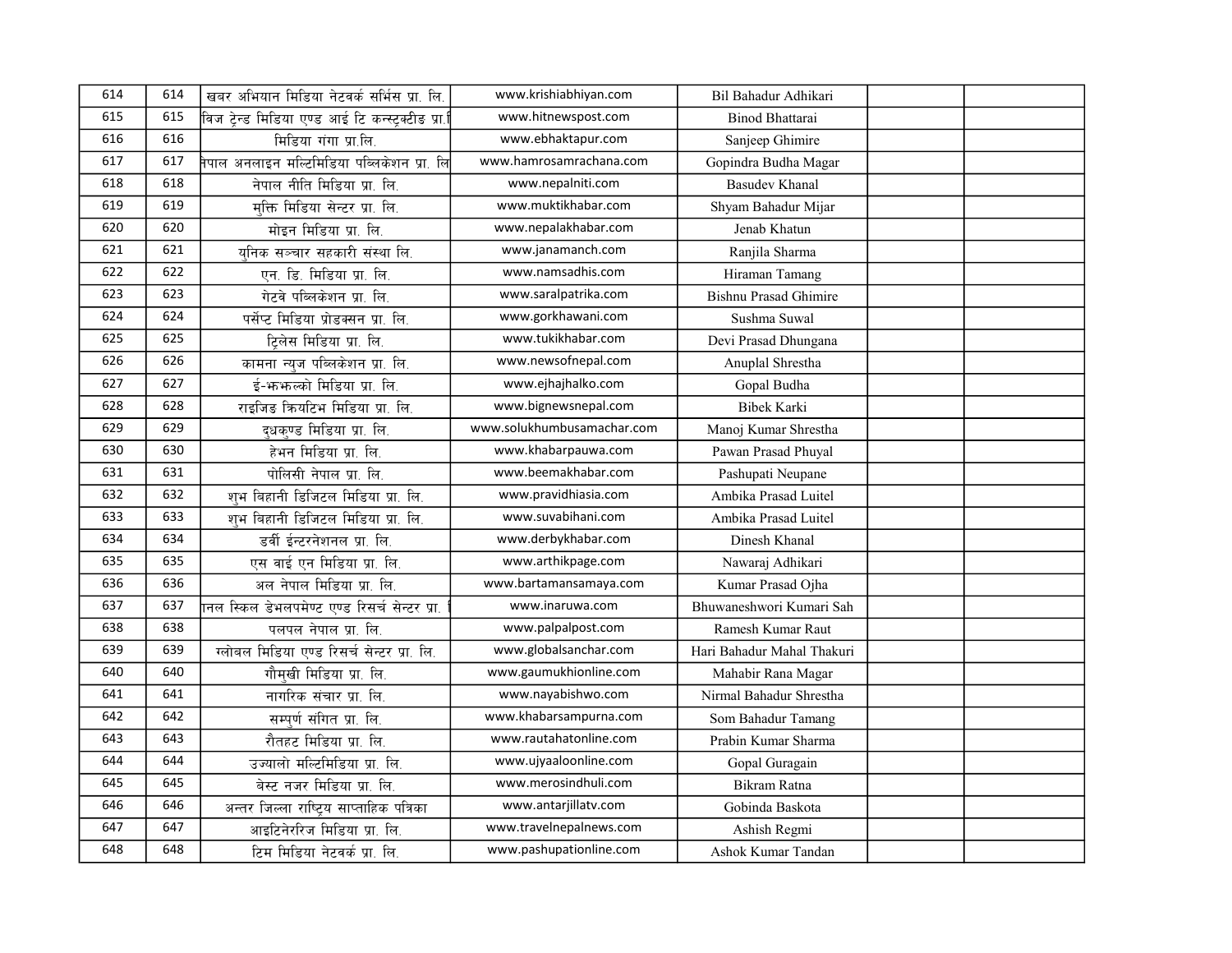| 649 | 649 | सनापति मिडिया प्रा. लि.                             | www.ramechhapnews.com       | Madhu Sudan Raya        |  |
|-----|-----|-----------------------------------------------------|-----------------------------|-------------------------|--|
| 650 | 650 | यथ टेक आई टी सर्भिसेज प्रा. लि.                     | www.allnepalinfo.com        | Prem Raj Bharati        |  |
| 651 | 651 | .<br>गुँरास मिडिया प्रा. लि.अनलाइन माला मिडिया प्र  | www.ratogurash.com          | Dip Shankar Chaulagain  |  |
| 652 | 652 | अनलाइन माला मिडिया प्रा. लि.                        | www.onlinemala.com          | Balaram Siwakoti        |  |
| 653 | 653 | आइ टी आई मिडिया प्रा. लि.                           | www.bhugolnews.com          | Tilak Prasad Adhikari   |  |
| 654 | 654 | कृष्ण कन्सल्टेन्सी प्रा. लि.                        | www.drutakhabar.com         | Krishna Prasad Sidgel   |  |
| 655 | 655 | कोचे मल्टीमिडिया प्रा. लि.                          | www.kochenepal.com          | Prem Sharma Poudel      |  |
| 656 | 656 | समीक्षा मिडिया प्रा. लि.                            | www.ratokhari.com           | Arjun Prasad Dotel      |  |
| 657 | 657 | छलफल साप्ताहिक                                      | www.chhalaphalweekly.com    | Gopal Prasad Thapaliya  |  |
| 658 | 658 | राम्रो पोष्ट मिडिया प्रा. लि.                       | www.ramropost.com           | Kailash Lama            |  |
| 659 | 659 | अलाइड मिडिया प्रा. लि.                              | www.recordnepal.com         | Gyanu Sharma            |  |
| 660 | 660 | सेतो गँरास मिडिया प्रा. लि.                         | www.setogurash.com          | Subash Yonjen           |  |
| 661 | 661 | संजिवनी मिडिया प्रा. लि.                            | www.samacharpana.com        | Shiva Bahadur BK        |  |
| 662 | 662 | बहार मिडिया प्रा. लि.                               | www.hipatkhbar.com          | Dharma Bahadur Budha    |  |
| 663 | 663 | बहार मिडिया प्रा. लि.                               | www.sudurraibar.com         | Dharma Bahadur Budha    |  |
| 664 | 664 | होलिस्टिक मिडिया प्रा. लि.                          | www.greencitypost.com       | Parwati Khadka          |  |
| 665 | 665 | ल्टामोर्डन इन्भेस्मेन्ट कम्पनी एण्ड मिडिया प्रा. बि | www.nayasawal.com           | Narad Muni Sigdel       |  |
| 666 | 666 | बलेटिन नेपाल मिडिया प्रा. लि.                       | www.bulletinnepal.com       | Rajendra Jung Rayamajhi |  |
| 667 | 667 | गोल्चे मिडिया प्रा. लि.                             | www.golchesanchar.com       | Anil Syanbo             |  |
| 668 | 668 | जयरामा मिडिया प्रा. लि.                             | www.redkhabar.com           | Rama Yadav              |  |
| 669 | 669 | ई एम एम इन्भेष्टमेन्ट मेनेजमेन्ट सर्भिसेज प्रा.     | www.sharesansar.com         | Rachit Agrawal          |  |
| 670 | 670 | द्रोणाचल मिडिया प्रा. लि.                           | www.dullukhabar.com         | Ser Bahadur Shahi       |  |
| 671 | 671 | मिडिया ब्युरो प्रा. लि.                             | www.offlinekhabar.com       | Lokendra Bahadur Basnet |  |
| 672 | 672 | बालकमल मिडिया प्रा.लि.                              | www.nayakalam.com           | Sarswoti Sigdel         |  |
| 673 | 673 | इनर्जी मिडिया नेपाल प्रा. लि.                       | www.laganiguru.com          | Rupesh Kumar Subedi     |  |
| 674 | 674 | पशुपती अनलाइन मिडिया हाउस प्रा. लि.                 | www.fewanews.com            | Birendra Sapkota        |  |
| 675 | 675 | निशानदेवी मिडिया प्रा. लि.                          | www.nishannews.com          | Gopal Baraili           |  |
| 676 | 676 | साँघ न्यज नेटवर्क प्रा. लि.                         | www.saghunews.com           | Ramkala Budhathoki      |  |
| 677 | 677 | मसिकोट मिडिया प्रा. लि.                             | www.musikotonlinekhabar.com | Mahendra KC             |  |
| 678 | 678 | मधु मिडिया प्रा. लि.                                | www.margarekha.com          | Prem Bahadur KC         |  |
| 679 | 679 | सन्दर्भ मिडिया प्रा. लि.                            | www.sajilokhabar.com        | Taramani Sapkota        |  |
| 680 | 680 | नेपाल हालखबर प्रा. लि.                              | www.nepalhalkhabar.com      | Dr Murari Singh         |  |
| 681 | 681 | दरबार मिडिया प्रा. लि.                              | www.dainikpage.com          | Tek Raj Shahi           |  |
| 682 | 682 | नेपलेज मिडिया म्यानेजमेन्ट प्रा. लि.                | www.neplays.com             | Anant Wagle             |  |
| 683 | 683 | डागन पावर टि भि प्रा. लि.                           | www.danfetv.com             | Prem Sagar Poudel       |  |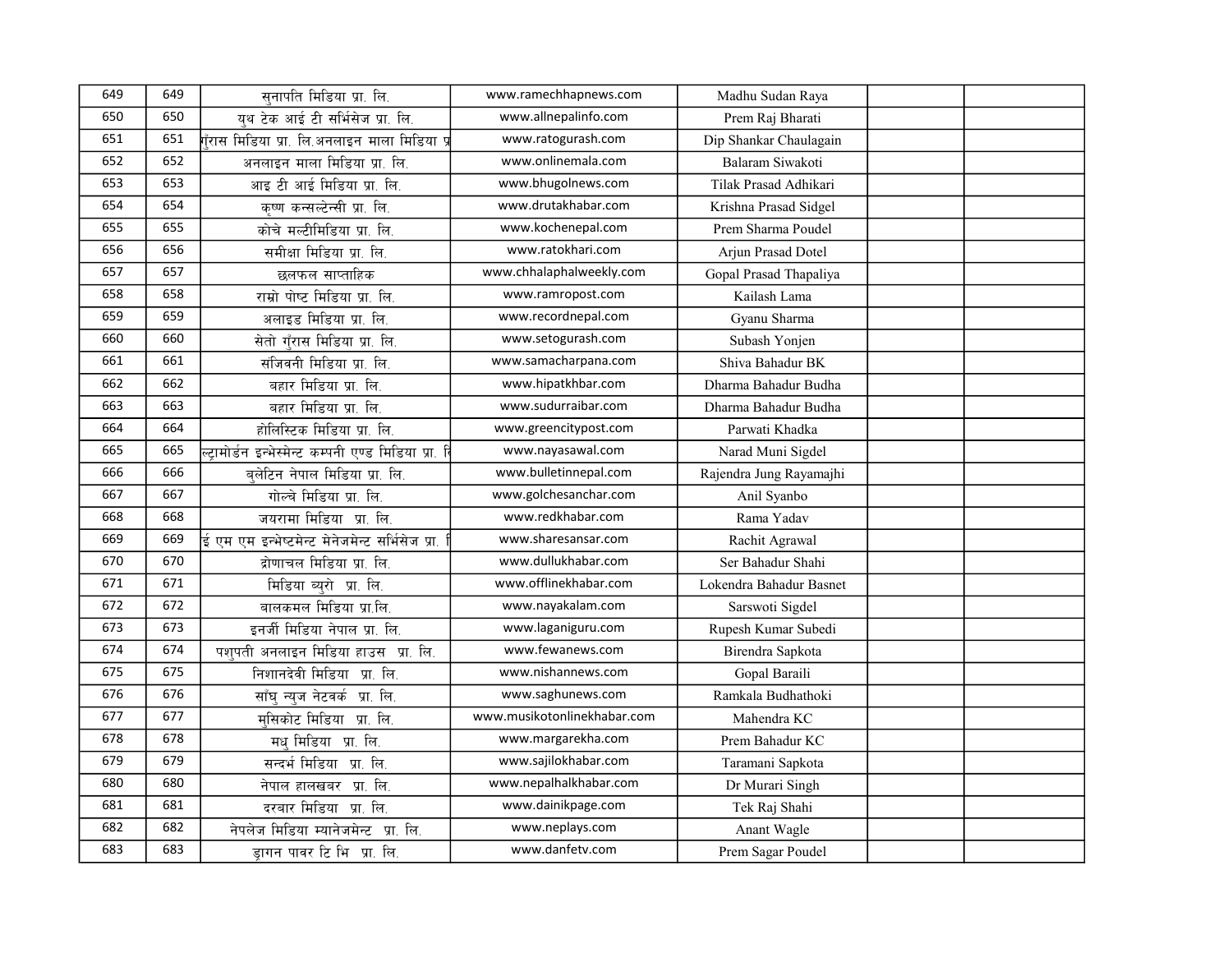| 684 | 684 | यथ भ्याइस मिडिया प्रा. लि.                        | www.samriddanepal.com   | Shrawan Kumar Ghimire   |  |
|-----|-----|---------------------------------------------------|-------------------------|-------------------------|--|
| 685 | 685 | न्यज एशियन मिडिया प्रा. लि.                       | www.nepalnews.press     | Gobinda Thapa Magar     |  |
| 686 | 686 | मोन्टाज मिडिया प्रा. लि.                          | www.bulbulekhabar.com   | <b>Buddhijung Singh</b> |  |
| 687 | 687 | न्यजलय मिडिया प्रा. लि.                           | www.newslaya.com        | Amit Sapkota            |  |
| 688 | 688 | सर्वे मिडिया ग्रुप प्रा. लि.                      | www.puranopati.com      | Sarbesh Acharya         |  |
| 689 | 689 | जनता संचार प्रा. लि.                              | www.samachardainik.com  | Nirmal Gnywali          |  |
| 690 | 690 | सबल नेपाल मिडिया प्रा. लि.                        | www.sabalpost.com       | <b>Amrit Pandey</b>     |  |
| 691 | 691 | साभ्रेदारी राष्ट्रिय दैनिक                        | www.sajhedarinews.com   | Shyambabu Yadab         |  |
| 692 | 692 | त्रिनेत्र न्युज नेटवर्क प्रा लि                   | www.enewsbureau.com     | Kashindra Kumar Sharma  |  |
| 693 | 693 | भैरवी मिडिया प्रा. लि.                            | www.newsbihani.com      | Gokarna Baral           |  |
| 694 | 694 | राइट पाथ विजनेस नेटवर्क प्रा.लि.                  | www.mahilasawathya.com  | Asha Bam                |  |
| 695 | 695 | कपन अनलाइन मिडिया प्रा.लि.                        | www.kapanonline.com     | Ashish Shrestha         |  |
| 696 | 696 | आई बि एन मिडिया एण्ड रिसर्च प्रा.लि.              | www.arthakoartha.com    | Hridayaraj Gautam       |  |
| 697 | 697 | गाउँ संचार शहर प्रा.लि.                           | www.gaunsahar.com       | Rudra Prasad Bhattarai  |  |
| 698 | 698 | सफ्ट बन टेक प्रा.लि.                              | www.autoemag.com        | Suman Poudel            |  |
| 699 | 699 | जि एण्ड जि मिडिया प्रा.लि.                        | www.parbatnews.com      | Ganesh Giri             |  |
| 700 | 700 | आई टि मल्टिटेक्नीकल ट्रेनिङ इन्स्टिच्युट प्रा.लि. | www.ujyaalotoday.com    | Madan Khadka            |  |
| 701 | 701 | पर्णपष्टि साप्ताहीक                               | www.purnapusti.com      | Bhotraj Rai             |  |
| 702 | 702 | मध्यस्थता मिडिया प्रा.लि.                         | www.madhyasthata.com    | Shiva Prasad Chaulagain |  |
| 703 | 703 | आर एस मिडिया प्रा.लि.                             | www.rsmedianews.com     | Raj Kumar Rai           |  |
| 704 | 704 | क्वीक मिडिया प्रा.लि.                             | www.99quicknews.com     | Keshav Prasad Adhikari  |  |
| 705 | 705 | अनौठो मिडिया प्रा.लि.                             | www.itvnepal.com        | Bhim Bahadur Khadka     |  |
| 706 | 706 | हलेसी न्यूज नेटवर्क प्रा.लि.                      | www.halesikhabar.com    | Haribol Acharya         |  |
| 707 | 707 | एन डि एन मिडिया प्रा.लि.                          | www.nepalidailynews.com | Sagun Magar             |  |
| 708 | 708 | एच एन एन मिडिया नेटवर्क प्रा.लि.                  | www.himchulikhabar.com  | Man Prasad Gurung       |  |
| 709 | 709 | साथी मिडिया प्रा.लि.                              | www.aarthasambadh.com   | Bhakta Bahadur Poudel   |  |
| 710 | 710 | प्रदेश मिडिया प्रा.लि.                            | www.a1samachar.com      | Pradip Gautam           |  |
| 711 | 711 | तेमाल अनलाइन प्रा.लि.                             | www.temalonline.com     | Anjali Tamang           |  |
| 712 | 712 | आशा मिडिया प्रा.लि.                               | www.aashanews.com       | Prakash Adhikari        |  |
| 713 | 713 | मिथिला नेपाल टेलिभिजन                             | www.ntvnepal.online     | Baban Kumar Singh       |  |
| 714 | 714 | अनुपम मिडिया प्रा.लि.                             | www.dainiki.com         | Pabitra Mudvari         |  |
| 715 | 715 | सूचना दैनिक प्रा.लि.                              | www.suchanadainik.com   | Tirthaman Lama          |  |
| 716 | 716 | भमिजा मिडिया प्रा.लि.                             | www.bhumijapost.com     | Rajesh Kumar Karna      |  |
| 717 | 717 | कखरा मिडिया प्रा.लि.                              | www.kakharaa.com        | Samyog Nepal            |  |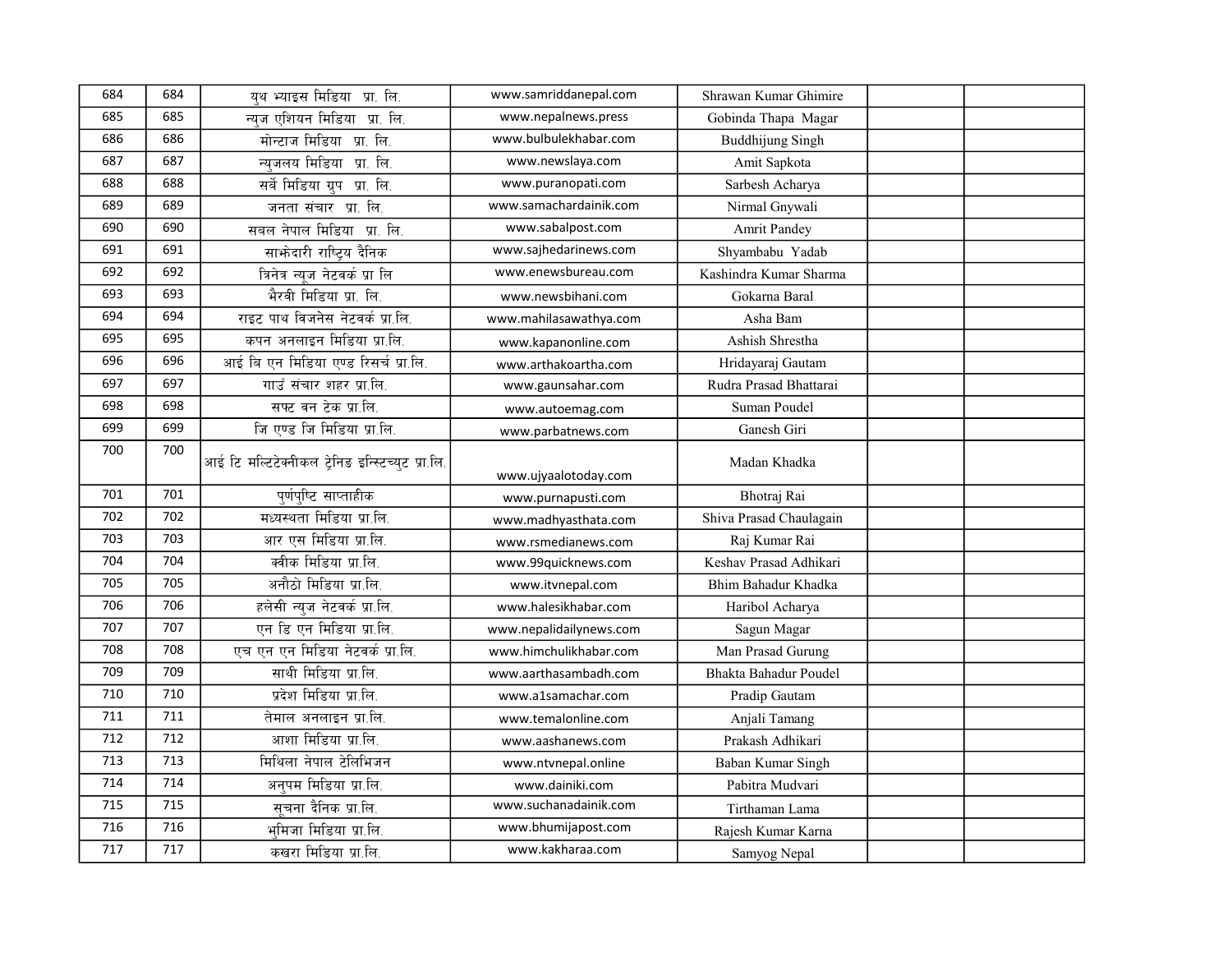| 718 | 718 | नेपाल ब्रोडकास्टिड च्यानल प्रा.लि.     | www.news24nepal.com        | Anil Joshi            |  |
|-----|-----|----------------------------------------|----------------------------|-----------------------|--|
| 719 | 719 | प्रभ मिडिया हाउस प्रा.लि.              | www.gandakitimes.com       | Prakash Lamichhane    |  |
| 720 | 720 | ठकरी कियसन प्रा.लि.                    | www.onlinenepalgunj.com    | Prabin Singh          |  |
| 721 | 721 | ठकरी कियसन प्रा.लि.                    | www.shikshyakhabar.com     | Prabin Singh          |  |
| 722 | 722 | ठकरी कियसन प्रा.लि.                    | www.nrnpost.com            | Prabin Singh          |  |
| 723 | 723 | सूचना गृह प्रा.लि.                     | www.bishwagnatara.com      | Mamata Pathak         |  |
| 724 | 724 | सम्बोधन मिडिया प्रा.लि.                | www.sambodhankhabar.com    | Bikash Giri           |  |
| 725 | 725 | अनलाइन सोच प्रा.लि.                    | www.onlinesoch.com         | Atit Nepal            |  |
| 726 | 726 | जनता प्रसारण तथा प्रकाशन प्रा.लि.      | www.janatasamachar.com     | Bijaya Kumar Poudel   |  |
| 727 | 727 | नेपाल टाइम्स मिडिया प्रा.लि.           | www.nepaltimes.com         | Abdul Khattan         |  |
| 728 | 728 | मार्ग दर्शन मिडिया प्रा.लि.            | www.margadarsannews.com    | Dipak Pathak          |  |
| 729 | 729 | नेपाल माई नेपाल मिडिया प्रा.लि.        | www.nepalmynepal.com       | Sandip Pokhrel        |  |
| 730 | 730 | सना मिडिया प्रा.लि.                    | www.republicadainik.com    | Suna Gurung           |  |
| 731 | 731 | सायुज्य मिडिया हाउस प्रा.लि.           | www.newpati.com            | Ranjana Poudel        |  |
| 732 | 732 | पाल्पा समाचारपत्र                      | www.palpasamachar.com      | Yagya Murti Timalsina |  |
| 733 | 733 | पिक्सेल फ्रेमर प्रा.लि.                | www.janatakoawaaq.com      | Mukunda Kumar Thakur  |  |
| 734 | 734 | आपन विरगंज मिडिया ग्रुप प्रा.लि.       | www.aapanbirgunj.com       | Mithilesh Chaurasiya  |  |
| 735 | 735 | एस. के. प्रोडक्सन एण्ड मिडिया प्रा.लि. | www.akhabaronline.com      | Kamal Prasad Phuyal   |  |
| 736 | 736 | आजको मिडिया प्रा.लि.                   | www.ajakokura.com          | Demin Rai Rajya       |  |
| 737 | 737 | टिब्युन नेशनल मिडिया प्रा.लि.          | www.merotribune.com        | Brabim Karki          |  |
| 738 | 738 | नेपाल अटो इनफो प्रा.लि.                | www.nepalauto.com          | Indira Subedi         |  |
| 739 | 739 | नेल्सन मिडिया प्रा.लि.                 | www.gandakiupdate.com      | Jayanti Shrestha      |  |
| 740 | 740 | कम्भकर्ण मिडिया प्रा.लि.               | www.arunpost.com           | Lokendra Limbu        |  |
| 741 | 741 | मनकामना मिडिया                         | www.manakamanakhabar.com   | Yugraj Dangi          |  |
| 742 | 742 | अभियान टाइम्स साप्ताहिक                | www.abhiyantimes.com.np    | Tukmaya Bhandari      |  |
| 743 | 743 | जनआवाज मिडिया हब प्रा.लि.              | www.jananenws.com          | Netra Bahadur Karki   |  |
| 744 | 744 | संयन्त्र मिडिया प्रा.लि.               | www.samyantra.com          | Ambika Bhandari       |  |
| 745 | 745 | साफा खबर प्रा.लि.                      | www.sajhakhabar.com.np     | Jiwan Acharya         |  |
| 746 | 746 | चौतारी मिडिया न्युज नेटवर्क प्रा.लि.   | www.chautaripostonline.com | G.N. Sharma           |  |
| 747 | 747 | नन्दन मिडिया हाउस प्रा.लि.             | www.nandankhabar.com       | Saddam Hussain Ansari |  |
| 748 | 748 | पुलेसो मिडिया नेटवर्क प्रा.लि.         | www.puleso.com             | Devraj Saud           |  |
| 749 | 749 | भिजन न्यज नेटवर्क प्रा.लि.             | www.khabarkhurak.com       | Jyoti Pandey          |  |
| 750 | 750 | सुरुवात पब्लिकेशन एण्ड मिडिया प्रा.लि. | www.onlinegorkha.com       | Yam Bahadur Basnet    |  |
| 751 | 751 | जन आकाश मिडिया प्रा.लि.                | www.janaakash.com          | Mohan Karki           |  |
| 752 | 752 | क्लिक मिडिया नेटवर्क प्रा.लि.          | www.eranimahal.com         | Amrit Adhikari        |  |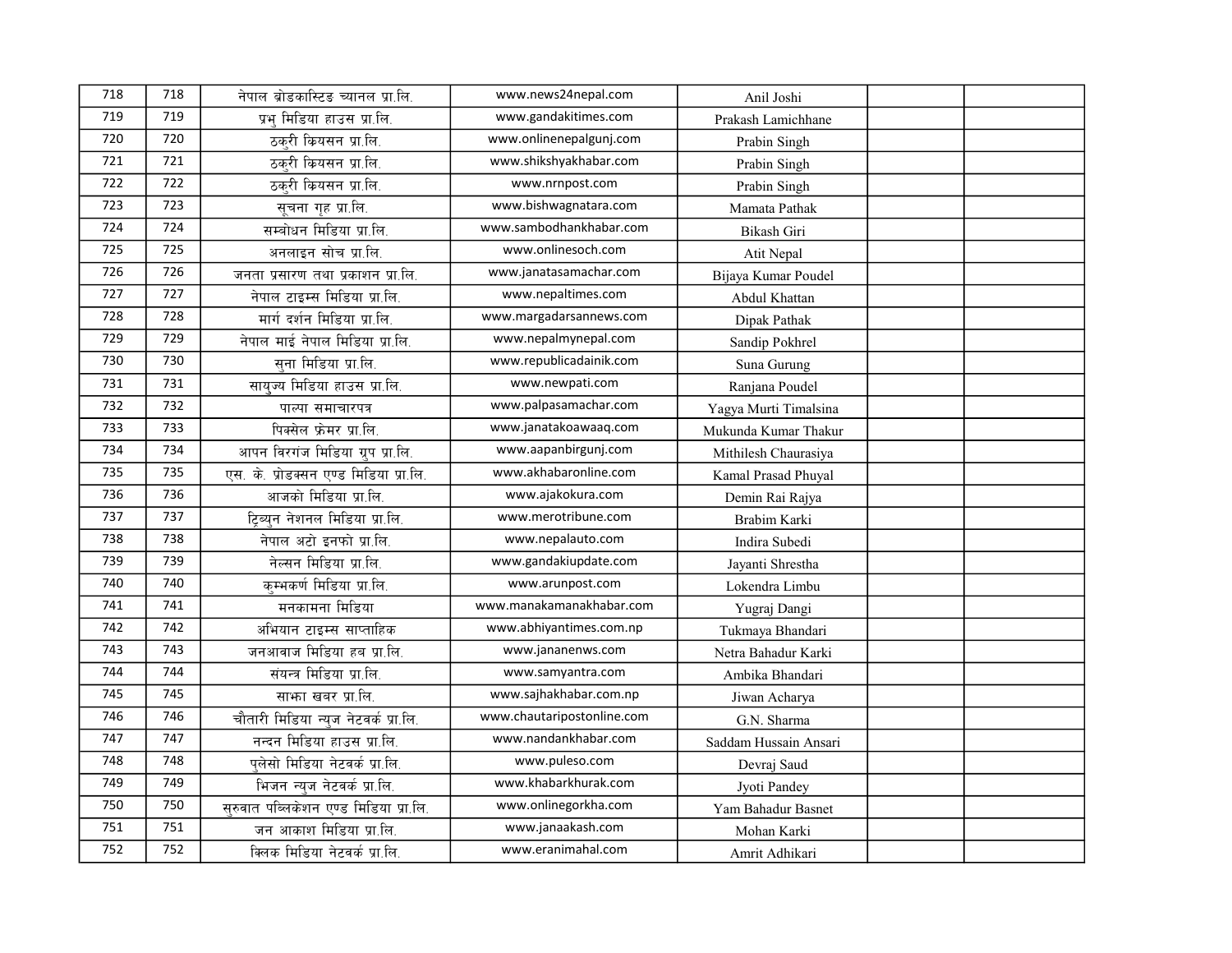| 753 | 753 | स्वच्छ साप्ताहिक                             | www.swachhakhabar.com        | Motilal Bharati          |  |
|-----|-----|----------------------------------------------|------------------------------|--------------------------|--|
| 754 | 754 | चेन्ज नेपाल ग्रुप अफ कम्पनी प्रा. लि.        | www.arthasanjal.com          | Narayan Prasad Adhikari  |  |
| 755 | 755 | सन्देश दैनिक प्रा.लि.                        | www.sandheshdainik.com       | Januka Regmi             |  |
| 756 | 756 | फरक इनिसियटिभ्स प्रा.लि.                     | www.farakdhar.com            | Sandip Ghimire           |  |
| 757 | 757 | खबर पर्वाञ्चल मिडिया प्रा.लि.                | www.khabarpurwanchal.com     | Pusparaj Thapaliya       |  |
| 758 | 758 | टेकलेख सर्भिसेज प्रा.लि.                     | www.techlekh.com             | Abhishek Gupta           |  |
| 759 | 759 | फेबरेट मिडिया प्रा.लि.                       | www.sudurdristhikon.com      | Krishna Singh Dhami      |  |
| 760 | 760 | एन.ई. एफ. अनलाइन प्रा.लि.                    | www.nepalenergyforum.com     | Rajmi Aryal              |  |
| 761 | 761 | गोरखा एक्सप्रेस प्रा.लि.                     | www.nepaltoday.com.np        | Rajan Karki              |  |
| 762 | 762 | खबरमञ्च साप्ताहिक                            | www.emechi.com               | Prakash Poudel           |  |
| 763 | 763 | गण्डक नेपाल मिडिया प्रा.लि.                  | www.gandaknews.com           | Ranjan Ahdikari          |  |
| 764 | 764 | नारायणी मिडिया हाउस प्रा.लि.                 | www.narayanionline.com       | Krishna Acharya          |  |
| 765 | 765 | याम्ब मिडिया प्रा.लि.                        | www.yambutimes.com           | Arjun Tamang             |  |
| 766 | 766 | मिसन मन्च मल्टिपर्पोज प्रा.लि.               | www.cnnexpress.com           | Sushil Bhusal            |  |
| 767 | 767 | मोबाइल खबर मिडिया प्रा.लि.                   | www.mobilepati.com           | Rabin Rai                |  |
| 768 | 768 | मवित्र मिडिया प्रा.लि.                       | www.hamroonline.com          | Niraj Kumar Shrestha     |  |
| 769 | 769 | खल्ला संसार मिडिया प्रा.लि.                  | www.khullasansar.com         | Jayasingh Sarki          |  |
| 770 | 770 | राष्ट्रिय सञ्चार प्रा.लि.                    | www.rastriyasanchar.com      | Sujan Kandel             |  |
| 771 | 771 | केयर फाउण्डेशन प्रा.लि.                      | www.carekhabar.com           | Abdus Sabur              |  |
| 772 | 772 | श्रीनगर फिल्मस प्रोडक्सन प्रा.लि.            | www.shrinagaronlinemedia.com | Maniram Panth            |  |
| 773 | 773 | सलेदो मिडिया प्रा.लि.                        | www.khabarbit.com            | Ram Bahadur Katwal       |  |
| 774 | 774 | परोपकार मिडिया प्रा.लि.                      | www.janaaawaj.com            | Dilli Rimal              |  |
| 775 | 775 | साम्भवी मिडिया प्रा.लि.                      | www.epublicnews.com          | Srijana Kumari Acharya   |  |
| 776 | 776 | नेपालवाणी मिडिया ग्रुप प्रा.लि.              | www.nayabikalpa.com          | Damodar Prasad Dawadi    |  |
| 777 | 777 | फरवार्ड मिडिया एण्ड रिसर्च सेन्टर प्रा.लि.   | www.saptakoshionline.com     | Bikal Regmi              |  |
| 778 | 778 | थाहा खबर प्रा.लि.                            | www.thahakhabar.com          | Samjhana Aryal           |  |
| 779 | 779 | हाम्रो एकता डट कम                            | www.hamroekata.com           | Sushil Pokhrel           |  |
| 780 | 780 | सेक्योर्ड सोलसन फर शेयर इनभेस्टमेन्ट प्रा.लि | www.equitynepal.com          | Krisha Giri              |  |
| 781 | 781 | पिन्स मिडिया प्रा.लि.                        | www.arthamandu.com           | Dambar Prasad Acharya    |  |
| 782 | 782 | रिड मिडिया म्यानेजमेन्ट प्रा.लि.             | www.gemsjewellerykhabar.com  | Ajay Kumar Khadgi        |  |
| 783 | 783 | शब्दार्थ संचार प्रा.लि.                      | www.nepalbharatnews.com      | Mukunda Bahadur Kalikote |  |
| 784 | 784 | नेपाल समाचार केन्द्र प्रा.लि.                | www.newskhabar.com           | Laxmi Shrestha Khadgi    |  |
| 785 | 785 | दाङ सञ्चार प्रा.लि.                          | www.sancharonline.com        | Kiran Gautam             |  |
| 786 | 786 | अमरवाणी मिडिया प्रा.लि.                      | www.ammarwani.com            | Ramdanta Pant            |  |
| 787 | 787 | फेडल न्युज नेटवर्क प्रा.लि.                  | www.ajakoartha.com           | Santosh Kumar Pudasaini  |  |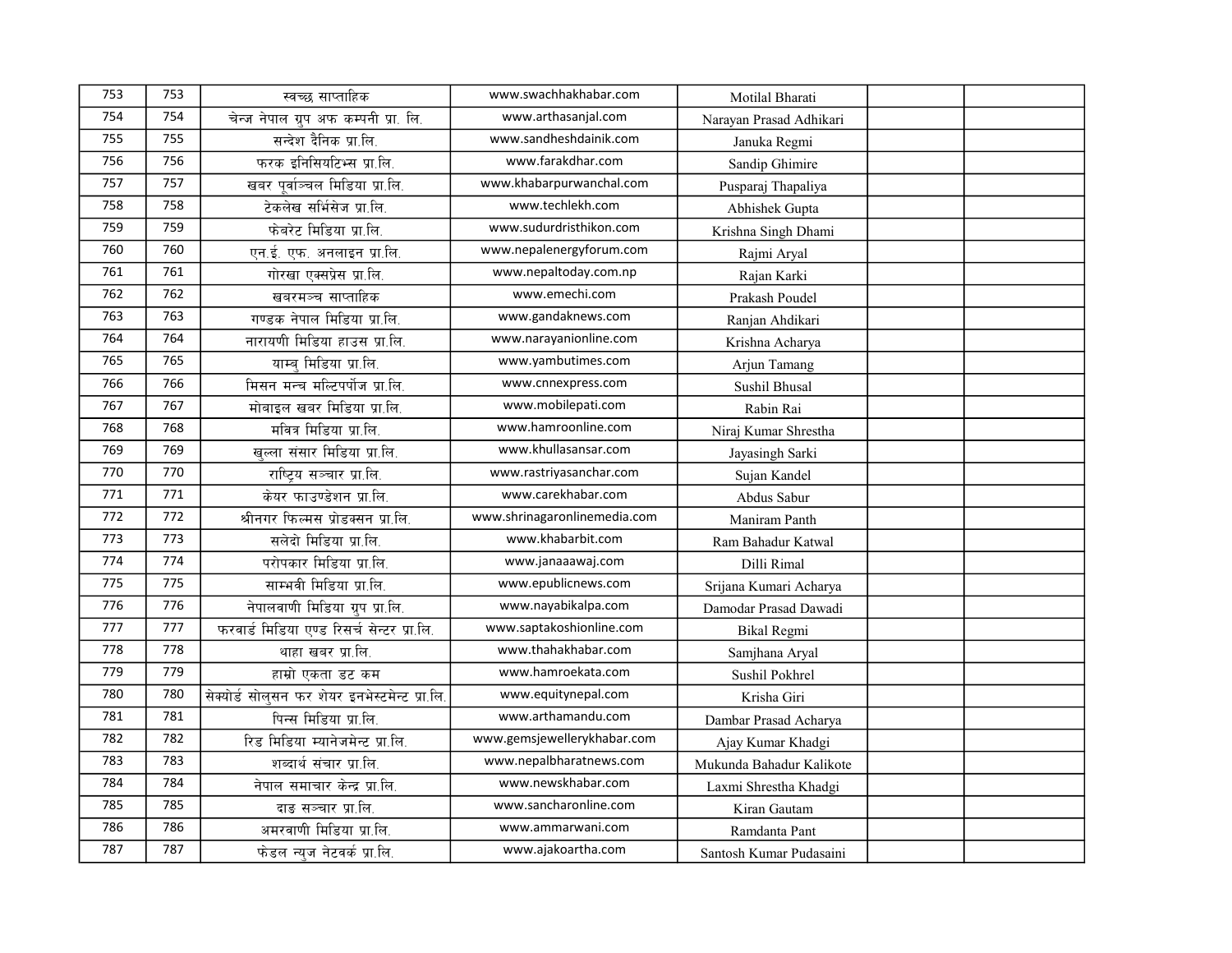| 788 | 788 | साज मिडिया प्रा.लि.                   | www.nayapath.com           | Krishna Prasad Kafle     |  |
|-----|-----|---------------------------------------|----------------------------|--------------------------|--|
| 789 | 789 | तपस्या क्रियशन प्रा.लि.               | www.kameropati.com         | Aatma Guragain           |  |
| 790 | 790 | सर्य हिमाल अनलाईन कम्पनी प्रा.लि.     | www.janmabhumikhabar.com   | Himlal Poudel            |  |
| 791 | 791 | बेथानचोक खबर                          | www.bethanchokkhabar.com   | Suraj Shrestha           |  |
| 792 | 792 | खबर एक्सप्रेस प्रा.लि.                | www.khabarpresstv.com      | Ramchandra Khadka        |  |
| 793 | 793 | मधेश मिडिया प्रा.लि.                  | www.nadheshpradesh.com     | Abhimanu Raut            |  |
| 794 | 794 | नबसंकेत अनलाइन प्रा.लि.               | www.nawasanket.com         | Ishwori Rajkumar Mainali |  |
| 795 | 795 | राष्टिय नयाँ प्रवाह प्रकाशन प्रा.लि.  | www.nayaprabaha.com        | Taranath Neupane         |  |
| 796 | 796 | तराई मधेश सूचना केन्द्र प्रा.लि.      | www.haminepal.com          | Radha Kumari Timalsina   |  |
| 797 | 797 | दिग्दर्शन प्रकाशन प्रा.लि.            | www.nayaawaj.com           | Raju Mijar               |  |
| 798 | 798 | देश विशेष सञ्चार प्रा.लि.             | www.thumsenews.com         | Narayan Bhakta Rai       |  |
| 799 | 799 | एस. एम. एस. मिडिया प्रा.लि.           | www.googlepati.com         | Krishna Thapa            |  |
| 800 | 800 | ओके मिडिया प्रा.लि.                   | www.newsktm.com            | Jayaram Ghimire          |  |
| 801 | 801 | सपा देउराली मिडिया प्रा.लि.           | www.pokharatourismnews.com | Tara Bahadur B.C.        |  |
| 802 | 802 | हिमालय डिजिटल सोलसन्स                 | www.kavrenews.com          | Madhu Sudan Guragain     |  |
| 803 | 803 | न्युभिजन मल्टिमिडिया एकेडेमी प्रा.लि. | www.jalsarokar.com         | Nabin Subarnakar         |  |
| 804 | 804 | शारदा डिजिटल प्रा.लि.                 | www.hulakikhabar.com       | Santosh Giri             |  |
| 805 | 805 | शिक्षा मिडिया प्रा.लि.                | www.prastakhabar.com       | Rupesh Dulal             |  |
| 806 | 806 | सचेतना मिडिया प्रा.लि.                | www.sachetanamedia.com     | <b>Bed Prasad Bhusal</b> |  |
| 807 | 807 | मध्यान्ह दैनिक                        | www.madhyanhadaily.com     | Sitadevi Shrestha        |  |
| 808 | 808 | पिपल्स कियशन प्रा.लि.                 | www.seroferonews.com       | Mukti Prasad Neupane     |  |
| 809 | 809 | स्वर्ण खबर मिडिया प्रा.लि.            | www.swarnakhabar.com       | Amir Ramdam              |  |
| 810 | 810 | काइट मिडिया ग्रुप प्रा.लि.            | www.kitesansar.com         | Hemraj Saud              |  |
| 811 | 811 | हेल्दी लाइफ फाउण्डेशन प्रा.लि.        | www.hamrodoctor.com        | Uddav Raj Vetuwal        |  |
| 812 | 812 | नियात्रा मल्टिमिडिया प्रा.लि.         | www.nagariktoday.com       | Ratan Bahadur Chand      |  |
| 813 | 813 | तरङ्ग मिडिया प्रा.लि.                 | www.newstodaynepal.com     | Bimalraj Giri            |  |
| 814 | 814 | जनआस्था साप्ताहिक                     | www.janaasthanews.com.np   | Kishor Shrestha          |  |
| 815 | 815 | म्याक्स मल्टिमिडिया प्रा.लि.          | www.timekhabar.com         | Nirajwal Basnet          |  |
| 816 | 816 | क्यापिटल न्युज नेटवर्क प्रा.लि.       | www.insurancekhabar.com    | Keshav Prasad Bhandari   |  |
| 817 | 817 | हलाकी न्यूज प्रा.लि.                  | www.hulaaki.com            | Nirgaraj Jaisi           |  |
| 818 | 818 | फ्रेन्ड्स अनलाइन                      | www.merosathi.tv           | Suresh Sunar             |  |
| 819 | 819 | परिचर्चा मिडिया प्रा.लि.              | www.paricharchanews.com    | Pramesh Bade             |  |
| 820 | 820 | प्रभातफेरी साप्ताहिक                  | www.prabhapheri.com        | Rajyalaxmi Shrestha      |  |
| 821 | 821 | ई. न्यूज पार्क प्रा. लि.              | www.sancharkarmi.com       | Madan Rai                |  |
| 822 | 822 | सराङकोट साप्ताहिक                     | www.sarangkotnews.com      | Yadunath Banjara         |  |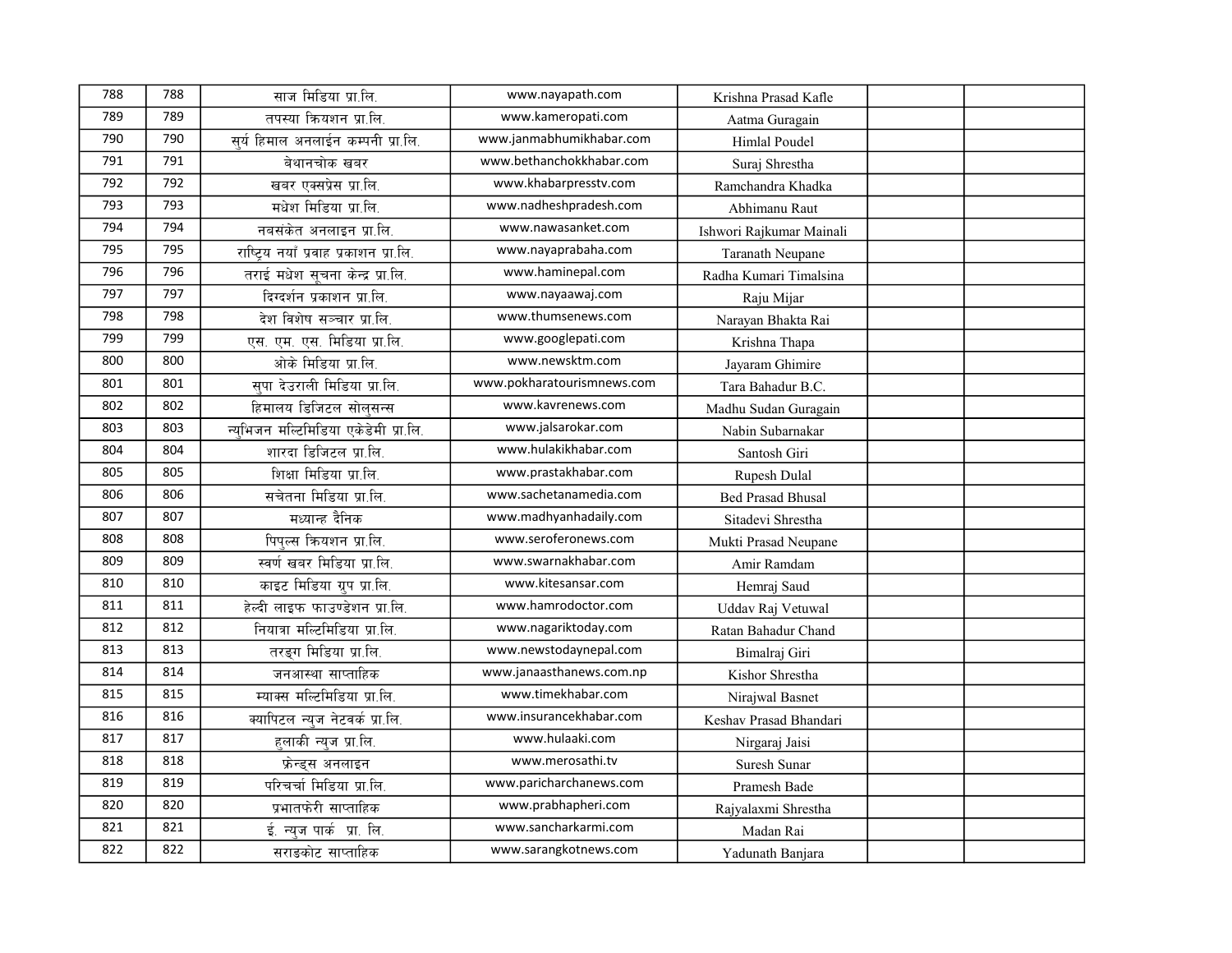| 823 | 823 | गोल्डेन स्टार मल्टिमिडिया प्रा.लि.              | www.nepalsamachar.com      | Saran Gurung              |            |           |
|-----|-----|-------------------------------------------------|----------------------------|---------------------------|------------|-----------|
| 824 | 824 | भमिका मिडिया प्रा.लि.                           | www.ebhumika.com           | Suresh Shilakar           |            |           |
| 825 | 825 | परफेक्ट मिडिया प्रा.लि.                         | www.gatibidhi.com          | Shreeram Tiwari           |            |           |
| 826 | 826 | रिपब्लिक मिडिया प्रा.लि.                        | www.singhadurbaar.com      | Dhiraj Adhikari           |            |           |
| 827 | 827 | सिस्ने मिडिया एण्ड टेक्नोलोजि प्रा.लि.          | www.sisneonline.com        | Shiva Prasad Oli          |            |           |
| 828 | 828 | मनग्य मिडिया प्रा.लि.                           | www.arthikpati.com         | Madan Lamichhane          |            |           |
| 829 | 829 | कियशन मिडिया एण्ड इभेन्ट म्यानेजमेन्ट प्रा.लि   | www.khabarbreak.com        | Dharmendra Dahal          |            |           |
| 830 | 830 | त्रिशली वेब सर्भिस                              | www.dabalikhabar.com       | Sunil Shrestha            |            |           |
| 831 | 831 | जनबोली न्यूज नेटवर्क प्रा.लि.                   | www.janaboli.com           | Indra Prasad Acharya      |            |           |
| 832 | 832 | कहला मिडिया प्रा.लि.                            | www.patrakaronline.com     | Jiwan Prabesh Rokka Magar |            |           |
| 833 | 833 | समृद्ध सञ्चार प्रा.लि.                          | www.tesroankha.com         | Dipendra Rai              |            |           |
| 834 | 834 | तारानाथ ग्रुप एण्ड मल्टिपल सेन्टर प्रा.लि.      | www.namunanews.com         | Jayaram Bhatta            |            |           |
| 835 | 835 | हाम्रो कोशी आवाज साप्ताहिक                      | www.hamrokoshiawaz.com     | Shekharnath Jogi          |            |           |
| 836 | 836 | टि.सि. स्टार प्रा.लि.                           | www.nayadainiki.com        | Sanjaya Kumar Pant        |            |           |
| 837 | 837 | अदिति मल्टी मिडिया प्रा.लि.                     | www.krishidaily.com        | Laxman Sharma             |            |           |
| 838 | 838 | काष्ठमण्डप डेली प्रा.लि.                        | www.kasthamandapdaily.com  | Radendra Mahat            |            |           |
| 839 | 839 | कालिगण्डकी खबर प्रा.लि.                         | www.kaligandakikhabar.com  | Arjun Khanal              |            |           |
| 840 | 840 | स्वाधिन मिडिया प्रा.लि.                         | www.ekhabarnepal.com       | Dolaraj Ghimire           |            |           |
| 841 | 841 | नेत्रावती मिडिया प्रा.लि.                       | www.dhadingnews.com        | Keshav Adhikari           |            |           |
| 842 | 842 | सिभिल मिडिया सर्भिस प्रा. लि.                   | www.todaypati.com          | Birendra Kumar Mehata     |            |           |
| 843 | 843 | सजिवन मल्टिपल इन्टरनेशनल प्रा.लि.               | www.yeskhabar.com          | Shree Ballav Nepal        |            |           |
| 844 | 844 | सगरमाथा साप्ताहिक                               | www.sagarmathasaptahik.com | Rajindra Dev Acharya      |            |           |
| 845 | 845 | प्रकृति मल्टिपर्पोज मिडिया प्रा.लि.             | www.salyanonline.com       | Pratik Icchuk Sharma      |            |           |
| 846 | 846 | आहा सञ्चार साप्ताहिक                            | www.aahasanchar.com        | Meghraj Khadka            |            |           |
| 847 | 847 | साइन मिडिया प्रा.लि.                            | www.dainiknepal.com        | Ganesh Pandey             |            |           |
| 848 | 848 | लगन मिडिया प्रा.लि.                             | www.elogonnews.com         | Dialson Adhikari          |            |           |
| 849 | 849 | सगरमाथा नेटवर्क प्रा.लि.                        | www.reviewnepal.com        | Purna Bahadur Pokhrel     | 9851095456 | kathmandu |
| 850 | 850 | नेपालीपथ मल्टिमिडिया प्रा.लि.                   | www.nepalipath.com         | Govindaraj K.C.           | 9856030840 | kaski     |
| 851 | 851 | .<br>सगन मिडिया एजेन्सी एण्ड एडभरटाइजीड प्रा.लि | www.beegul.com             | Arjun Sharma              | 9846212434 | kathmandu |
| 852 | 852 | विकल कियशन प्रा.लि.                             | www.rangadarpan.com        | Om Prakash B.K.           | 9851186099 | kathmandu |
| 853 | 853 | आमा पब्लिकेशन प्रा.लि.                          | www.ourallnews.com         | Prem Bahadur Nepali       | 984602775  | kaski     |
| 854 | 854 | रिभोसाइन्स मिडिया प्रा.लि.                      | www.revoscience.com        | Laxman Dangol             | 9851154672 | kathmandu |
| 855 | 855 | प्रोमिस प्रोडक्सन प्रा.लि.                      | www.promisetvnepal.com     | Beni Bahadur Karki        | 9851106959 | lalitpur  |
| 856 | 856 | आई. फलबारी मिडिया नेटवर्क प्रा. लि.             | www.ipnsamachar.com        | Bakrat Ali Miya           | 9851200073 | lalitpur  |
| 857 | 857 | मिडियावाल प्रा. लि.                             | www.everestwall.com        | Anil Kumar Shahi          | 9843568707 | kathmandu |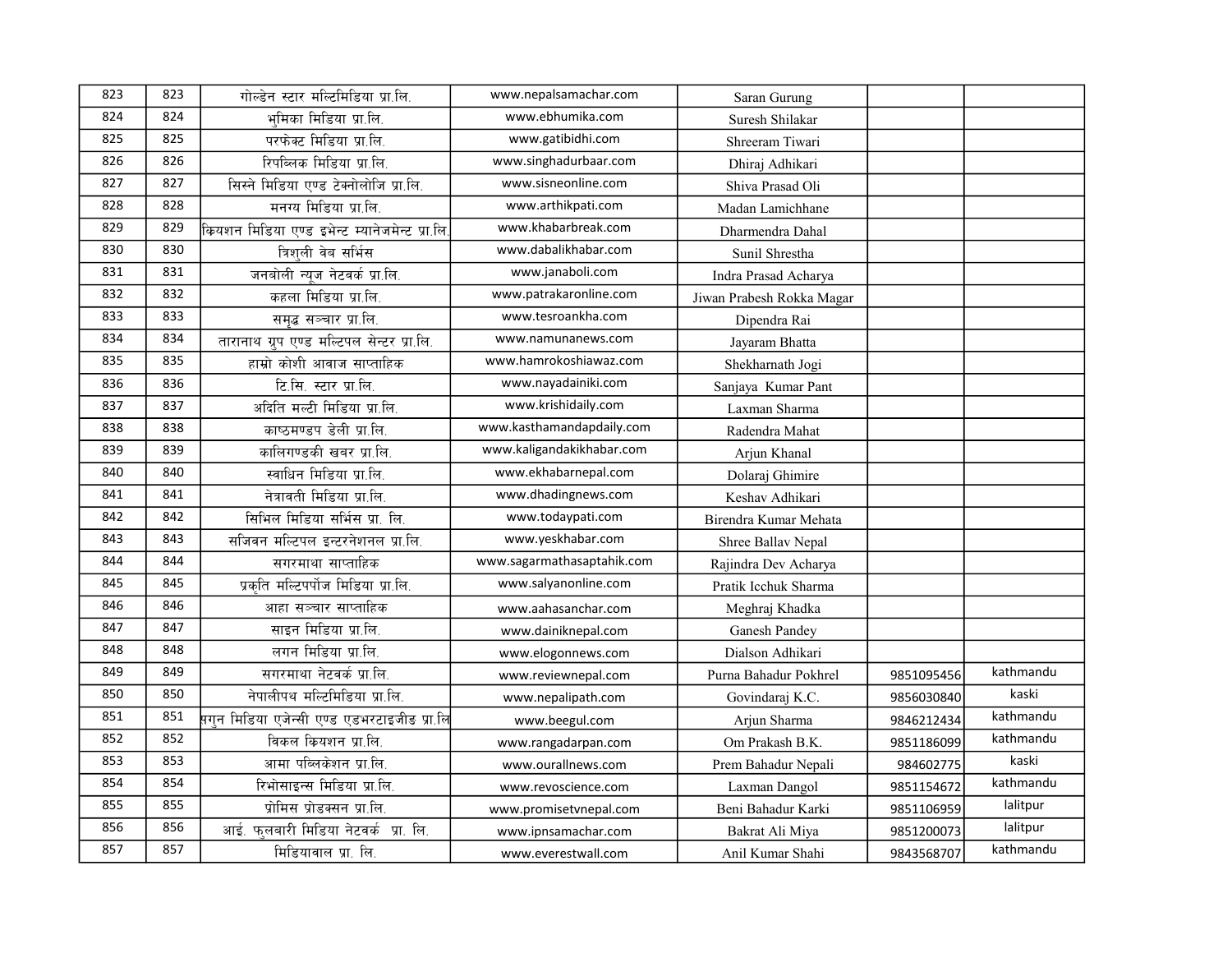| 858 | 858 | नेपाल समय मिडिया प्रा. लि.                         | www.nepalsamaya.com       | <b>Bishownath Prasad Shah</b> | 9851095966 | kathmandu     |
|-----|-----|----------------------------------------------------|---------------------------|-------------------------------|------------|---------------|
| 859 | 859 | नियो मिडिया हाउस प्रा. लि.                         | www.pokharasports.com     | Sabitri Pathak Pokhrel        | 9856022707 | kaski         |
| 860 | 860 | वेवलिंक मिडिया सोलसन                               | www.nepaldaily.com        | Pawan Neupane                 | 9851070503 | kathmandu     |
| 861 | 861 | एक्सेस मिडिया प्रा. लि.                            | www.easykhabar.com        | Om Narayan Mahato             | 9851169768 | nawalparasi   |
| 862 | 862 | नेपाल्स वज पेज प्रा. लि.                           | www.nepalsbuzzpage.com    | Parshow Shrestha              | 9841574594 | kathmandu     |
| 863 | 863 | .<br>नामर प्लस प्रोडक्सन एण्ड मिडिया हाउस प्रा. बि | www.dharaharaonline.com   | Rajaram Phuyal                | 9841284859 | kathmandu     |
| 864 | 864 | समद्ध मिडिया हब नेपाल प्रा. लि.                    | www.nayamarg.com          | Ram Kumar Khadka              | 9851153227 | kavre         |
| 865 | 865 | अभिक न्यूज मिडिया प्रा. लि.                        | www.nayanepalnews.com     | Hemraj Dhakal                 | 9841271728 | kathmandu     |
| 866 | 866 | अग्रीम मिडिया नेटवर्क प्रा. लि.                    | www.saurahaonline.com     | Rajendra Acharya              | 9855080544 | chitwan       |
| 867 | 867 | जनचेतना मिडिया प्रा. लि.                           | www.chetanaonline.com     | Pandav Prasad Sharma          | 9857821981 | dang          |
| 868 | 868 | अवोभ मिडिया प्रा. लि.                              | www.sajhapati.com         | Yogendra Pratap Shahi         | 9851099034 | kathmandu     |
| 869 | 869 | कोअपरेटर्स पब्लिकेशन प्रा. लि.                     | www.sahakarisanchar.com   | Sushil Chaudhari              | 9851085349 | kathmandu     |
| 870 | 870 | वाबक मिडिया प्रा. लि.                              | www.tibrasamachar.com     | Jhil Kumar Rai                | 9813895708 | kathmandu     |
| 871 | 871 | गाउँले मिडिया प्रा. लि.                            | www.gaulemedia.com        | Basanta Ranavat               | 9841931196 | kaski         |
| 872 | 872 | रेशम मिडिया नेटवर्क प्रा. लि.                      | www.hetaudakhabar.com     | Rabindra Kumar Gautam         | 9851169037 | kathmandu     |
| 873 | 873 | भिजन मिडिया नेटवर्क प्रा. लि.                      | www.safalkhabar.com       | Suresh Chandra Adhikari       | 9855058068 | chitwan       |
| 874 | 874 | एस स्क्वायर मिडिया प्रा. लि.                       | www.epublicpost.com       | Sunita Neupane                | 9847398068 | kathmandu     |
| 875 | 875 | अबोध मिडिया प्रा. लि.                              | www.eheraldpost.com       | Yogendra Pratap Shahi         | 9851099034 | kathmandu     |
| 876 | 876 | सिटी एक्सप्रेस मिडिया प्रा. लि.                    | www.cityhalkhabar.com     | Amrit Kumar Panthi            | 9851046267 | kathmandu     |
| 877 | 877 | देउखरी मिडिया हाउस प्रा. लि.                       | www.raptinews.com         | Kiran Bikram Shah             | 9857841976 | dang          |
| 878 | 878 | एफ.एम. रेडियो लिइक प्रा. लि.                       | www.fmradiolink.com       | Ramchandra Chaudhary          | 9858750258 | kathmandu     |
| 879 | 879 | दर्पण दैनिक प्रा. लि.                              | www.darpandainik.com      | Keshav Bhatta                 | 9840022851 | kathmandu     |
| 880 | 880 | हाली माली मिडिया प्रा. लि.                         | www.enayapusta.com        | Sukadev Rai                   | 9863651504 | kathmandu     |
| 881 | 881 | सगन सौगात मिडिया प्रा. लि.                         | www.sindhulisaugat.com    | Binod Kumar Rayamajhi         | 9844045867 | kathmandu     |
| 882 | 882 | विश्व सूचना नेटवर्क प्रा. लि.                      | www.cinnepal.com          | Anil Kumar Barma              | 9855028889 | bara          |
| 883 | 883 | पोस्टपाटी मिडिया प्रा. लि.                         | www.postpati.com          | Gopal Chand                   | 9841584245 | bhaktapur     |
| 884 | 884 | लोकप्रिय मिडिया प्रा. लि.                          | www.lokpriyaradio.com     | Kamal Raj Dahal               | 9841900605 | bhaktapur     |
| 885 | 885 | एभरेष्ट ब्रोडकास्टिड प्रा. लि.                     | www.yohokhabar.com        | Aangkaji Sherpa               | 9851031062 | kathmandu     |
| 886 | 886 | सोस मिडिया प्रा. लि.                               | www.bizshala.com          | Somnath Bastola               | 9851015394 | lalitpur      |
| 887 | 887 | फ्रेस न्यज अफ नेपाल                                | www.freshnewsnepal.com    | Devi Sapkota                  | 9849087510 | nawalparasi   |
| 888 | 888 | जय गणश मिडिया प्रा. लि.                            | www.purbanchalexpress.com | Santosh Kumar Shah            | 9801513004 | siraha        |
| 889 | 889 | परिसम्बाद संजाल गह                                 | www.parisambad.com        | Bhupraj Khadka                | 9851085522 | khotang       |
| 890 | 890 | दर्पण न्यज मिडिया नेटवर्क                          | www.onlinedarpan.com      | Dinesh Karki                  | 9851095776 | sindhupalchok |
| 891 | 891 | आउटरिच मिडिया प्रा. लि.                            | www.healthtvonline.com    | Kalpana Acharya               | 9841975867 | banke         |
| 892 | 892 | समरुप मिडिया प्रा. लि.                             | www.onlinebichar.com      | Dandiraj Ghimire              | 9852676308 | jhapa         |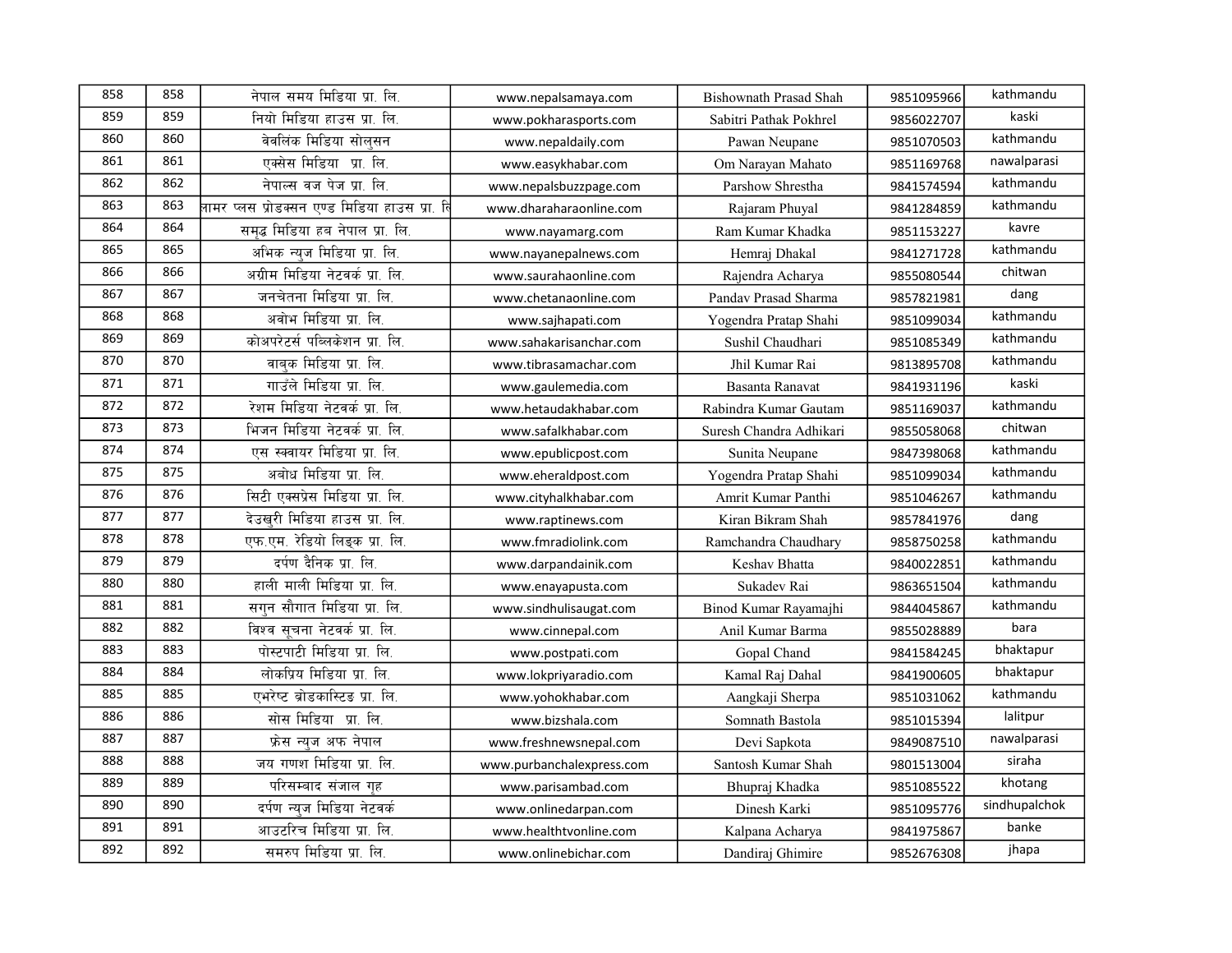| 893 | 893 | रेसङ्गा टुडे साप्ताहिक                    | www.resungatoday.com     | Govinda Bahadur Pandey | 9851013655 | gulmi     |
|-----|-----|-------------------------------------------|--------------------------|------------------------|------------|-----------|
| 894 | 894 | वर्णन मिडिया हाउस प्रा. लि.               | www.barnanmedia.com      | Narayan Prasad Dahal   | 9851021550 | kathmandu |
| 895 | 895 | जननी नेपाल प्रा. लि.                      | www.jananinepal.com      | Thaneshwor Gautam      | 9851125897 | baglung   |
| 896 | 896 | कामदार मिडिया प्रा. लि.                   | www.kamdardainik.com     | Arjun Prasad Mainali   | 9841918476 | sindhuli  |
| 897 | 897 | इनजोई नेपाल अनलाइन प्रा. लि.              | www.cinekala.com         | Sabina Karki           | 9869371686 | bhaktapur |
| 898 | 898 | इपूर्व मिडिया प्रा. लि.                   | www.epurwa.com           | Narayan Aryal          | 9842697310 | illam     |
| 899 | 899 | बर्षा मल्टिपर्पोज मिडिया प्रा. लि.        | www.kushekhabar.com      | Dipendra Sharma        | 9858077599 | jajarkot  |
| 900 | 900 | राष्ट्रवाणी मिडिया नेटवर्क प्रा. लि.      | www.rastrabani.com       | Deepa Thapa            | 9847201742 | kathmandu |
| 901 | 901 | लिला सोलसन प्रा. लि.                      | www.lilakhabar.com       | Suchitra Gautam        | 9851070779 | kathmandu |
| 902 | 902 | पिसि मिडिया नेटवर्क प्रा. लि.             | www.sarokardaily.com     | Sumit Rauniyar         | 9801120307 | parsa     |
| 903 | 903 | बद्धभमी सञ्चार प्रा. लि.                  | www.reportnepal.com      | Mahendra Prasad Pandey | 9851045360 | gulmi     |
| 904 | 904 | कश्माखर इनभेष्टमेन्ट प्रा. लि.            | www.laganinews.com       | Santosh Raj Bajagain   | 9849056161 | kathmandu |
| 905 | 905 | मिसन मिडिया नेपाल प्रा. लि.               | www.mediamissionnews.com | Teknath Neupane        | 9851155800 | kathmandu |
| 906 | 906 | गजरियल गार्डेन प्रा. लि.                  | www.gajureal.com         | mayanath gajurel       | 9851070528 | bhaktapur |
| 907 | 907 | भेरी मिडिया नेटवर्क प्रा. लि.             | www.visionkhabar.com     | Ramchandra Gharti      | 9844830006 | jajarkot  |
| 908 | 908 | सवाद प्रा. लि.                            | www.sambadpost.com       | Ambika Lama            | 9813035405 | kathmandu |
| 909 | 909 | चिनारी मिडिया प्रा. लि.                   | www.chinaripost.com      | Chhatra Kumari Thapa   | 9851004342 | kathmandu |
| 910 | 910 | पब्लिक मिडिया नेटवर्क प्रा. लि.           | www.bideshibhumi.com     | Nabin Chaulagain       | 9863808403 | lalitpur  |
| 911 | 911 | निरन्तर मिडिया ग्रुप प्रा. लि.            | www.nirantarkhabar.com   | Sanjaya Karki          | 9805368415 | morang    |
| 912 | 912 | राइट वे सञ्चार केन्द्र प्रा. लि.          | www.nayapulonline.com    | Sanjaya K.C.           | 9841908834 | kathmandu |
| 913 | 913 | माउण्ट फायर मिडिया प्रा. लि.              | www.raajaswa.com         | Anal Khadka            | 9851148198 | kathmandu |
| 914 | 914 | सुनौलो प्रेस क्लब एण्ड मिडिया प्रा. लि.   | www.everesttv.com        | Jiwan Dhungana         | 9851173631 | bhaktapur |
| 915 | 915 | के.बि. इन्टरटेनमेन्ट एण्ड ग्रुप प्रा. लि. | www.esancharpati.com     | Bhupendra Kumar Khadka | 9851073895 | dailekh   |
| 916 | 916 | सफल समाचार                                | www.safalsamachar.com    | Suman Thapa            | 9860088200 | lalitpur  |
| 917 | 917 | लिम्चडबड मिडिया प्रोडक्सन प्रा. लि.       | www.ahakhabar.com        | Simsan Rai             | 9813742194 | udyapur   |
| 918 | 918 | तनाबान प्रा.लि.                           | www.hernekhatha.com      | Bidhya Chapagain       | 9851084170 | lalitpur  |
| 919 | 919 | अलनेपाल टेक्नोलोजी प्रा.लि.               | www.sochtimes.com        | Sandeep Banstola       | 9862364080 | sunsari   |
| 920 | 920 | मल्सिमी सञ्चार प्रा.लि.                   | www.pathashalakhabar.com | Tekraj Awasthi         | 9849636478 | doti      |
| 921 | 921 | लेकबेशी मिडिया ग्रुप प्रा.लि.             | www.lekalionline.com     | Khakendra K.C.         | 9809717210 | salyan    |
| 922 | 922 | गौरिशंकर मिडिया प्रा.लि.                  | www.gaurishankarpost.com | Shyam Pd. Khatiwada    | 9851154252 | dolakha   |
| 923 | 923 | जील मिडिया प्रा.लि.                       | www.maitrinews.com       | Anjan Shakya           | 9851148469 | kathmandu |
| 924 | 924 | धर्को रिञचा। प्रा.लि.                     | www.crimenewsnepal.com   | Rekha Aryal            | 9861108266 | gorkha    |
| 925 | 925 | इनद्रेणी सामाजिक सञ्चार प्रा.लि.          | www.indrenisamaj.com     | Krishna Pd. Kandel     | 9841489835 | kathmandu |
| 926 | 926 | पिपलबोट मिडिया प्रा.लि.                   | www.pipalbotnews.com     | Giriraj shrestha       | 9843639152 | ramechhap |
| 927 | 927 | कर्म मिडिया प्रा.लि.                      | www.khelkheladi.com      | Lokendra Pd. Prasain   | 9849245660 | lalitpur  |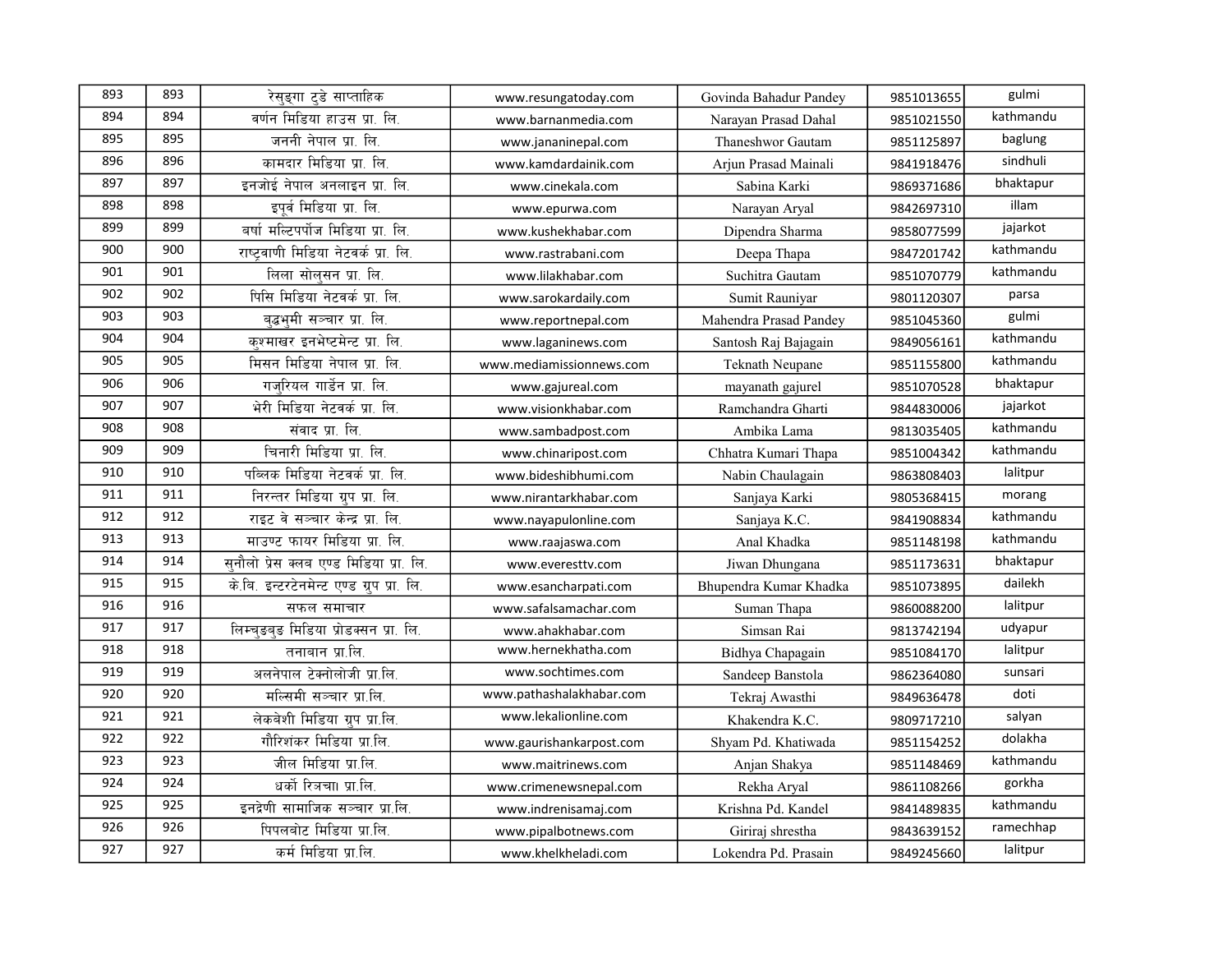| 928 | 928 | मेलोडी ईन्टरनेशनल प्रा.लि.                     | www.newssanchar.com       | Krishna Prasad kattel     | 9851078187 | kathmandu     |
|-----|-----|------------------------------------------------|---------------------------|---------------------------|------------|---------------|
| 929 | 929 | सप्तरी जागरण साप्ताहिक                         | www.saptarijagran.com     | Baidhyanath Yadav         | 9842823297 | saptari       |
| 930 | 930 | ट टरिजम इभेन्ट म्यानेजमेन्ट एण्ड मिडिया प्रा.ि | www.pradeshportal.com     | Premprasad Bastola        | 9842037402 | sunsari       |
| 931 | 931 | ओ. एस. नेपाल मिडिया प्रा.लि.                   | www.osnepal.com           | Govinda Bahadur Karki     | 9845248535 | chitwan       |
| 932 | 932 | ककनी मिडिया प्रा.लि.                           | www.kakanikhabar.com      | Durgaraj Pathak           | 9851043197 | nuwakot       |
| 933 | 933 | धनिवेशी मिडिया प्रा.लि.                        | www.dhunibesi.com         | Basu Shrestha             | 9841710903 | dhading       |
| 934 | 934 | गोदावरी मिडिया प्रा.लि.                        | www.godawarinews.com      | Govinda Raj Rosyara       | 9858425997 | doti          |
| 935 | 935 | जनदृष्टि मेडिया ग्रुप प्रा.लि.                 | www.janadristi.com        | Santosh Kumar Shrestha    | 9851199658 | parsa         |
| 936 | 936 | मिडिया दर्पण प्रा.लि.                          | www.mediadarpan.com       | Dhan Prasad Pandit        | 9851146332 | khotang       |
| 937 | 937 | अन्तर्मन मिडिया प्रा.लि.                       | www.keertipur.com         | Rabi Gurung               | 9851014962 | sindhupalchok |
| 938 | 938 | पाथिभार मिडिया प्रा.लि.                        | www.abcnepali.com         | Prem Prasad Adhikari      | 9842155469 | illam         |
| 939 | 939 | सिलापाटी मिडिया नेटवर्क प्रा.लि.               | www.silapati.com          | Padam Bahadur Bishowkarma | 9841131983 | bhaktapur     |
| 940 | 940 | फरक सन्देश मिडिया हाउस प्रा.लि.                | www.faraksandesh.com      | Mahendra Prasad Pokhrel   | 9864261555 | lalitpur      |
| 941 | 941 | प्रचण्ड मिडिया प्रा.लि.                        | www.himalivoice.com       | Shyam Bahadur Mijar       | 9851076062 | sindhupalchok |
| 942 | 942 | प्रभाव न्युज नेटवर्क प्रा.लि.                  | www.prabhavnews.com       | Uttam Chaulagain          | 9852849491 | khotang       |
| 943 | 943 | थि एस एशोसिएट प्रा.लि.                         | www.newsyathartha.com     | Sushil Poudel             | 9860453661 | okhaldhunga   |
| 944 | 944 | डि एल फिल्मस एण्ड एडभरटाइजिड्ग प्रा.लि.        | www.newsaaja.com          | Ram Bahadur Thapa         | 9851001223 | sindhupalchok |
| 945 | 945 | बधबार साप्ताहिक                                | www.ebudhabar.com         | Ujjal Pahadi              | 9851127261 | kathmandu     |
| 946 | 946 | गेटवेज नेपाल मिडिया प्रा.लि.                   | www.gatewaysnepal.com     | Gopal Saud                | 9851097188 | kathmandu     |
| 947 | 947 | संकल्प यात्रा त्रैमासिक                        | www.sankalpanews.com      | Jeet Bahadur Hamal        | 9843160914 | kathmandu     |
| 948 | 948 | आहा मिडिया प्रा.लि.                            | www.aahakhabar.com        | Arjun Bhusal              | 9851128899 | kathmandu     |
| 949 | 949 | एस. ए भिजन कम्पनी प्रा.लि.                     | www.filmyzoom.com         | Swostika Panthi           | 9851113094 | kathmandu     |
| 950 | 950 | तिखेचली मिडिया प्रा.लि.                        | www.rmkhabar.com          | Anjila Sapkota            | 9813736168 | kathmandu     |
| 951 | 951 | संवाहक मिडिया हाउस प्रा.लि.                    | www.sambahak.com          | Sanjeev Prasad Dulal      | 9851021986 | bhaktapur     |
| 952 | 952 | सडक मिडिया प्रा.लि.                            | www.sadakmedia.com        | Kamal Prasad Bhandari     | 9848550884 | kathmandu     |
| 953 | 953 | साइन्टिफिक लर्निङ सेन्टर प्रा.लि.              | www.gyanmandu.com         | <b>Utsav Dhakal</b>       | 9851180222 | kathmandu     |
| 954 | 954 | पाथिभारा च्यानल                                | www.pathibharachannel.com | Sagar Subba               | 9841247731 | kathmandu     |
| 955 | 955 | खबर डटकम डट एनपी                               | www.nkhabar.com           | Ramraj Magrati            | 9851190692 | bhaktapur     |
| 956 | 956 | परिचय एडभरटाइजिड प्रा.लि.                      | www.parichaynetwork.com   | Sobhit Basyal             | 9856031052 | kaski         |
| 957 | 957 | लाबा मिडिया प्रा.लि.                           | www.vomokhabar.com        | Subharam Vomjan           | 9855075054 | makawanpur    |
| 958 | 958 | एप्पल मिडिया एण्ड एडभरटाइजिङ प्रा.लि.          | www.aayotv.com            | Shreedhar Khanal          | 9851059423 | argakhanchi   |
| 959 | 959 | साफ़ा न्यूज पत्रिका प्रा.लि.                   | www.sajhanews.com         | Purna Kumar Gumaju        | 9810393181 | dhading       |
| 960 | 960 | तपोचली मिडिया प्रा.लि.                         | www.sindhuonline.com      | Sabina Dahal              | 9849906289 | kavre         |
| 961 | 961 | अभियान मल्टिमिडिया प्रा.लि.                    | www.akhabarpost.com       | Min Bahadur Adhikari      | 9841601379 | nuwakot       |
| 962 | 962 | कर्म मिडिया प्रा.लि.                           | www.iamwithchef.com       | Lokendra Pd. Prasain      | 9849246560 | jhapa         |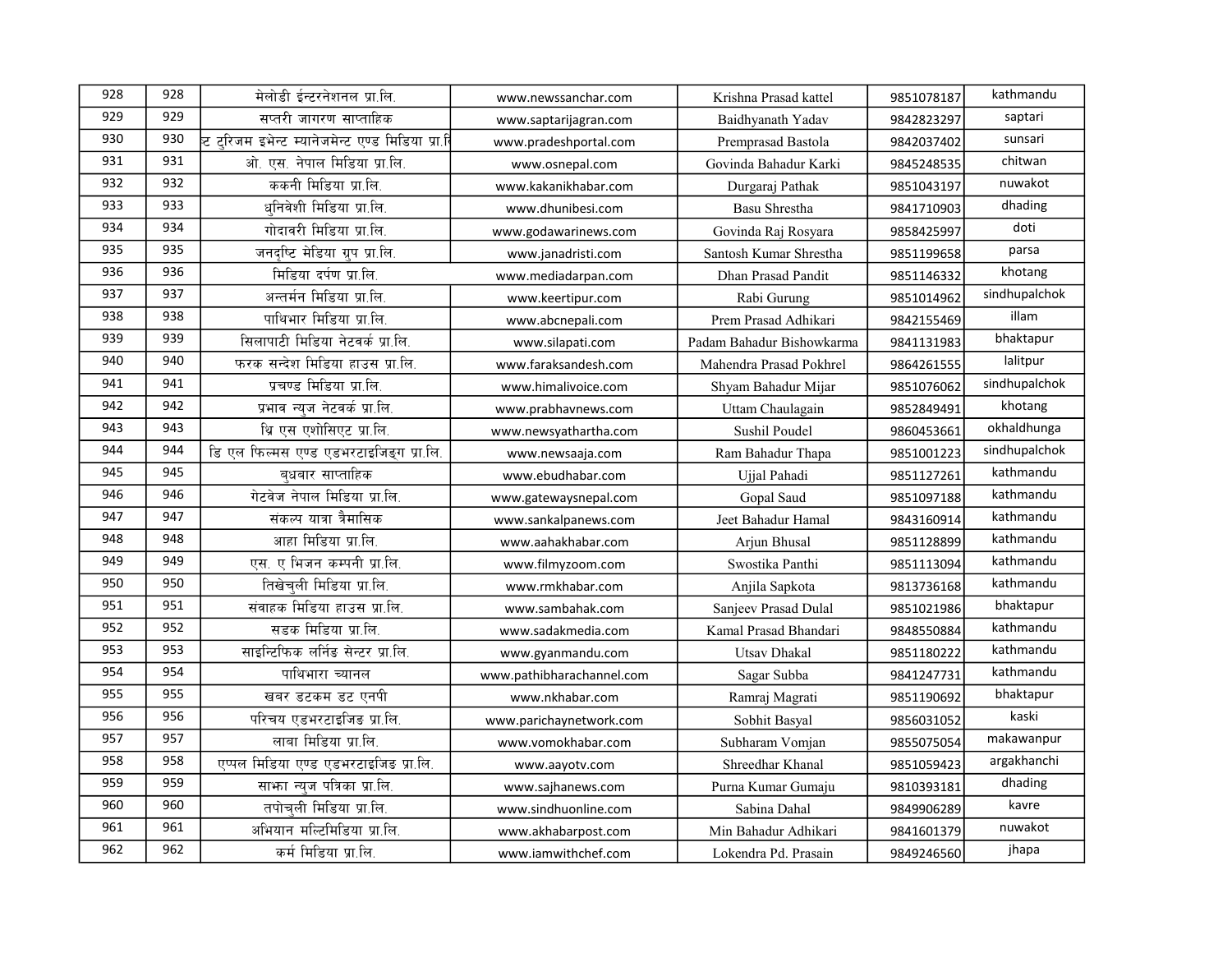| 963 | 963 | निगरानी सञ्चार प्रा.लि.                    | www.nigranipost.com          | Gajendra Gai           | 9842854915 | khotang       |
|-----|-----|--------------------------------------------|------------------------------|------------------------|------------|---------------|
| 964 | 964 | प्रोत्साह मिडिया प्रा.लि.                  | www.tvnepal.com              | Shiva Shakti Acharya   | 9851166398 | sindhupalchok |
| 965 | 965 | डायमण्ड मिडिया एण्ड एडभरटाइजिड प्रा.लि.    | www.okantipur.com            | Prem Ramtel            | 9861175723 | lalitpur      |
| 966 | 966 | शभेच्छा मिडिया प्रा.लि.                    | www.subhechhanews.com        | Narhari Poudyal        | 9856029043 | kaski         |
| 967 | 967 | स्वतन्त्र अभियान मिडिया प्रा.लि.           | www.abhiyaankhabar.com       | Madhav Neupane         | 9849370389 | nuwakot       |
| 968 | 968 | पर्वेली दर्पण मिडिया प्रा.लि.              | www.purbelidarpan.com        | Ishwor Kumar Magar     | 9842866152 | udyapur       |
| 969 | 969 | भूमि नेपाल सूचना हाउसअफ मिडिया प्रा.ली.    | www.nepalsuchana.com         | bhumiraj adhikari      | 9862924599 | khotang       |
| 970 | 970 | बिउ प्लान प्रा.ली.                         | www.interviewnepal.com       | hari prasad paudel     | 9851222750 | dang          |
| 971 | 971 | नेपाल आउट लाइन प्रा.ली.                    | www.nepaloutline.com         | sailendra basnet       | 9851037372 | solukhumbhu   |
| 972 | 972 | स्मार्ट केयर प्रा. लि.                     | www.sanibar.com              | Raghunath Lamichhane   | 9851127762 | makawanpur    |
| 973 | 973 | ईच्छुक मिडिया प्रा.ली.                     | www.dangsandesh.com          | janaki chaudhari       | 9847992109 | dang          |
| 974 | 974 | रिभर मिडिया इन्टरनेशनल प्रा.ली.            | www.khabarbreing.com         | mukunda gaire          | 9851038613 | kathmandu     |
| 975 | 975 | सञ्चार भ्वाइस मिडिया इन्टरनेशनल प्रा.ली.   | www.sancharvoice.com         | indu thapa             | 9803655395 | kathmandu     |
| 976 | 976 | कालि नागेश्वर मिडिया प्रा.ली.              | www.therisingpost.com        | pratap sharma          | 9849533151 | lalitpur      |
| 977 | 977 | मनाल मिडिया प्रा. लि.                      | www.filmydainik.com          | nirmal dhital          | 9841653314 | kathmandu     |
| 978 | 978 | मधेश स्पेशल साप्ताहिक                      | www.madheshspecial.com       | royantar mandal        | 9842918384 | siraha        |
| 979 | 979 | डोमेस्टिक मिडिया पब्लिकेशन प्रा.ली.        | www.nayanepal.com            | dipendra chaulagai     | 9861767100 | lalitpur      |
| 980 | 980 | नयाँ पाइला मिडिया प्रा.ली.                 | www.nayapaila.com            | shyamlal chaudhari     | 9858054127 | surkhet       |
| 981 | 981 | वाचडग मिडिया एण्ड डेप्थ रिपोर्टिङ प्रा.ली. | www.nayamedia.com            | Nimraj Budha Chhetri   | 9850099987 | kailali       |
| 982 | 982 | समायोजन खबर मिडिया ग्रुप प्रा.ली.          | www.samayojankhabar.com      | chisang sherpa         | 9852849495 | khotang       |
| 983 | 983 | तथ्य तथ्याङ्ग प्रकाशन प्रा.ली.             | www.761khabar.com            | homnath kattel         | 9851039938 | morang        |
| 984 | 984 | मेलाडि नेपाल प्रोडक्स प्रा.ली.             | www.melodynepal.tv           | pradip kumar galan     | 9843296751 | mahottari     |
| 985 | 985 | कम्युनिकेशन भ्वाइस मासिक पत्रिका           | www.aarthikplus.com          | amir lama              | 9849397917 | makawanpur    |
| 986 | 986 | शभ मिडिया होम प्रा.लि.                     | www.gazzabkoonline.com       | punya prasad oli       | 9851003416 | kathmandu     |
| 987 | 987 | पहिलो क्लीक मिडिया प्रा.लि.                | www.pahiloclick.com          | purshotam pursh khatri | 9851051018 | kathmandu     |
| 988 | 988 | लोक पाटि मिडिया प्रा.लि.                   | www.lokpati.com              | manahari sharma        | 9851129300 | prabat        |
| 989 | 989 | टपिकल मिडिया ग्रुप प्रा.लि.                | www.todaynepal.com           | Saroj Basnet           | 9841283317 | kathmandu     |
| 990 | 990 | गौर मिडिया प्रा.लि.                        | www.aajtakmadhesh.com        | sanjaya kumar sahana   | 9855040872 | rauthat       |
| 991 | 991 | राईटने सञ्चार केन्द्र प्रा.लि.             | www.gokulgang.com            | sanjaya kc             | 9841308834 | kathmandu     |
| 992 | 992 | अनलाइन विजनेश खवर मिडिया प्रा.लि.          | www.onlinebusinesskhabar.com | umakanta chapagai      | 9857016238 | rupandehi     |
| 993 | 993 | शोकर मिडिया प्रा.लि.                       | www.swagatnepal.com          | radhika chamlagai      | 9842634843 | jhapa         |
| 994 | 994 | सोसाइटि इन्टरनेशनल मिडिया एण्ड मार्केटिड   | www.samajikpatra.com         | bikash bhattari        | 9841808133 | gorkha        |
| 995 | 995 | साभा बिचार मिडिया प्रा.लि.                 | www.sajhabichar.com          | gyan bahadur mahatara  | 9857061595 | gulmi         |
| 996 | 996 | मिडिया प्लस                                | www.samayachakra.com         | bhagawati pandey       | 9857034266 | rupandehi     |
| 997 | 997 | ग्रामिण मिडिया प्रा.लि.                    | www.updatekhabar.com         | shalikram parajuli     | 9851009645 | kavre         |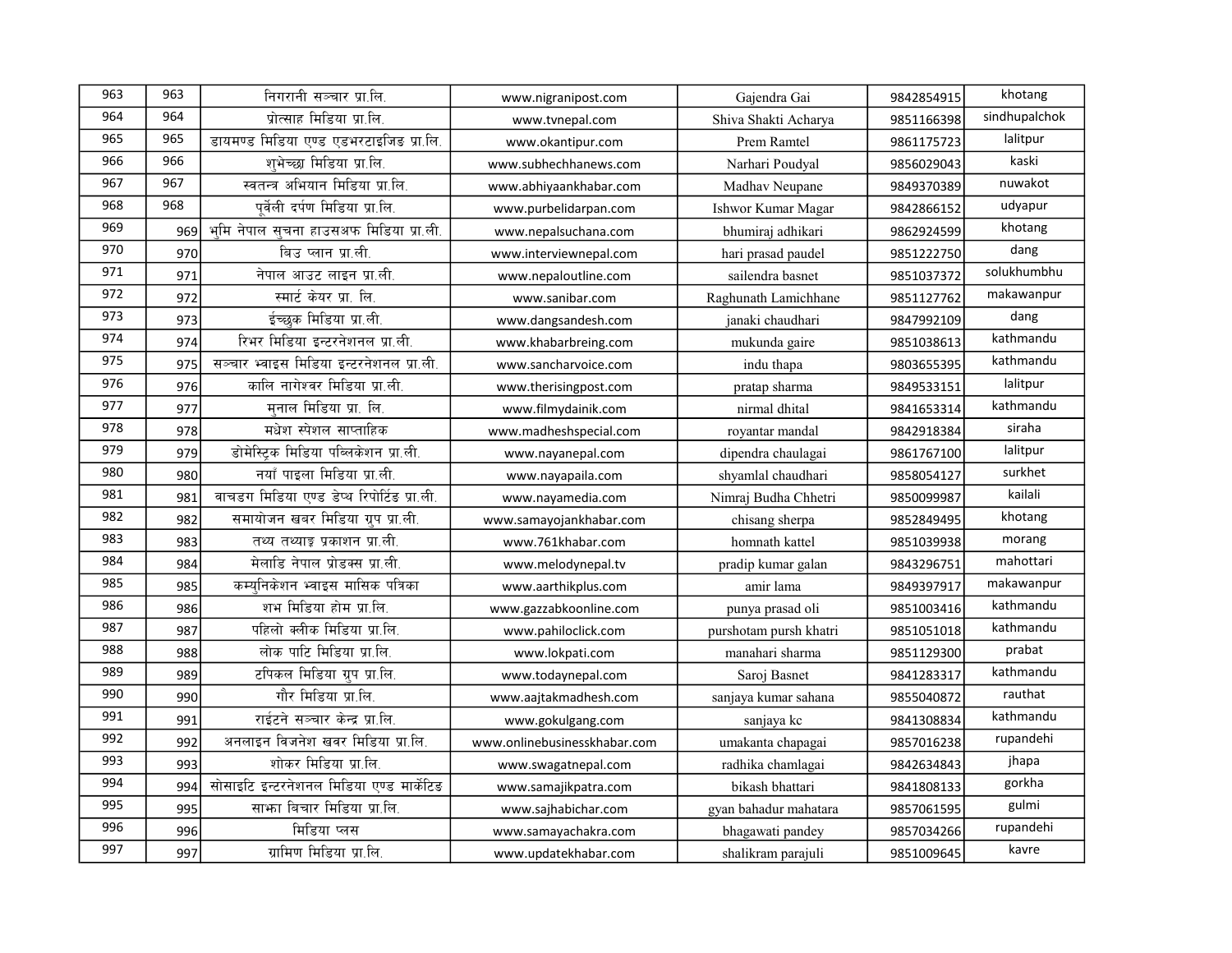| 998  | 998  | तरहि मिडिया नेपाल प्रा.लि.                      | www.turahi.com              | kumars si bistha          | 9841516130 | kailali     |
|------|------|-------------------------------------------------|-----------------------------|---------------------------|------------|-------------|
| 999  | 999  | मायादेबी मिडिया ग्रुप प्रा.लि.                  | www.mayadevionline.com      | hari adhikari             | 9847040374 | kapilbastu  |
| 1000 | 1000 | रेस्पोन्सिवल मिडिया एण्ड रिसर्च सेन्टर प्रा.ली. | www.ecosamachar.com         | suman giri                | 9851188981 | kathmandu   |
| 1001 | 1001 | हालचाल मिडिया प्रा.लि.                          | www.nepalhalchal.com        | kirsha bahadur bista      | 9841297006 | kathmandu   |
| 1002 | 1002 | चितवन डेलि प्रा.लि.                             | www.chitwandaily.com        | bikram paudel             | 9851034934 | chitwan     |
| 1003 | 1003 | त्रिवेणी मिडिया प्रा.लि.                        | www.tribenikhabar.com       | upendra kumar sapkota     | 9851116553 | kavre       |
| 1004 | 1004 | सान मल्टिमिडिया एण्ड रिसर्च सेन्टर              | www.nepalbot.com            | nawaraj mahatara          | 9851124610 | humla       |
| 1005 | 1005 | छिटो मिडिया ग्रुप प्रा.लि.                      | www.xitopost.com            | kabita khatri             | 9860161582 | kathmandu   |
| 1006 | 1006 | टडे न्यज नेटवर्क प्रा.लि.                       | www.todaykhabar.com         | ananta prasad mehetta     | 9851097684 | saptari     |
| 1007 | 1007 | विजनेश नेपाल म्यानेजमेन्ट प्रा.लि.              | www.capitalnepal.com        | anita rajbhandari         | 9847622446 | baglung     |
| 1008 | 1008 | बटवल पब्लिकेशन प्रा.लि.                         | www.newsbutwaltoday.com     | nawaraj kunwar            | 9857020424 | rupandehi   |
| 1009 | 1009 | सनौलो समाज मिडिया प्रा.लि.                      | www.sunaulosamaj.com        | pasang ghising            | 9801048848 | dolakha     |
| 1010 | 1010 | देशकाखवर डट कम                                  | www.deshkokhabar.com        | tiklak koirala            | 9851058782 | kathmandu   |
| 1011 | 1011 | स्वणिम मिडिया ग्रुप प्रा.लि.                    | www.nepalijanta.com         | yagya bahadur dhakal      | 9860564676 | kathmandu   |
| 1012 | 1012 | कखरा पब्लिकेशन प्रा.लि.                         | www.khelpati.com            | laxman kc                 | 9848100607 | kathmandu   |
| 1013 | 1013 | एसपि पब्लिकेशन एण्ड कम्यनिकेशन टेक्नोलोजि       | www.jillakhabar.com         | sujan subedi              | 9849853385 | nuwakot     |
| 1014 | 1014 | फ्रि प्रेस नेपाल प्रा.लि.                       | www.freepress.com           | jhak bdr. Pun magar       | 9851219368 | rupandehi   |
| 1015 | 1015 | क्रियशन डिजिटल सर्पोट प्रा.लि.                  | www.newsupdatebhaktapur.com | prem prajapati            | 9849620902 | bhaktapur   |
| 1016 | 1016 | जि.टि.मिडिया प्रा.लि.                           | www.tourismnewsonline.com   | juli gurung               | 9843798651 | solukhumbhu |
| 1017 | 1017 | साफा सम्पदा मिडिया प्रा.लि.                     | www.pahilosandesh.com       | ran bahadur sunar         | 9847254629 | rupandehi   |
| 1018 | 1018 | अनलाइन फोटा रफ्तार मिडिया प्रा.लि.              | www.photoraftar.com         | surya khadka              | 9851084212 | kathmandu   |
| 1019 | 1019 | रा.वि.एस. मिडिया ग्रुप प्रा.लि.                 | www.laltinkhabar.com        | saroj thapa               | 9841411114 | kathmandu   |
| 1020 | 1020 | आर्थिक आवाज अर्ध सप्ताहिक                       | www.arthikawaj.com          | surendra paudel           | 9856060080 | tanahu      |
| 1021 | 1021 | खवर घर मल्टिमिडिया                              | www.khabarghar.com          | Hiraman Tamang            | 9851204183 | kavre       |
| 1022 | 1022 | रिड मिडिया म्यानेजमेन्ट प्रा.लि.                | www.mahanagarkhabar.com     | rachana shahi khadki      | 9841045201 | kathmandu   |
| 1023 | 1023 | नेप्लिज वमन मिडिया प्रा.लि.                     | www.nepalesewomen.com       | saraswati katuwal         | 984017937  | dhankuta    |
| 1024 | 1024 | स्वाती मिडिया प्रा.लि.                          | www.apkhabar.com            | anil kumar tiwari         | 9855024448 | rauthat     |
| 1025 | 1025 | अभियन्ता मिडिया ग्रुप प्रा.लि.                  | www.engeneerkhabar.com      | dipak neupane             | 9851075185 | makawanpur  |
| 1026 | 1026 | ओरिजिनल मिडिया प्रा.लि.                         | www.shabdanepal.com         | Sagar Gyawali             | 9857065176 | gulmi       |
| 1027 | 1027 | अचक मिडिया प्रा.लि.                             | www.nepalho.com             | Bhupendra Bahadur Kshetri | 9804867679 | prabat      |
| 1028 | 1028 | नेपाली साहित्य घर प्रा.लि.                      | www.nepalisahityaghar.com   | Bishnu prasad Adhikari    | 9851144638 | gulmi       |
| 1029 | 1029 | स्मार्ट न्यूज नेपाल प्रा.लि.                    | www.smartnewsnepal.com      | Gobinda Bahadur Kharti    | 9857021003 | rupandehi   |
| 1030 | 1030 | क्यापिटल टाउन मिडिया प्रा.लि.                   | www.forcedainik.com         | Ramesh Pd. Ghimire        | 9851025570 | lalitpur    |
| 1031 | 1031 | बैखरी मिडिया प्रा.लि.                           | www.waikhari.com            | bhimlal bhattaria         | 9807565733 | kapilbastu  |
| 1032 | 1032 | आमा नोटिस एण्ड एडभर्टाजिड प्रा.लि.              | www.aamaonlinetv.com        | tikaram nepal             | 9852640000 | jhapa       |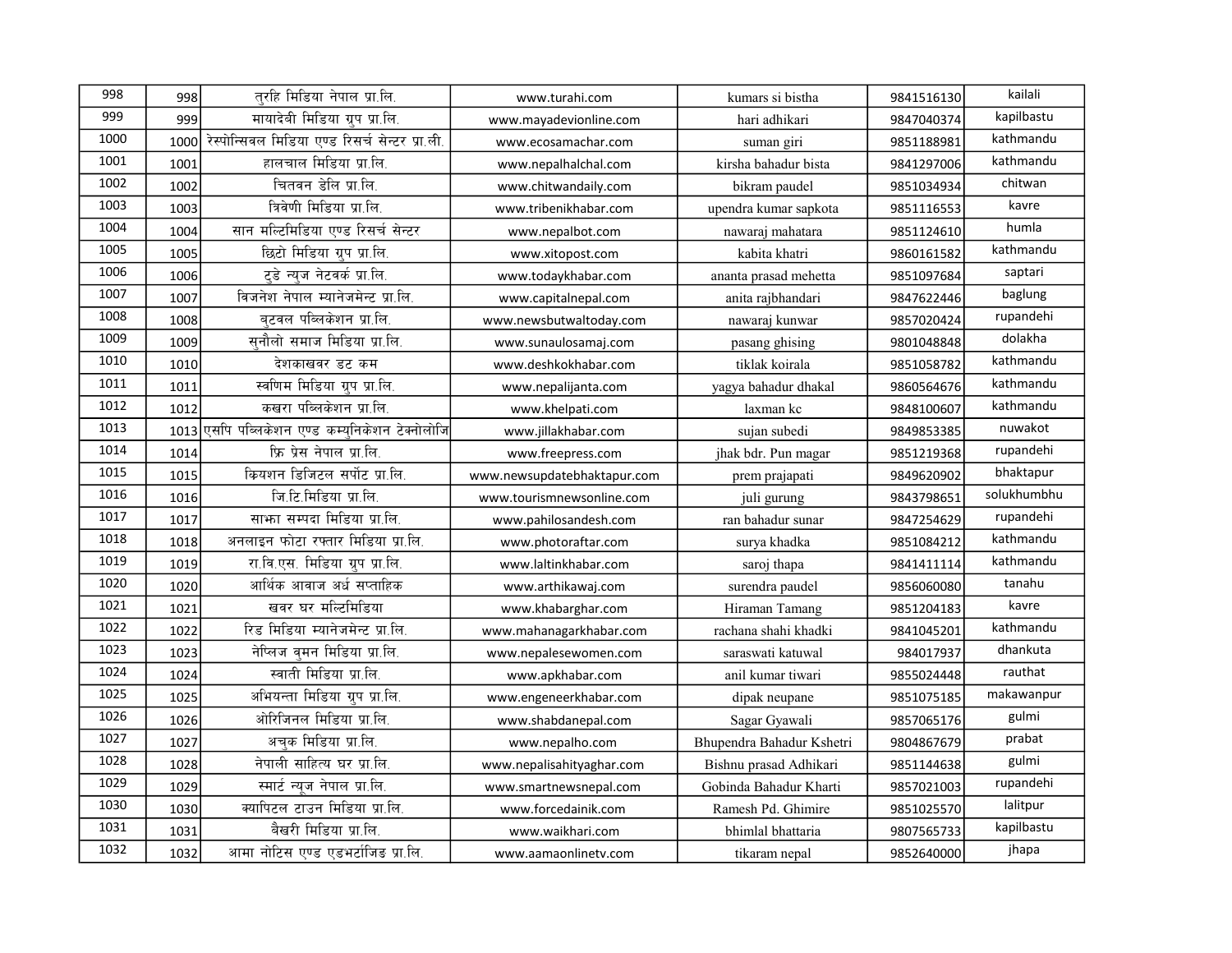| 1033 | 1033 | साभा कियशन प्रा.लि.                 | www.jasus24.com           | umesh kumar karki    | 9841425238 | kathmandu     |
|------|------|-------------------------------------|---------------------------|----------------------|------------|---------------|
| 1034 | 1034 | सत्कार मिडिया हाउस प्रा.लि.         | www.prarambhakhabar.com   | bhim bahadur lama    | 9849197578 | kavre         |
| 1035 | 1035 | श्री दिनेश संचार गह                 | www.dineshkhabar.com      | gopal hamal          | 9858421134 | salyan        |
| 1036 | 1036 | इरोज मिडिया हाउस प्रा.लि.           | www.lokbesikhabar.com     | pramod bhatta        | 9851190367 | kathmandu     |
| 1037 | 1037 | पोखरा पोष्ट प्रा.लि.                | www.pokharapost.com       | sarita timsina       | 9846361621 | kaski         |
| 1038 | 1038 | सहयात्रा सञ्चार समुह प्रा.लि.       | www.janadisha.com         | basudev mishra       | 9861803131 | lamjung       |
| 1039 | 1039 | चन्डेश्वरी मिडिया प्रा.लि.          | www.ozilnews.com          | dinesh adhikari      | 9816692379 | kavre         |
| 1040 | 1040 | कशल मिडिया प्रा.लि.                 | www.parewakhabar.com      | kushal aryal         | 9851234872 | palpa         |
| 1041 | 1041 | नायक मिडिया प्रा.लि.                | www.nayasandesh.com       | madan khatri         | 9840185637 | dang          |
| 1042 | 1042 | अनिरुद्र ब्राकाष्टिङ प्रा.लि.       | www.radioninglashaini.com | amarrah bhattari     | 9858752017 | baitadi       |
| 1043 | 1043 | भिन्मक मिडिया प्रा.लि.              | www.ckhabar.com           | hari prasad bhandari | 9857833766 | pyuthan       |
| 1044 | 1044 | तिला मिडिया प्रा.लि.                | www.tilanews.com          | birendra acharya     | 9848348826 | kalikot       |
| 1045 | 1045 | अर्को मिडिया प्रा.लि.               | www.nayashiksha.com       | lok bahadur BK       | 9841453958 | prabat        |
| 1046 | 1046 | अलगधार मिडिया प्रा.लि.              | www.alagdhar.com          | manu seni dahal      | 9841522986 | kathmandu     |
| 1047 | 1047 | अलगधार मिडिया प्रा.लि.              | www.khelpaper.com         | manu seni dahal      | 9841522986 | kathmandu     |
| 1048 | 1048 | काँचली मिडिया प्रा.लि.              | www.kanchulikhabar.com    | gajendra gurung      | 9858027044 | banke         |
| 1049 | 1049 | फलानो मिडिया प्रा.लि.               | www.falanonews.com        | apil tirpathi        | 9856029420 | kaski         |
| 1050 | 1050 | कालापानि पोष्ट साप्ताहिक            | www.kalapaninews.com      | sankhar dhami        | 9848775522 | darchula      |
| 1051 | 1051 | सदरलाइन पब्लिकेशन प्रा.लि.          | www.sadarline.com         | rudra prasad subedi  | 9858021181 | banke         |
| 1052 | 1052 | ग्लोबल मिडिया संसार प्रा.लि.        | www.globlekhabar.com      | rajesh dulal         | 9849010793 | sindhupalchok |
| 1053 | 1053 | टिस्टा काँगडा मिडिया प्रा.लि(       | www.kantipurplus.com      | ashoka neupane       | 9863847831 | lamjung       |
| 1054 | 1054 | त्रिशुली आवाज साप्ताहिक             | www.topnepalnews.com      | ramhari neupane      | 9841653409 | nuwakot       |
| 1055 | 1055 | युगवाणी मिडिया नेटवर्क प्रा.लि.     | www.yugawani.com          | tej prakash pandit   | 9841158206 | tanahu        |
| 1056 | 1056 | तिनकन्या पञ्चवती मिडिया प्रा.लि.    | www.nepalchinanews.com    | binda ale magar      | 9818071071 | okhaldhunga   |
| 1057 | 1057 | पण्य भमी नेपाल संचार प्रा.लि.       | www.tvnepal.tv            | anil khadka          | 9751003329 | Taplejung     |
| 1058 | 1058 | सन्ध्या फिल्मस एण्ड मिडिया प्रा.लि. | www.muglinikhabar.com     | tharcha lama         | 9866447701 | dhading       |
| 1059 | 1059 | हिमालमल्टी मिडिया प्रा.लि.          | www.himaldarpan.com       | rajaram paudel       | 9851069229 | dhading       |
| 1060 | 1060 | सिनर्जि मिडिया सेन्टर प्रा.लि.      | www.tilottamakhabar.com   | bharatraj bhusal     | 9857035420 | rupandehi     |
| 1061 | 1061 | स्वास्थ्य सञ्चार प्रा.लि.           | www.healthpostnepal.com   | dipak dahal          | 9851023828 | kathmandu     |
| 1062 | 1062 | शभ पाटी प्रा.लि.                    | www.shuvanews.com         | bishworaj subedi     | 9856068168 | kathmandu     |
| 1063 | 1063 | स्वर्णिम मल्टिमिडिया प्रा.लि.       | www.swornimkhabar.com     | ramsharan dulal      | 9855067405 | makawanpur    |
| 1064 | 1064 | रिब्जुङ मिडिया प्रा.लि.             | www.ujyalomedia.com       | maodin rai           | 9843485175 | lalitpur      |
| 1065 | 1065 | पि.टि.अनलाइन नेपाल प्रा.लि.         | www.ptonlinenews.com      | ramita tamang        | 9860919722 | nuwakot       |
| 1066 | 1066 | रेडियो हाइवे प्रा.लि.               | www.bhaktapurtv.com       | bipin kumar dhungana | 9841539373 | bhaktapur     |
| 1067 | 1067 | रेडियो हाइवे प्रा.लि.               | www.mastionlinetv.com     | bipin kumar dhungana | 9841539373 | bhaktapur     |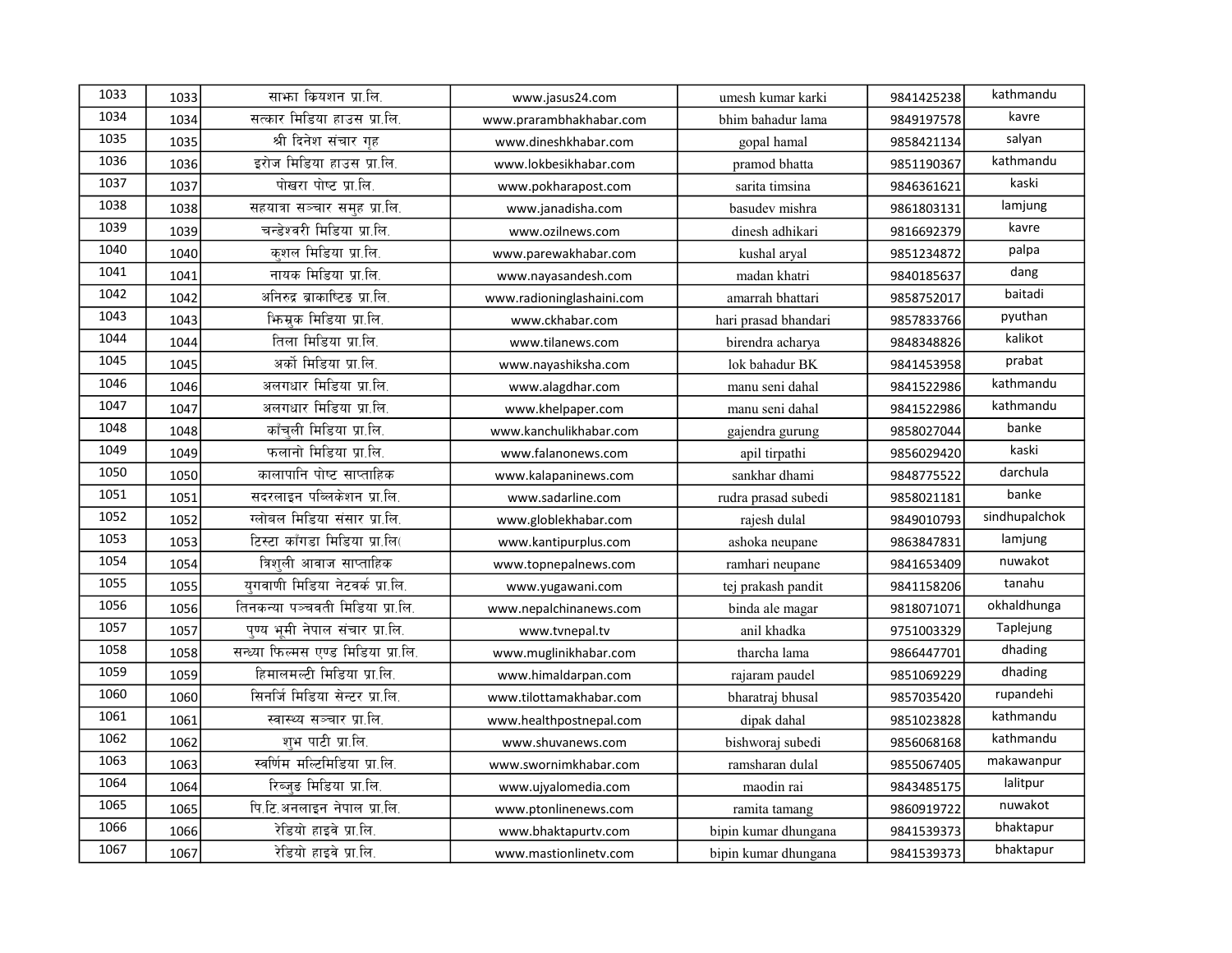| 1068 | 1068 | साभा आवाज पब्लिकेशन                         | www.sajhaawaz.com        | mo. Ijaharul hak mikarani  | 9841298544 | rautahat   |
|------|------|---------------------------------------------|--------------------------|----------------------------|------------|------------|
| 1069 | 1069 | स्काइरोट मिडिया प्रा.लि.                    | www.ratonepal.com        | khadak bahadur kc          | 9851145929 | rukum      |
| 1070 | 1070 | नेपाली प्रोफाइन कियशन प्रा.लि.              | www.nepaliprofile.com    | bikram chhetri             | 9857030576 | rupandehi  |
| 1071 | 1071 | नेपाल मिडिया हव प्रा.लि.                    | www.sajilonews.com       | dipesh shrestha            | 9845058273 | mahottari  |
| 1072 | 1072 | बद्धभूमी पोष्ट प्रकाशन प्रा.लि.             | www.onlinekhabarpost.com | harikala adhikari          | 9857073100 | rupandehi  |
| 1073 | 1073 | मिडिया कियु प्रा.लि.                        | www.mankakura.com        | hari jung thapa            | 9849347028 | sindhuli   |
| 1074 | 1074 | विन मिडिया प्रा.लि.                         | www.sakushal.com         | shova kumari thapa         | 9849217120 | kathmandu  |
| 1075 | 1075 | राष्ट्रिय समचार(अनलाइन) प्रा.लि.            | www.rastriyasamachar.com | sujit kc                   | 9851066895 | kathmandu  |
| 1076 | 1076 | इकोनोमिक रिफर्म मिडिया) प्रा. लि.           | www.smswavevoice.com     | motilal paudyal            | 9851260010 | kathmandu  |
| 1077 | 1077 | साइनिड स्टार मल्टि इन्स्टिच्युट प्रा.लि.    | www.shikshasansar.com    | arjun acharya              | 9840750760 | morang     |
| 1078 | 1078 | न्यू नेम वेव प्रा.लि.                       | www.lensnepal.com        | bishnu prasad subedi       | 9803868099 | prabat     |
| 1079 | 1079 | एन.पि.स्टार मिडिया प्रा.लि.                 | www.apstarmedia.com      | birendra oli               | 9860327202 | rukum      |
| 1080 | 1080 | जिग् मिडिया एण्ड पव्लिकेशन नेटवर्क प्रा.लि. | www.khabarsabha.com      | jitendra lal shrestha      | 9841367896 | kathmandu  |
| 1081 | 1081 | उजेलि मिडिया प्रा.लि.                       | www.ujelinews.com        | laxman kc                  | 9851176311 | rukum      |
| 1082 | 1082 | हिमाली मिडिया ग्रुप प्रा.लि.                | www.himalipatrik.com     | santosh kumar dangi        | 9843603090 | rolpa      |
| 1083 | 1083 | भ्वाइस अफ डेभलपमेन्ट मिडिया प्रा.लि.        | www.postmandu.com        | upadesh ghimire            | 9851085464 | ramechhap  |
| 1084 | 1084 | इ.अल नेपाल प्रा.लि.                         | www.eallnepal.com        | keshab simha dhami         | 9852681251 | kailali    |
| 1085 | 1085 | सदर खवर अनलाईन मिडिया प्रा.लि.              | www.sudurkhabar.com      | keshab simha dhami         | 9852681251 | kailali    |
| 1086 | 1086 | सत्य पाटी पब्लिकेशन प्रा.लि.                | www.satyapati.com        | kashiram sharma            | 9858074250 | surkhet    |
| 1087 | 1087 | परिकला मिडिया प्रा.लि.                      | www.dthreeonline.com     | khemraj shrestha           | 9824393304 | sunsari    |
| 1088 | 1088 | लाइभ सोलसन मिडिया प्रा.लि.                  | www.livepati.com         | chhetra nath devkota       | 9858024399 | bardiya    |
| 1089 | 1089 | खड़किलो मिडिया प्रा.लि.                     | www.praharkhabar.com     | balkumari timalsina        | 9860568730 | makawanpur |
| 1090 | 1090 | मणिचड मिडिया प्रा.लि.                       | www.shankharapurnews.com | prem prakash prajapati     | 9851144986 | kathmandu  |
| 1091 | 1091 | अटोमोटिभ्स प्रा.लि.                         | www.meroauto.com         | hari parasad gajurel       | 984101664  | nuwakot    |
| 1092 | 1092 | नेपाल टप मिडिया प्रा.लि.                    | www.tehnepaltop.com      | umesh kanta jha            | 9851031702 | dhanusha   |
| 1093 | 1093 | शभम पब्लिकेशन प्रा.लि.                      | www.hotlinekhabar.com    | bishal adhikari            | 9851205277 | dang       |
| 1094 | 1094 | एस आर एस मिडिया प्रा.लि.                    | www.khuldulikhabar.com   | santoshraj sapkota         | 9851099179 | dhading    |
| 1095 | 1095 | अनलाईन केन्द्र डट कम                        | www.onlinekendra.com     | rajkumar khungana          | 9851044911 | dhading    |
| 1096 | 1096 | रुद्राक्ष संचार कम्पनी प्रा.लि.             | www.hisabplus.com        | milan bikram simha basnet  | 9851240485 | bhojpur    |
| 1097 | 1097 | ग्रिन टि.भि. नेटवर्क प्रा.लि.               | www.kisantelevision.com  | gujeshwori kumari shrestha | 9851214607 | siraha     |
| 1098 | 1098 | लिवरल मिडिया प्रा.लि.                       | www.spacekhabar.com      | ramjee dahal               | 9851057843 | kathmandu  |
| 1099 | 1099 | नवाकोट एक्सप्रेस डट कम                      | www.nuwakotexpress.com   | umesh khanal               | 9849295617 | nuwakot    |
| 1100 | 1100 | साक्षी मिडिया प्रा.लि.                      | www.saxikhabar.com       | tulsiram bhandari          | 9851090787 | gulmi      |
| 1101 | 1101 | ए.पी. मिडिया पब्लिकेशन प्रा.लि.             | www.buddhakhabar.com     | arjun pandey               | 9802918888 | rupandehi  |
| 1102 | 1102 | आदर्श सर्भिस सेन्टर प्रा.लि.                | www.ratokalam.com        | mausam limbhu              | 9860757491 | morang     |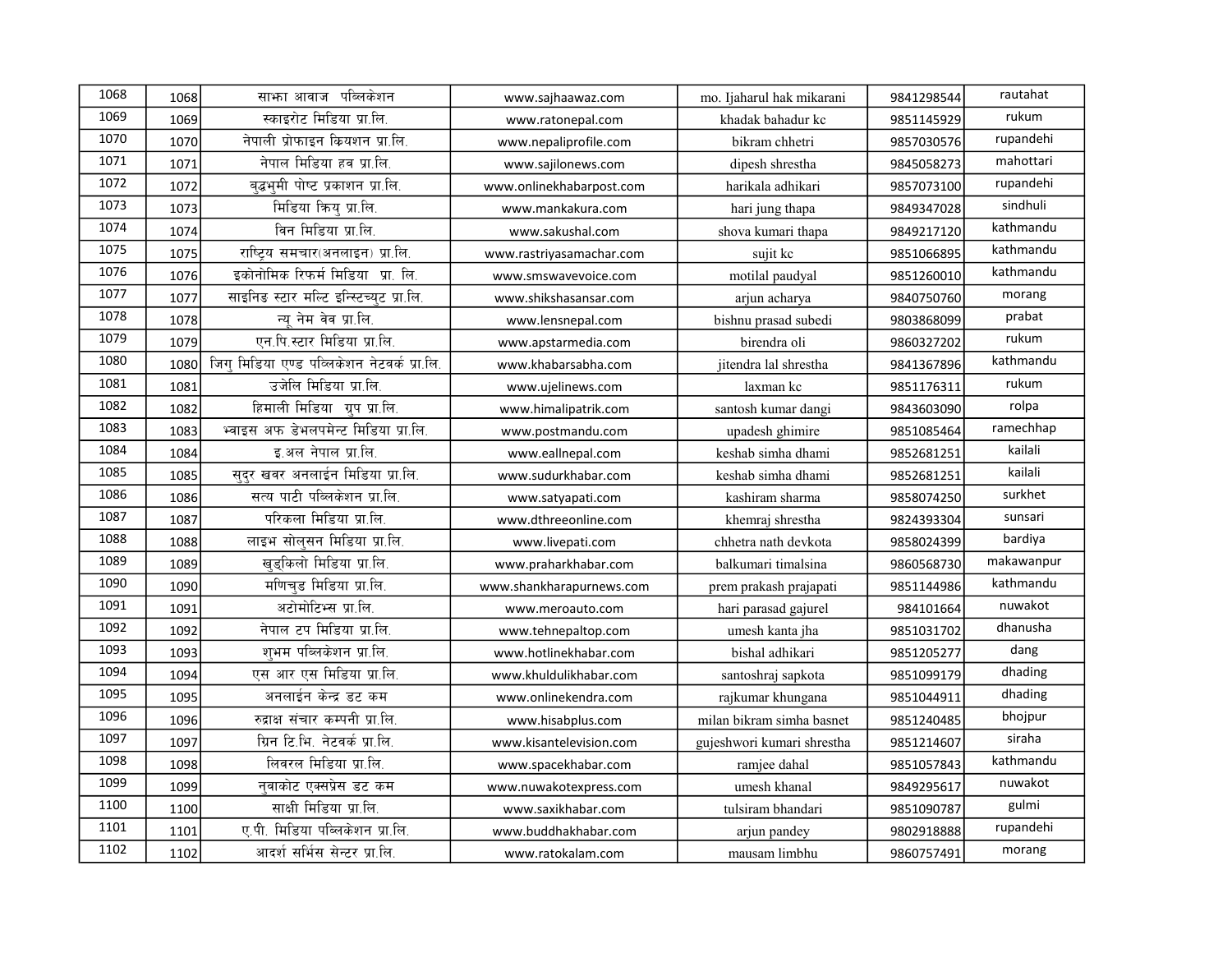| 1103 | 1103 | लम्बीनी सामाजिक विकास केन्द्र                 | www.hindukhabar.com       | indramani paudyal      | 9857061441  | agrakhanchi |
|------|------|-----------------------------------------------|---------------------------|------------------------|-------------|-------------|
| 1104 | 1104 | नेपाल बद्धिष्ट न्यज प्रा.लि.                  | www.nepalbuddhistnews.com | chhiring dolkar lama   | 9808477030  | kathmandu   |
| 1105 | 1105 | डेली मेल मिडिया प्रा.लि.                      | www.sudurdaily.com        | kirshna bohora         | 9851176960  | kailali     |
| 1106 | 1106 | पञ्चदेवल मिडिया प्रा.ली.                      | www.palpalkhabar.com      | mohan bahadaur sashi   | 9849202420  | kalikot     |
| 1107 | 1107 | चन्द्रशिला मिडिया प्रा.लि.                    | www.bbcpati.com           | bibas kafle            | 9846562944  | parbat      |
| 1108 | 1108 | बेनी अनलाइन प्रा.लि.                          | www.benionline.com.np     | harikrishna sharma     | 9857624149  | myagdi      |
| 1109 | 1109 | जागरण मिडिया प्रा.लि                          | www.khabarside.com        | mina shrestha          | 9855077550  | makawanpur  |
| 1110 | 1110 | पोखरा ब्रोडकास्टिङ कम्पनी                     | www.bigkhabar.com         | mahesh kumar bhandari  | 9856028896  | kaski       |
| 1111 | 1111 | ओम सेवा केन्द्र                               | www.merosarkar.com        | Raghunath Lamichhane   | 9851054069  | kathmandu   |
| 1112 | 1112 | केन्द्रबिन्द अनलाइन मिडिया प्रा.लि.           | www.kendrabindu.com       | bidur khatiwada        | 9851010040  | jhapa       |
| 1113 | 1113 | चन्द्रसूर्य मिडिया नेटवर्क प्रा.लि.           | www.onlinedhading.com     | sushil thapa           | 9841268189  | dhading     |
| 1114 | 1114 | नेपाल दत मिडिया प्रा.लि.                      | www.nepaldut.com          | fadindra adhikari      | 9856030148  | okhaldhunga |
| 1115 | 1115 | नेम्वाङ मिडिया प्रा.लि.                       | www.livenepalinews.com    | ramesh bdr. Nemwang    | 9861047650  | pachthar    |
| 1116 | 1116 | थर्डपोल ग्रुप प्रा.लि.                        | www.newspolar.com         | prabha panthi          | 9841239855  | gulmi       |
| 1117 | 1117 | साइक्मारि डिजिटल मिडिया प्रा.लि.              | www.saikumarinews.com     | ramit oli              | 9860665149  | rukum       |
| 1118 | 1118 | हटलाइन पब्लिकेशन प्रा.लि.                     | www.khaptadkhabar.com     | matrika pd uppadhya    | 9868457908  | kailali     |
| 1119 | 1119 | मिडिया डेभलपमेन्ट एण्ड रिसर्च सेन्टर प्रा.लि. | www.sudursamachar.com     | pankaj bdr. Dhami      | 9848763689  | darchula    |
| 1120 | 1120 | रोजगार मिडिया प्रा.लि.                        | www.rojgarmanch.com       | sumanraj giri          | 9851092696  | kavre       |
| 1121 | 1121 | लजिक मिडिया एण्ड कियशन प्रा.लि.               | www.sandeshbahak.com      | tikal rai              | 9843460335  | solukhumbhu |
| 1122 | 1122 | फुलवारि खवर साप्ताहिक                         | www.phulbarikhabar.com    | krit bahadur bista     | 9848496496  | kailali     |
| 1123 | 1123 | फरक सन्देश प्रा.लि.                           | www.pharaksandesh.com     | saroj rijal            | 9851144504  | jhapa       |
| 1124 | 1124 | विजनेस न्युज कर्नर प्रा.लि.                   | www.bankingkhabar.comm    | madhav nepal           | 9851018466  | kathmandu   |
| 1125 | 1125 | मस्लिम मिडिया प्रा.लि.                        | www.interviewkhabar.com   | istayak ahamad         | 9813775359  | rautahat    |
| 1126 | 1126 | कान्तिपुर पब्लिकेशन प्रा.लि.                  | www.ekantipur.com         | kailash pd sirohiya    | 9801070000  | dhanusha    |
| 1127 | 1127 | कोसिस मल्टिमिडिया प्रा.लि.                    | www.narikosis.com         | nirmala sapkota sanjel | 9843641494  | kathmandu   |
| 1128 | 1128 | न्य मध्यान्ह एडर्भटाइजिड एजेन्सी              | www.newsajako.com         | nabin kumar shrestha   | 9851013929  | lamjung     |
| 1129 | 1129 | साफ़ा मञ्च डटकम न्यूजपोर्टल प्रा.लि.          | www.sajhamanch.com        | ekraj karki            | 9852671590  | jhapa       |
| 1130 | 1130 | लोक सम्वाद संचार गृह प्रा.लि.                 | www.loksambad.com         | Bhupraj Khadka         | 9851085522  | khotang     |
| 1131 | 1131 | नविनतम मिडिया हाउस प्रा.लि.                   | www.tikhokhabar.com       | nabin kumar paudyal    | 9857821614  | salyan      |
| 1132 | 1132 | राजधानि न्युज पब्लिकेशन प्रा.लि.              | www.rajdhanidaily.com     | mahendra serchan       | 9851021202  | baglung     |
| 1133 | 1133 | कालि नागेश्वर मिडिया प्रा.ली.                 | www.sarokartoday.com      | pratap sharma          | 9849533151  | syanga      |
| 1134 | 1134 | भर्चअल टेक्नोलोजि प्रा.लि.                    | www.dindinai.com          | Prakash Poudel         | 9856088453  | prabat      |
| 1135 | 1135 | ट् सोलुसन मिडिया एण्ड कम्पनी प्रा.लि.         | www.newsdhading.com       | bibek aryal            | 98803050105 | dhading     |
| 1136 | 1136 | मणीकष्ण मिडिया प्रा.लि.                       | www.sambridhinews.com     | som prasad dotel       | 9840059414  | jhapa       |
| 1137 | 1137 | कियटिभ मिडिया सोल्शन प्रा.लि.                 | www.evoicenepal.com       | suresh bdr. Shahi      | 9851184238  | kalikot     |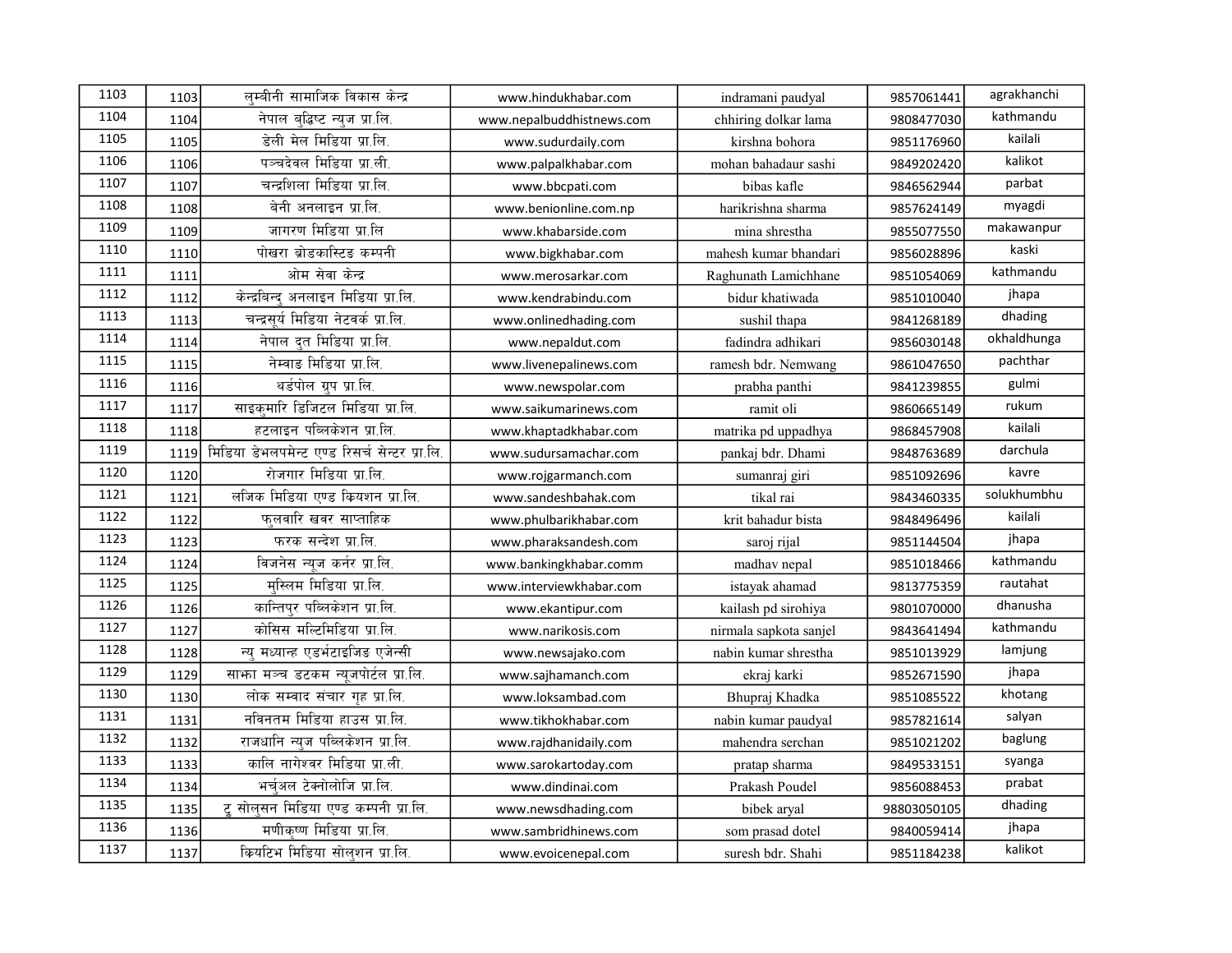| 1138 | 1138 | आर्थिक बजार राष्ट्रिय मासिक                 | www.aarthikbazarnews.com.np | menuka acharya             | 9851213929 | kathmandu  |
|------|------|---------------------------------------------|-----------------------------|----------------------------|------------|------------|
| 1139 | 1139 | शैलेश्वरी मिशन पब्लिकेशन प्रा.लि.           | www.suchanaapati.com        | sunil aauji                | 9848479799 | kailali    |
| 1140 | 1140 | सम्भव मिडिया सर्भिस प्रा.लि.                | www.sambhadnepal.com        | padam subedi               | 9851082768 | pyuthan    |
| 1141 | 1141 | निलगिरि अनलाइन प्रा.लि.                     | www.punhill.com             | ghanshyam khadka           | 9857640015 | myagdi     |
| 1142 | 1142 | धरातल मिडिया नेटवर्क प्रा.लि.               | www.dharatalonline.com      | bimal nepali               | 9867240804 | gulmi      |
| 1143 | 1143 | क्रियशन मिडिया नेटवर्क प्रा.लि              | www.nagarikbahas.com        | sukhilal chaudhari         | 9841058202 | udyapur    |
| 1144 | 1144 | धरातल मिडिया नेटवर्क प्रा.लि.               | www.dharatalnews.com        | bimal nepali               | 9867240804 | gulmi      |
| 1145 | 1145 | तामाङ सर्भिस सेन्टर प्रा.लि.                | www.tamangpage.com          | shahikumar tamang          | 9851039450 | kavre      |
| 1146 | 1146 | स्वदेश मिडिया नेटवर्क प्रा.लि.              | www.swadeshnepal.com        | indra kumar shrestha       | 9843587628 | kathmandu  |
| 1147 | 1147 | अमर मिडिया प्रा.लि.                         | www.gaunpalika.com          | tulsi pd koirala           | 9852835500 | udyapur    |
| 1148 | 1148 | प्रार्थना मिडिया प्रा.लि.                   | www.aajakoparibesh.com      | pabitra budhthoki kc       | 9863935037 | jajarkot   |
| 1149 | 1149 | संयोग मिडिया प्रा.लि.                       | www.deutikhabar.com         | sudip puri                 | 9858038604 | surkhet    |
| 1150 | 1150 | रेखदेख साप्ताहिक                            | www.rekhadekh.com           | prabir dadel               | 9847876713 | west rukum |
| 1151 | 1151 | साधना सञ्चार प्रा.लि.                       | www.suragkhabar.com         | gopal marasini             | 9851185330 | kathmandu  |
| 1152 | 1152 | टि.बि एडभर्टाइजिड एजेन्सी एण्ड मिडिया प्रा. | www.a2zsamachar.com         | kishorchandar sapkota      | 9855060924 | chitwan    |
| 1153 | 1153 | फोटो संसार मिडिया हाउस प्रा.लि.             | www.photossansar.com        | sasindra gautam            | 9551090770 | kathmandu  |
| 1154 | 1154 | ए.एण्ड.ए. काठमाण्डौ मिडिया प्रा.लि.         | www.ehulaki.com             | Pawan Regmi                | 9851130576 | kathmandu  |
| 1155 | 1155 | इज्जत मिडिया प्रा.लि.                       | www.purakhabar.com          | sabin Baral                | 9847111282 | rupandehi  |
| 1156 | 1156 | ओजशर मिडिया प्रा.लि.                        | www.kailarionline.com       | Ram Bahadur Chaudhari      | 9848494518 | kailali    |
| 1157 | 1157 | अभियान साप्ताहिक                            | www.abhiyanweekly.com.np    | Debendra Kumar Chudal      | 9841254885 | kathmandu  |
| 1158 | 1158 | भैरवी मिडिया प्रा.लि.                       | www.arthadaily.com          | Gokarna Baral              | 9851195011 | Nuwakot    |
| 1159 | 1159 | सफुटकम केर्नी मिडिया प्रा.लि.               | www.kerninews.com           | Kalimaiya Kumari Chaudhari | 9848612296 | kailali    |
| 1160 | 1160 | समावेशी अध्याय साप्ताहिक                    | www.samabesinews.com        | Keshab Kumar Lama          | 9852660233 | Taplejung  |
| 1161 | 1161 | सफटकम मिडिया एण्ड टेक्नोलोजी प्रा.लि.       | www.raftarkhabar.com        | Nirakar Gautam             | 9851059451 | kathmandu  |
| 1162 | 1162 | काठमाण्डौ टाइम्स नेटवर्क मिडिया प्रा.लि.    | www.thekathmanduexpress.com | Kapil Karki                | 9851052398 | kathmandu  |
| 1163 | 1163 | जे.एन सनराहेज मिडिया प्रा.लि.               | www.sunrisejn.com           | Bhabindra Gautam           | 9857062806 | syanga     |
| 1164 | 1164 | साधना सञ्चार प्रा.लि.                       | www.nepalonlinemedia.com    | Surya Prasad Khanal        | 9867168358 | kathmandu  |
| 1165 | 1165 | जयचन्द्र मिडिया ग्रुप प्रा.लि.              | www.kusemalikaonline.com    | janak kc                   | 9848299379 | jajarkot   |
| 1166 | 1166 | नियात्रा मल्टिमिडिया प्रा.लि.               | www.niyatratv.com           | ratan bdr chanda           | 9860975774 | banke      |
| 1167 | 1167 | हव ब्रोडकास्टिङ प्रा.लि.                    | www.ekalopati.com           | hima paudyal               | 9841058533 | kaski      |
| 1168 | 1168 | महामाया मिडिया हाउस प्रा.लि.                | www.taatonews.com           | sampanna pandey            | 9858055001 | banke      |
| 1169 | 1169 | हिमाल मिडिया प्रा.लि.                       | www.himalkhabar.com         | kunda mani dikhchhit       | 9851034349 | lalitpur   |
| 1170 | 1170 | हिमाल मिडिया प्रा.लि.                       | www.nepalitimes.com         | kunda mani dikhchhit       | 9851034349 | lalitpur   |
| 1171 | 1171 | पब्लिक सोलशन सेन्टर प्रा.लि.                | www.hamrosawal.com          | amrit kumar bastola        | 9852060938 | terhathum  |
| 1172 | 1172 | समिट मिडिया प्रा.लि.                        | www.satellitekhabar.com     | keshab bhattarai           | 9851144842 | jhapa      |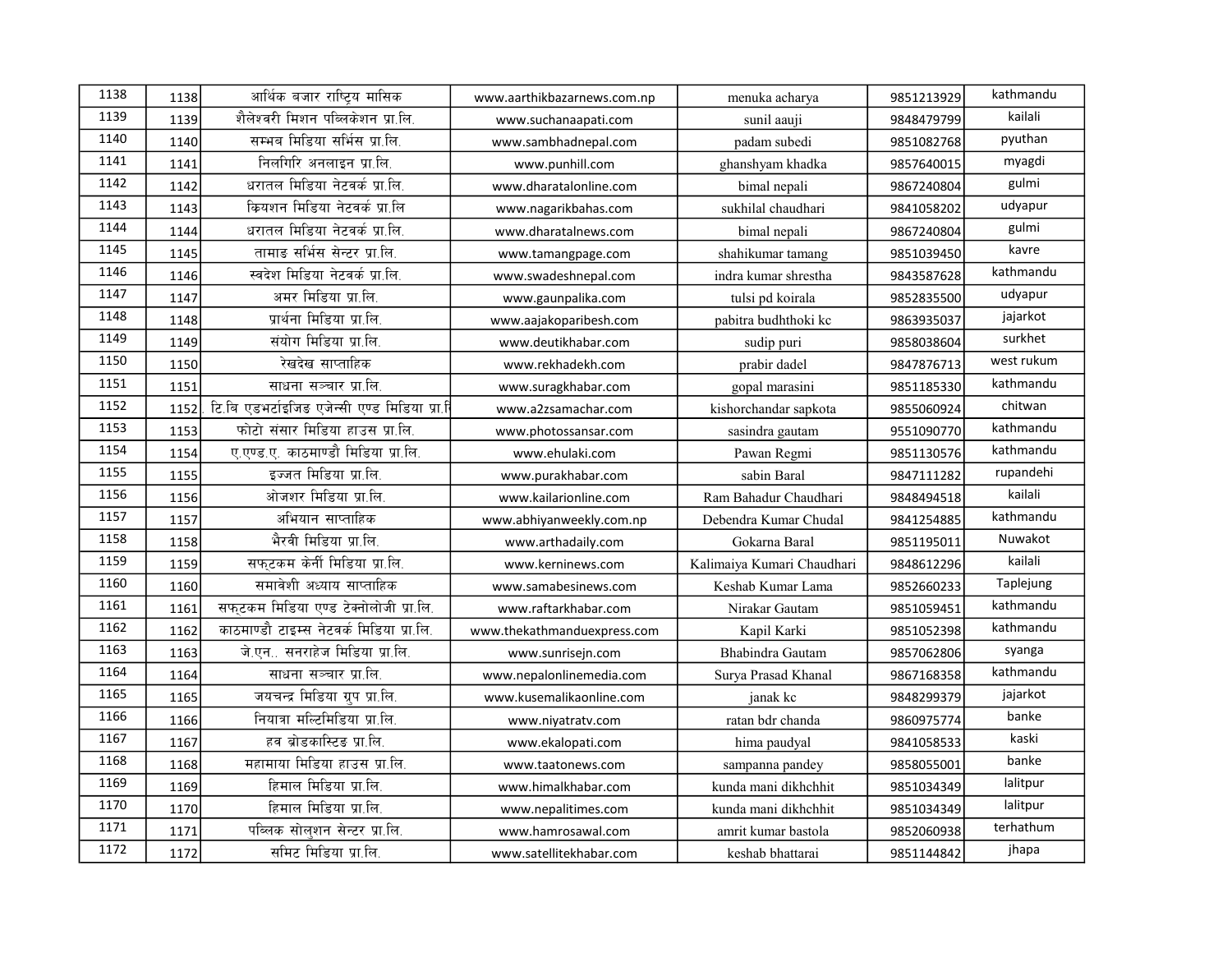| 1173 | 1173 | जनसवाल मिडिया प्रा.लि                         | www.sawalmedia.com          | Krishna Kumari Chaulagain | 9851158983 | kavre     |
|------|------|-----------------------------------------------|-----------------------------|---------------------------|------------|-----------|
| 1174 | 1174 | आधार मिडिया प्रा.लि.                          | www.esunrisekhabar.com      | harihar karki             | 9841460612 | dolakha   |
| 1175 | 1175 | नेप्लिज सफ्ट नेटवर्क प्रा. लि.                | www.nepaliaks.com           | saroj kumar mishra        | 9854029777 | dhanusha  |
| 1176 | 1176 | गाफिक बजार प्रा.लि.                           | www.babal6.com              | anil shrestha             | 9846435100 | kaski     |
| 1177 | 1177 | एड् अर्थ नेटवर्क प्रा.लि.                     | www.educosansar.com         | laxuman lamichhane        | 9851076375 | tanahu    |
| 1178 | 1178 | हाम्रो खबर प्रा.लि.                           | www.hamrokhabar.com         | gopal prasad poudyal      | 9851066952 | kathmandu |
| 1179 | 1179 | असन मिडिया हाउस प्रा.लि.                      | www.oceannepal.com          | asmita budhathoki         | 9817049588 | kathmandu |
| 1180 | 1180 | ट.के मिडिया प्रोडक्सन प्रा.लि.                | www.everestonlinekhabar.com | menuka bhandari           | 9851050056 | kathmandu |
| 1181 | 1181 | इमपेरियल इन्ष्टिच्युट एजुकेशन सर्भिस प्रा.लि. | www.onlinesagarmatha.com    | rajan aryal               | 9852028200 | sunsari   |
| 1182 | 1182 | वेलनेस मिडिया                                 | www.wellnessnepal.com       | sarmila sharma            | 9846087821 | bhaktapur |
| 1183 | 1183 | दंगिशरण मिडिया प्रा.लि.                       | www.pradeshonline.com       | ganesh kumar aryal        | 9851005285 | dang      |
| 1184 | 1184 | कालिका टाइम्स प्रा.लि.                        | www.kalikatimes.com         | nilam kumar teli          | 9845257257 | parsa     |
| 1185 | 1185 | टिपल मिडिया प्रा.लि.                          | www.sankalpakhabar.com      | chhaka bahadur khadka     | 9851112261 | kathmandu |
| 1186 | 1186 | धन नेपाल                                      | www.dhunkhabar.com          | dilliram regmi            | 9851227209 | kathmandu |
| 1187 | 1187 | चौतारी सञ्चार प्रा.लि.                        | www.chautarinews.com        | arum regmi                | 9856045453 | kathmandu |
| 1188 | 1188 | अर्थ डवली मासिक                               | www.arthadabali.com         | sita maiya shrestha       | 9841462356 | kathmandu |
| 1189 | 1189 | गाउले इन्टरटेन्मेन्ट मिडिया ग्रुप प्रा.लि.    | www.gaulenews.com           | bal bahadar rai           | 9851062523 | kathmandu |
| 1190 | 1190 | कर्णाली त्रिपुरा सञ्चार प्रा.लि.              | www.tirpurasanchar.com      | balkrishana dangi         | 9851016726 | dolpa     |
| 1191 | 1191 | सनराईज सञ्चार प्रा.लि.                        | www.sunrisesamachar.com     | mansing BC                | 9851156770 | kailali   |
| 1192 | 1192 | स्टार स्टडी इन्स्टीच्युट एण्ड मिडिया प्रा.लि. | www.biplavi.com             | Krishna Bahadur b.k.      | 9865067758 | kathmandu |
| 1193 | 1193 | एज़केटेड मिडिया पब्लिकेशन प्रा.लि.            | www.lumbinivoice.com        | Bikash Khadka             | 9844482630 | kathmandu |
| 1194 | 1194 | प्वाइन्ट मिडिया प्रा.लि.                      | www.arthabyapar.com         | Nabin Kafle               | 9851160286 | kathmandu |
| 1195 | 1195 | पिपुल ट् पिपुल मिडिया प्रा.लि.                | www.bhalakusari.com         | Bikram Thapa              | 9845113901 | kathmandu |
| 1196 | 1196 | कैलाशनगर मिडिया प्रा.लि.                      | www.shittalpati.com         | Jagadish Prasad Bhattrai  | 9857060301 | palpa     |
| 1197 | 1197 | आधारभमि मिडिया प्रा.लि.                       | www.aadharbhumi.com         | Balaram Wagle             | 9851206642 | kathmandu |
| 1198 | 1198 | खबर सवैको मल्टिमिडिया प्रा.लि.                | www.khabarsabaiko.com       | Padam Raj Hamal           | 9848735991 | humla     |
| 1199 | 1199 | कोलाबोरेटिभ यथ मिडिया प्रा.लि.                | www.youthkhabar.com         | <b>Bipin Prasad Dumre</b> | 9821591293 | lalitpur  |
| 1200 | 1200 | आर एन दरदर्शन मिडिया प्रा.लि.                 | www.kantikhabar.com         | Nirmal Raj Bhandari       | 9849153638 | kathmandu |
| 1201 | 1201 | ओली फाउण्डेशन मिडिया मल्टिलिंक प्रा.लि.       | www.purwakhabar.com         | Rajkumar Oli              | 9851003305 | Jhapa     |
| 1202 | 1202 | नव आवाज प्रा.लि.                              | www.navaawaaj.com.np        | Baikuntha Belbase         | 9851006757 | kathmandu |
| 1203 | 1203 | शिलापत्र मिडिया नेटवर्क प्रा.लि.              | www.shilapatra.com          | suresh simkhada           | 9851096547 | kathmandu |
| 1204 | 1204 | अनलाईन टि.भि. अन्नपर्ण प्रा.लि.               | www.tvannapurna.tv          | raju subedi               | 9801141200 | kathmandu |
| 1205 | 1205 | अनलाईन टि.भि. अन्नपूर्ण प्रा.लि.              | www.aarthiktv.com           | raju subedi               | 9801141201 | kathmandu |
| 1206 | 1206 | जनता ब्रोडकास्टिङ कम्पनी प्रा.लि              | www.janatalive.com          | lasang sherpa chyaba      |            | kathmandu |
| 1207 | 1207 | जि.डि.पि. नेपाल मिडिया प्रा.लि.               | www.gdpnepal.com            | saraswati dhakal          |            | kathmandu |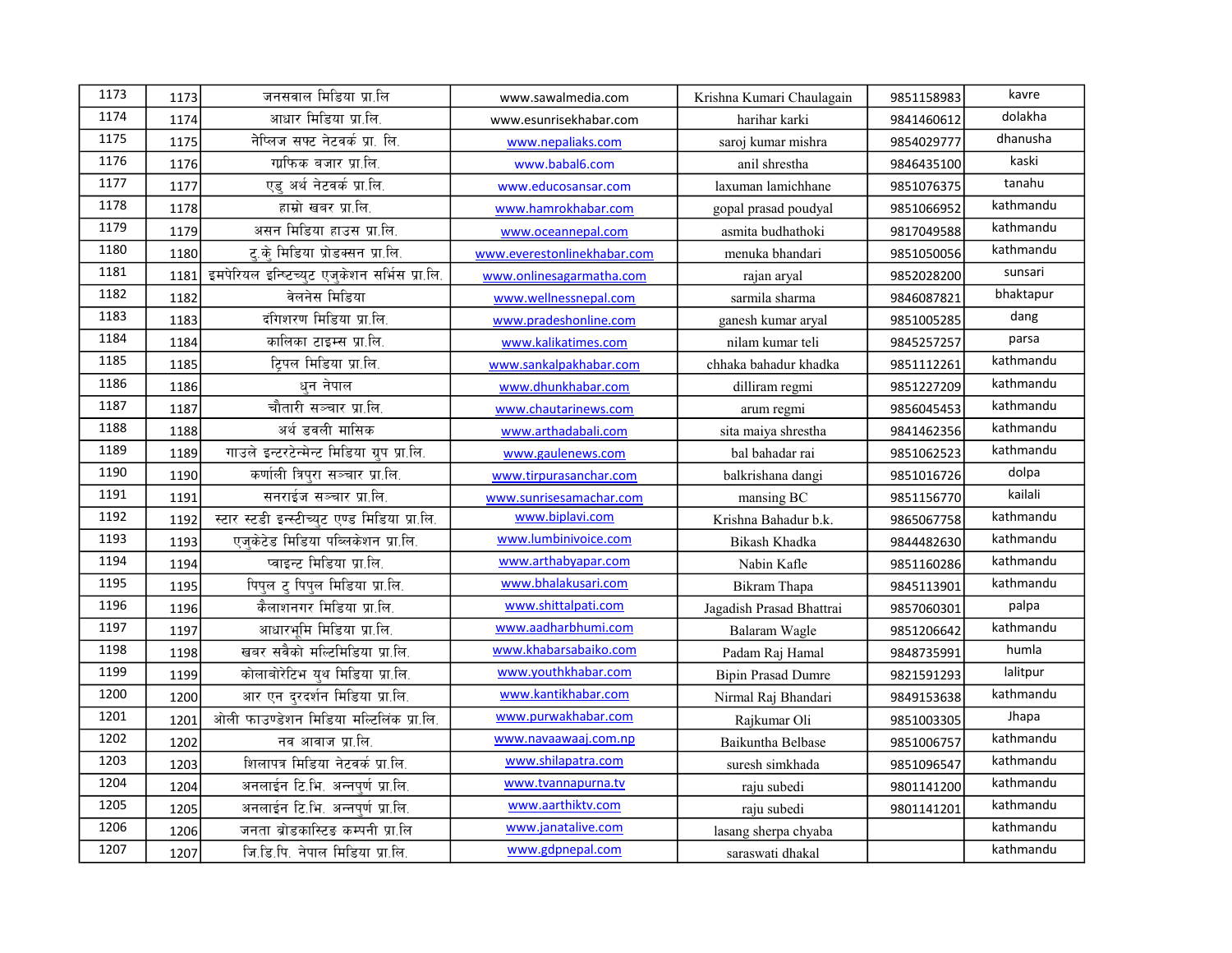| 1208 | 1208 | अनलाइन मिडिया सोसाइटि                             | www.aarthiksamachar.com  | Shree Prasad Subedi          |            | kathmandu   |
|------|------|---------------------------------------------------|--------------------------|------------------------------|------------|-------------|
| 1209 | 1209 | सञ्चार व्याबसायी फर्म                             | www.nepalsandarv.com     | umid prasad bagchand         |            | kailali     |
| 1210 | 1210 | म्यजिक डायरी                                      | www.emusicdiary.com      | tulsi giri                   |            | kathmandu   |
| 1211 | 1211 | गाउँ बेशी मिडिया प्रा.लि.                         | www.gaunbesi.com         | hari kumar chandar           |            | kathmandu   |
| 1212 | 1212 | आदर्श समाज बहम्खि प्रकाशन प्रा.लि.                | www.eadarsha.com         | durga devi bastola           |            | kaski       |
| 1213 | 1213 | सुसुचित मिडिया प्रा.लि.                           | www.khabartaranga.com    | saraswati lama               | 9845243808 | chitwan     |
| 1214 | 1214 | इकोनोमी एण्ड कियशन मिडिया हाउस प्रा.लि.           | www.hamroeconomy.com     | hemraj silwal                |            | kathmandu   |
| 1215 | 1215 | नेपाल पायोनिर मिडिया प्रा.लि.                     | www.chitwansamachar.com  | shaligram nepal              |            | chitwan     |
| 1216 | 1216 | त्रिनेत्र न्युज नेटवर्क प्रा लि                   | www.enewsbureau.com      | kasindra kumar sharma        |            | dhanusha    |
| 1217 | 1217 | स्वर्णिम मल्टिमिडिया प्रा.लि.                     | www.swarnimkhabar.com    | manoj kumar yadav            |            | sarlahi     |
| 1218 | 1218 | नयाँ खोज मिडिया प्रा. लि.                         | www.butwalonline.com     | indra bahadur khatri         |            | rupandehi   |
| 1219 | 1219 | गडमनिंड मिडिया एण्ड प्रोडक्सन प्रा.लि.            | www.goodmorningtimes.com | yamuna magar                 |            | kathmandu   |
| 1220 | 1220 | सगरमाथा टेलिभिजन प्रा.लि.                         | www.sagarmatha.tv        | bimal gurung                 |            | kathmandu   |
| 1221 | 1221 | लेखन नेपाल मिडिया प्रा.लि.                        | www.eparinews.com        | bijaya rana                  |            | baglung     |
| 1222 | 1222 | पेभलियन मिडिया प्रा.लि.                           | www.khabarhub.com        | naresh prasad shrestha       | 9851024648 | kathmandu   |
| 1223 | 1223 | म्याक्स ग्रोथ इनभेष्टमेन्ट ग्रुप प्रा.लि.         | www.investopaper.com     | kulbahadur thapa             | 9851121808 | kathmandu   |
| 1224 | 1224 | सहकारी सञ्जाल मासिक                               | www.sahakarisanjal.com   | krishna prasad dugel         | 9843366251 | kathmandu   |
| 1225 | 1225 | शुभकामना खवर प्रा.लि.                             | www.manakamanakhabar.com | Yugraj Dangi                 | 9851206928 | kathmandu   |
| 1226 | 1226 | सिराइचली मिडिया प्रा.लि.                          | www.shitalnews.com       | rita khadka                  | 9879689791 | kathmandu   |
| 1227 | 1227 | एभ्रिवान मिडिया नेपाल प्रा.लि.                    | www.everyonekhabar.com   | suloj babu baniya            | 9810061587 | chitwan     |
| 1228 | 1228 | जि. ओस्कार कियशन                                  | www.sanchargriha.com     | sambhu prasad dhungana       | 9851043209 | kathmandu   |
| 1229 | 1229 | हंगामा टूडे नेटवर्क प्रा.लि.                      | www.hangamatoday.com     | sitaram baral                | 9849267345 | kathmandu   |
| 1230 | 1230 | स्काई नेट मिडिया प्रा.लि.                         | www.skyonlinenews.com    | ramesh ghimire               | 9851070923 | kathmandu   |
| 1231 | 1231 | शाही फिल्म मिडिया प्रा.लि.                        | www.filmnagari.com       | sher bahadur shahi           | 9851123251 | kathmandu   |
| 1232 | 1232 | शिखा मिडिया प्रा.लि.                              | www.darpanpost.com       | bimal bhattari               | 9857000269 | nawalparasi |
| 1233 | 1233 | संयन्ज मिडिया प्रा.लि.                            | www.purwelionline.com    | ambika bhandari              | 9810462562 | morang      |
| 1234 |      | 1234 ग्लोबल कम्युनिकेसन एण्ड मिडिया कर्नर प्रा.लि | www.nayakuro.com         | khabin luitel                | 9852662866 | pachthar    |
| 1235 |      | 1235 ग्लोबल कम्युनिकेसन एण्ड मिडिया कर्नर प्रा.लि | www.miteree.com          | laxmi gautam                 | 9852776624 | pachthar    |
| 1236 | 1236 | म्याक मिडिया एण्ड सर्भिसेज प्रा.लि.               | www.nepalipublic.com     | suraj khanal                 | 9851037092 | kathmandu   |
| 1237 | 1237 | मेलि एसोसियट्स प्रा.लि.                           | www.enarad.com           | meli shaha                   | 9801198332 | kathmandu   |
| 1238 | 1238 | अनलाइनमार्ग मिडिया प्रा.लि.                       | www.onlinemarga.com      | hemraj joshi                 | 9863033172 | kathmandu   |
| 1239 | 1239 | मालारानी मिडिया प्रा.लि.                          | www.palpapati.com        | <b>Bishnu Prasad Ghimire</b> | 9857060761 | palpa       |
| 1240 | 1240 | टवान्टिफोर नेपाल मिडिया प्रा.लि.                  | www.khabar24nepal.com    | santosh aryal                | 9851232670 | kathmandu   |
| 1241 | 1241 | हेराल्ड कम्यनिकेशन प्रा.लि.                       | www.labourpati.com       | prem prasad upadhyaya        | 9841794680 | kathmandu   |
| 1242 | 1242 | शिक्षा सवाल मल्टिमिडिया प्रा.लि.                  | www.khaptadonline.com    | ramchandra shahi             | 9858425216 | kailali     |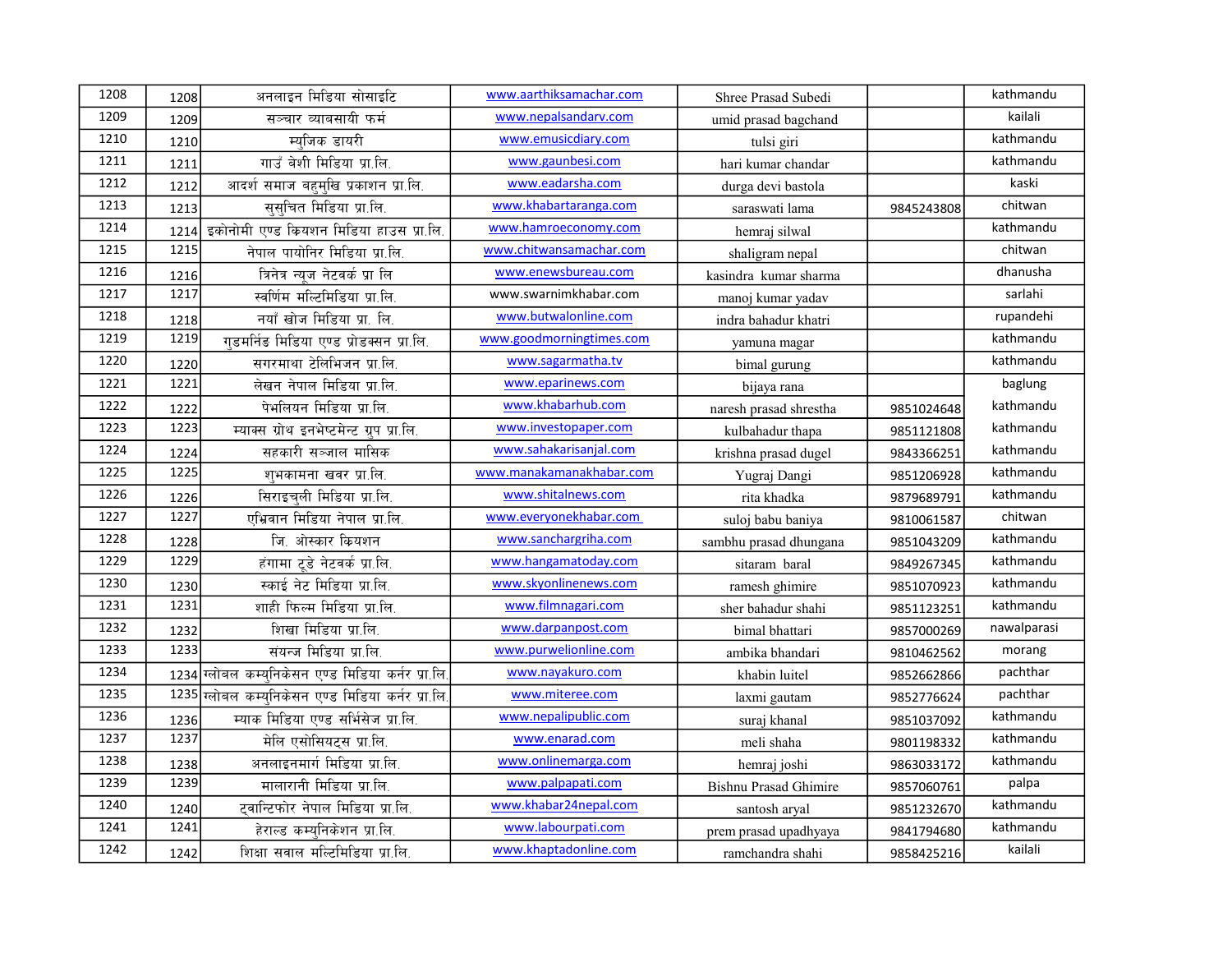| 1243 | 1243 | यगयान मिडिया प्रा.लि.                                | www.yugyandaily.com      | pujan bishwokarma        | 9858022210 | banke       |
|------|------|------------------------------------------------------|--------------------------|--------------------------|------------|-------------|
| 1244 | 1244 | मदरल्याण्ड सञ्चार नेटवर्क प्रा.लि.                   | www.ujyaalosamachar.com  | subash chaulagai         | 9851124751 | bhaktapur   |
| 1245 | 1245 | आर्ष नेपाल प्रा.लि.                                  | www.aarshnepal.com       | rabindra rijal           | 9851226843 | kathmandu   |
| 1246 | 1246 | सनराइज खवर प्रा.लि.                                  | www.sunrisekhabar.com    | gobinda bahadur thapa    | 9849216152 | kathmandu   |
| 1247 | 1247 | रातो लालटिन त्रैमासिक                                | www.ratolaltin.com       | ramkrishna acharch       | 9841298542 | kathmandu   |
| 1248 | 1248 | सफल नेपाल मिडिया हाउस प्रा.लि.                       | www.ekatapost.com        | surendra prasad dahal    | 9851044805 | kathmandu   |
| 1249 | 1249 | नेपाल कथा प्रा                                       | www.nepalkatha.com       | basanta upadhyaya        | 9851233403 | kathmandu   |
| 1250 | 1250 | पोष्ट पब्लिकेशन प्रा.लि.                             | www.postdainik.com       | chandra bahadur dhami    | 9841199657 | kathmandu   |
| 1251 | 1251 | एरोन इभेन्टस एण्ड मिडिया ग्रुप प्रा.लि.              | www.nepaliakhabar.com    | arun khadka              | 9851225175 | bara        |
| 1252 |      | 1252रिपब्लिक हेराल्ड मिडिया एण्ड पब्लिकेशन प्रा.लि.  | www.koshionline.com      | brabhat khadka           | 9852033979 | morang      |
| 1253 |      | 1253रिपब्लिक हेराल्ड मिडिया एण्ड पब्लिकेशन प्रा.लि   | www.merodesh.news        | brabhat khadka           | 9852033979 | morang      |
| 1254 | 1254 | इको मिडिया एक्सन प्रा.लि.                            | www.paryawarantv.com     | krishnahari maharjan     | 9851220350 | lalitpur    |
| 1255 |      | 1255 विज टेन्ड मिडिया एण्ड आई टि कन्स्ट्रक्टीड प्रा. | www.rajaneeti.com        | Binod Bhattarai          | 9851248863 | kathmandu   |
| 1256 | 1256 | प्रदेश भिजन प्रा.लि.                                 | www.pradeshdainik.com    | bhimraj adhikari         | 9860952645 | morang      |
| 1257 | 1257 | तामाचली खवर प्रा.लि.                                 | www.tamachulikhabar.com  | tulbir b.k.              | 9800534418 | banke       |
| 1258 | 1258 | ढोरपाटन सञ्चार प्रा.लि.                              | www.dhorpatannews.com    | ranjita sharma           | 9857659903 | baglung     |
| 1259 | 1259 | सजल मिडिया प्रा.लि.                                  | www.gorkhasamachar.com   | sushil babu shrestha     | 9856040509 | gorkha      |
| 1260 | 1260 | इच्छाकामना मिडिया नेटवर्क प्रा.लि.                   | www.ichchhakhabar.com    | sanjaya pokhrel          | 9845181191 | chitwan     |
| 1261 | 1261 | बर्ल्ड बाइड मल्टिमिडिया सेन्टर प्रा.लि.              | www.worldwidetvnepal.com | prakash braili           | 9851195290 | myagdi      |
| 1262 | 1262 | पश्चिम पाटी प्रा.लि.                                 | www.paschimpati.com      | binod paudyal            | 9856072722 | kaski       |
| 1263 | 1263 | एभरेष्ट टक नेटवर्क प्रा.लि.                          | www.everesttalk.com      | suman nyaupane           | 9869110503 | bhaktapur   |
| 1264 | 1264 | आजको न्युज प्रा.लि.                                  | www.aajakonews.com       | Mahendra Prasad Bhattrai | 9851007736 | kathmandu   |
| 1265 | 1265 | नेपाल भ्वाइस प्रा.लि.                                | www.nepaltalk.com        | prachada dip limichhane  | 9851126048 | kathmandu   |
| 1266 | 1266 | जननी मिडिया प्रा.लि.                                 | www.jananikhabar.com     | pabitra sharma           | 9851145882 | argakhanchi |
| 1267 | 1267 | अनमोदन राष्टिय दैनिक                                 | www.anumodankhabar.com   | prakash bikram shaha     | 9858421801 | kailali     |
| 1268 | 1268 | विश्व मिडिया प्रा.लि.                                | www.bishwosandesh.com    | kiran budhathoki         | 9849075612 | kathmandu   |
| 1269 | 1269 | पस्ता मिडिया प्रा.लि.                                | www.hamropusta.com       | ratna bahadur sunuwar    | 9858064058 | surkhet     |
| 1270 | 1270 | सनलाइट फाउण्डेसन प्रा.लि.                            | www.sltkhabar.com        | roshan gupta             | 9844470708 | bara        |
| 1271 | 1271 | नेपाली मिडिया ग्रुप प्रा.लि.                         | www.nepalipanmedia.com   | ram bahadur chhatri      | 985161014  | kathmandu   |
| 1272 | 1272 | पाथिभरा खबर प्रा.लि.                                 | www.pathivarakhabar.com  | devi tiwari parajuli     | 9851011813 | kathmandu   |
| 1273 | 1273 | नर मिडिया प्रा.लि.                                   | www.hamrosathionline.com | tham bahadur thapa       | 9851033546 | bhaktapur   |
| 1274 | 1274 | इन्फो क्यापिटल मिडिया प्रा.लि.                       | www.hamrostudio.com      | subash adhikari          | 9866335419 | bhaktapur   |
| 1275 | 1275 | देव दर्शन मिडिया ग्रुप प्रा.लि.                      | www.cnewsnepal.com       | roshan dani              | 9851244771 | kathmandu   |
| 1276 | 1276 | कालिका ब्रोडकाष्टिङ नेटवर्क प्रा.लि.                 | www.kalikadainik.com     | shishir simkhada         | 9855063270 | chitwan     |
| 1277 | 1277 | बडिमालिका मिडिया हाउस प्रा.लि.                       | www.badimalikakhabar.com | prakash bahadur simha    | 984851314  | bajura      |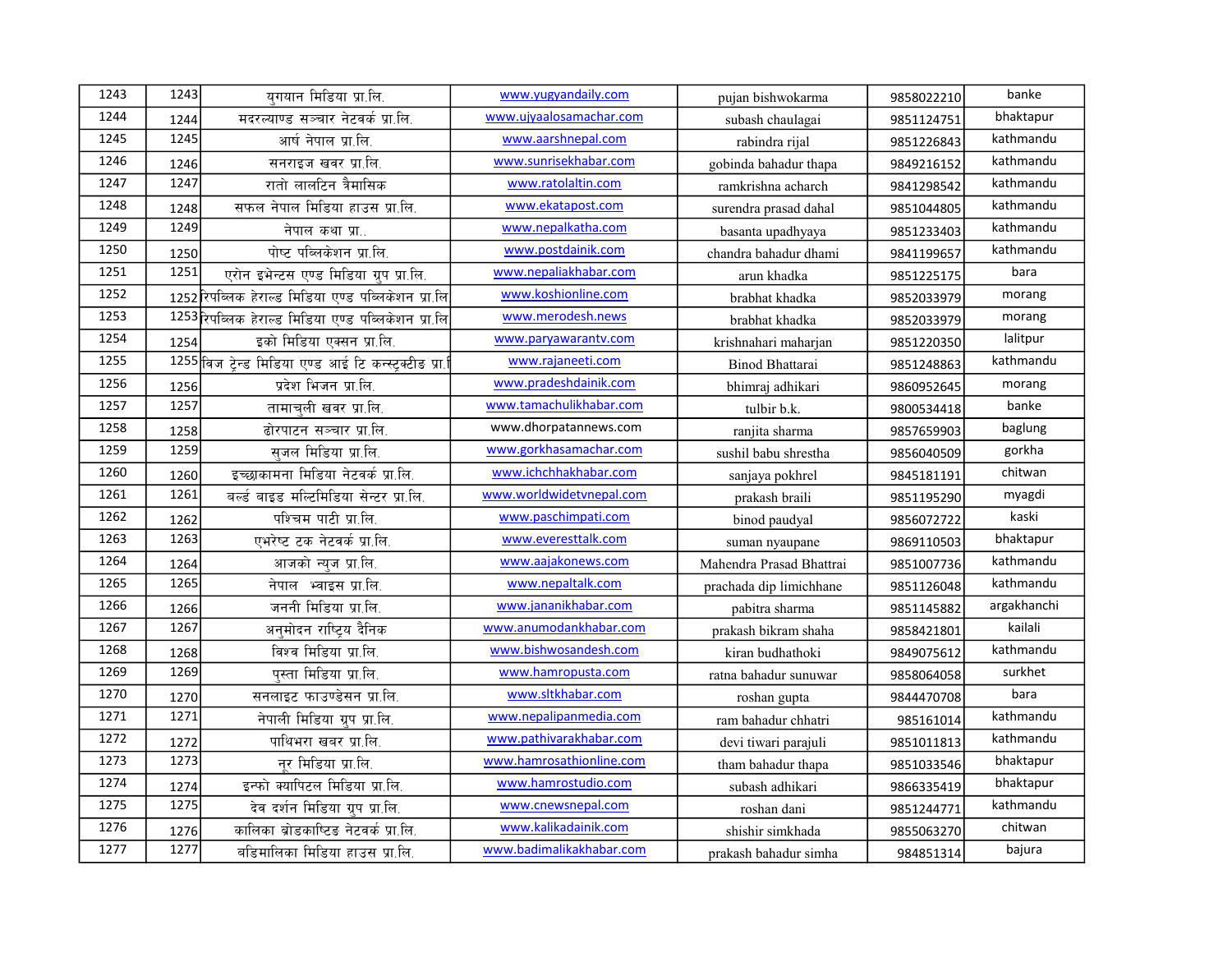| 1278 | 1278 | मिडिया कनेक्सन सेन्टर                    | www.makalutoday.com         | prem bahadur diyali     | 9842079019 | sunsari    |
|------|------|------------------------------------------|-----------------------------|-------------------------|------------|------------|
| 1279 | 1279 | सि.एम.जि. मिडिया नेपाल प्रा.लि.          | www.janasamachar.com        | shushil raut            | 9851135646 | kathmandu  |
| 1280 | 1280 | सि.एम.जि. मिडिया नेपाल प्रा.लि.          | www.capitaldainik.com       | shushil raut            | 9851135646 | kathmandu  |
| 1281 | 1281 | सि.एन.एन. नेटवर्क प्रा.लि.               | www.canadanepal.com         | raunak niraula          | 9851014902 | kathmandu  |
| 1282 | 1282 | जनपत्र मिडिया प्रा.लि.                   | www.janapatra.com           | hair prasad humagai     | 9855068961 | makawanpur |
| 1283 | 1283 | हिमाल पोष्ट मिडिया प्रा.लि.              | www.himalpost.com           | motiram khanal          | 9851097915 | kathmandu  |
| 1284 | 1284 | मिथिला आइटी ग्रुप प्रा.लि.               | www.mithilasamachar.com     | puja kumari jha         | 9851218087 | kathmandu  |
| 1285 | 1285 | प्रणव मिडिया प्रा.लि.                    | www.dial100news.com         | manoj mudbhari          | 9851192638 | kathmandu  |
| 1286 | 1286 | टिउम्फ मिडिया प्रा.लि.                   | www.financialnotices.com    | prakash aryal           | 9851079750 | kathmandu  |
| 1287 | 1287 | हेरालो नेटवर्क प्रा.लि.                  | www.heralokhabar.com        | bed bahadur gurung      | 9846008372 | kaski      |
| 1288 | 1288 | मेटो अभियान प्रा.लि.                     | www.metrodainik.com         | anuja neupane           | 9851241925 | kathmandu  |
| 1289 | 1289 | अल मर्कज अल ईश्लामी न्यूज प्रा.लि.       | www.almarkaznews.com        | jiyaur rahaman musalman | 9802000599 | kathmandu  |
| 1290 | 1290 | माङसेबङ मासिक                            | www.mangsebungnews.com      | dhan bahadur thebe      | 9803057199 | Elam       |
| 1291 | 1291 | कमन नेपाल प्रा.लि.                       | www.presspati.com           | laxman prasad belbase   | 9857050970 | kapilbastu |
| 1292 | 1292 | एभरेष्ट न्यूज नेपाल डट कम                | www.everestnewsnepal.com    | chandar bambule rai     | 9851097929 | lalitpur   |
| 1293 | 1293 | अन्नपूर्ण सम्पूर्ण साप्ताहिक             | www.sampurnaweekly.com      | Rameshwor Thapa         | 9851105594 | kathmandu  |
| 1294 | 1294 | द अन्नपूर्ण एक्सप्रेस साप्ताहिक          | www.theannapurnaexpress.com | Rameshwor Thapa         | 9851105594 | kathmandu  |
| 1295 | 1295 | सडक मिडिया प्रा.लि.                      | www.articlesnepal.com       | Kamal Prasad Bhandari   | 9848550884 | kathmandu  |
| 1296 | 1296 | दैनिक उज्यालो नेटवर्क प्रालि.            | www.dainikujyaalo.com       | prem bahadur budha      | 9849780740 | bardiya    |
| 1297 | 1297 | आधारशिला सञ्चार प्रा.लि.                 | www.satkarpost.com          | Dharma Bahadur Budha    | 9818182270 | kathmandu  |
| 1298 | 1298 | यलम्बर टाइम्स साप्ताहिक                  | www.yalambartimes.com       | dipendra kumar rai      | 9842671131 | Jhapa      |
| 1299 | 1299 | इमरल्ड आर्ट स्टुडियो प्रा.लि.            | www.canadanepal.net         | prem bahadur thapa      | 9851190161 | kathmandu  |
| 1300 | 1300 | शैलेश्वरी मिशन पब्लिकेशन प्रा.लि.        | www.yugnepal.com            | sunil aauji             | 9848479799 | kailali    |
| 1301 | 1301 | बढीनन्दा अनलाइन मिडिया एण्ड एडभटाईजिङ    | www.muldharpost.com         | tularam jaisi           | 9848887269 | bajura     |
| 1302 | 1302 | हेभन मिडिया प्रा. लि.                    | www.khabarbani.com          | Pawan Prasad Phuyal     | 9851009443 | kathmandu  |
| 1303 | 1303 | नजिक मिडिया प्रा.लि.                     | www.najiknews.com           | dipak bahadur oli       | 9851130730 | kailali    |
| 1304 | 1304 | फरककोण मिडिया प्रा.लि.                   | www.farakkon.com            | binil kc                | 9857820138 | dang       |
| 1305 | 1305 | संस्कृती मिडिया नेटवर्क प्रा.लि.         | www.bageshworipost.com      | gaurab giri             | 9851148119 | banke      |
| 1306 | 1306 | बर्गदृष्टी मिडिया प्रा.लि.               | www.moolbato.com            | ramsimha budhathoki     | 9841354267 | baglung    |
| 1307 | 1307 | फेस नेपाली अनलाइन न्यूज                  | www.freshnepalinews.com     | manoj sitaula           | 9808572794 | Jhapa      |
| 1308 | 1308 | शे-फोक्स्न्डो मिडिया प्रा.लि.            | www.yeskathmandu.com        | jiwan bc                | 9851137762 | salyan     |
| 1309 | 1309 | नेपाल न्युज नेटवर्क इन्टरनेशनल प्रा. लि. | www.annapurnapost.com       | rameshwor thapa         | 9849195979 | kathmandu  |
| 1310 | 1310 | माङगेन्ना मिडिया प्रा.लि.                | www.purbapost.com           | binod kumar subba       | 9866890159 | pachthar   |
| 1311 | 1311 | कति मिडिया प्रा.लि.                      | www.newsvitto.com           | krishna giri            | 9845023236 | chitwan    |
| 1312 | 1312 | ओ.वि. मिडिया प्रा.लि.                    | www.ourbiratnagar.net       | mun karki               | 9852035352 | morang     |